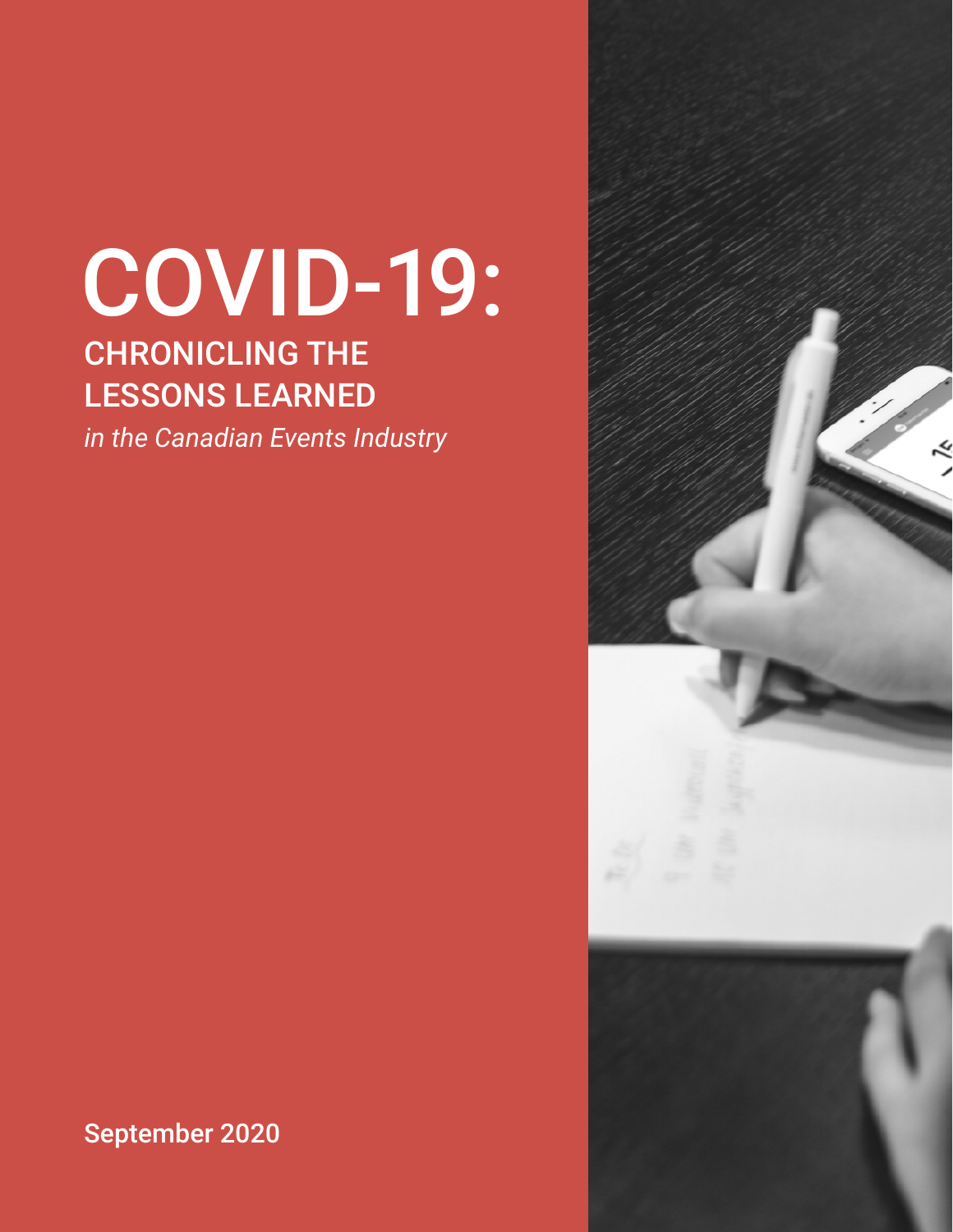### COVID-19: Chronicling the Lessons Learned in the Canadian Events Industry

#### **CHAPTER**

|                                 | page 3  | Preface                                                                      |
|---------------------------------|---------|------------------------------------------------------------------------------|
|                                 | page 4  | <b>Overview of Participants and Process</b>                                  |
| $\mathbf 2$                     | page 8  | Whoa - What Just Happened?                                                   |
| $3$ page 13                     |         | To Cancel or Postpone, That is The Question                                  |
|                                 | page 28 | What Did You Say? - Communicating To All Involved                            |
| $\overline{\mathbf{5}}$ page 41 |         | Are You Ready? - Risk and Crisis Management                                  |
| $\overline{\textbf{6}}$ page 43 |         | Let's Get That In Writing - Post-pandemic Documentation                      |
|                                 | page 48 | Points of Distinction - Interesting Aspects Specific to Some<br>Interviewees |
|                                 | page 49 | Notable Nuggets - Capturing Planners' Brilliance                             |
|                                 | page 66 | Mental Health - Recognizing Its Importance                                   |
|                                 | page 68 | Event Planners Are Awesome!                                                  |
|                                 | page 73 | Resources                                                                    |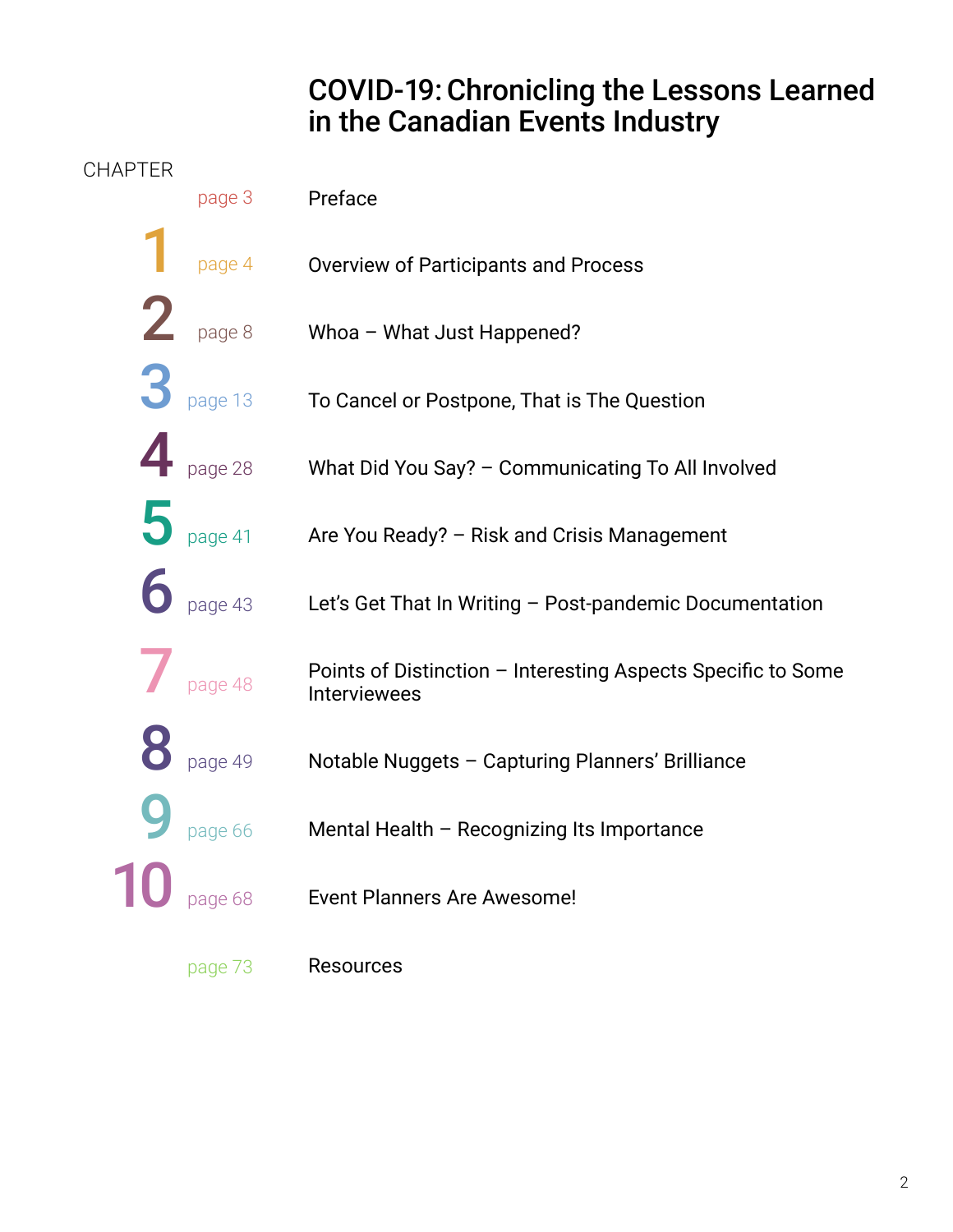# Preface

The COVID-19 Coronavirus in 2020 is the first global pandemic since the Spanish Flu of 1918.

At this writing on September 14, 2020, the total number of cases in the world stands at 29,114,477, with a death toll of 925,596. It brings a whole new meaning to something going viral…

In Canada in mid-March, 2020, the federal government called for nonessential workers to self-isolate, in a critical attempt to effectively slow down the spread of the virus  $-$  "flatten the curve" was the mantra that the health officials used. What ensued was a 3-month emergency shutdown of the Canadian economy (within the global economy shutdown), resulting in a major impact to businesses, the workforce, and peoples' mental health.

This action was eventually effective in the initial wave of the virus. The Canadian Meetings and Events Industry was decimated. Initially, no more than 5 people could be together, and at this writing on September 14, 2020, only in some areas are up to 50 people able to congregate indoors – wearing masks and within social distancing measures of 2 metres/6 feet between individuals.

This report is meant to chronicle case stories from a small sampling of event planners from across Canada who had to deal with upcoming events that could not be held due to the restrictions caused by COVID-19. It also includes some observations, reflections and information that can perhaps be used to develop best practices for the future.

We are very thankful for all of the time and effort taken by all of our interviewees to provide us with their case stories. The professionalism, courage, intelligence and fortitude shown throughout their endeavours are exemplary.

## **Founder & CEO** Retired Owner *Planner Protect Inc. Blessed Events*

Canadian Meetings & Canadian Meetings & Events Expo (CMEE) Expo (CMEE) *Hall of Fame 2017: Hall of Fame 2020: Industry Innovator Industry Veteran*

#### **Heather Reid** ARCT, MSc **Heidi Wilker** B.Comm., CMP Emeritus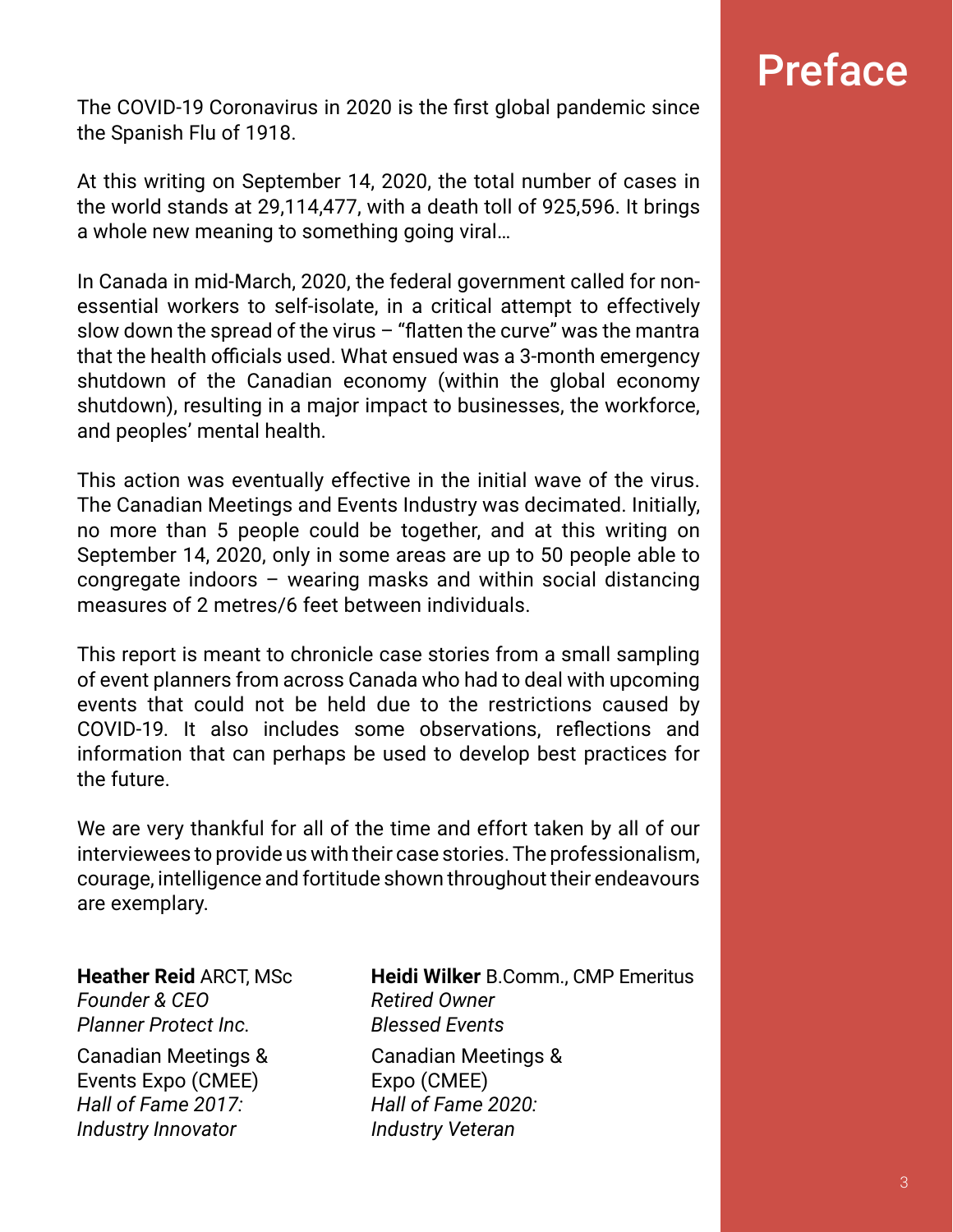### Overview of Participants and Process

Over the course of 36 Zoom interviews, conducted from April 15 – May 22, 2020, we spoke with a total of 38 event professionals.

We are sincerely and deeply grateful to our interviewees, who are listed below alphabetically by first name:

Andrea Boulden Senior Manager, TD Bank

Anita Carlyle B.Comm., CMP, CMM Managing Partner, MCC Events

Bobbi Hoffman CMP, CMM Director of Operations/Meeting Planner, The Bayley Group

Carly Silberstein DES, CED CEO, Redstone Agency Inc.

Caroline Aston Principal, Aston Events & Communications

Chantal Montpetit CMP, CMM Meetings Director, Entrepreneurs' Organization

Chantel Beaupre Co-Owner, Say Something Communications Inc.

Chris Lutz Partner/VP Program Development, Verney Conference Management

Claire Bélanger-Parker President, CNT Management Group Inc.

Constance Wrigley-Thomas CAE Owner/CEO, Essentient Association Management

Dustin Rivers Partner, Verney Conference Management

Harpreet Atwal Special Event Management Diploma Senior Events Coordinator, Executive Platforms

Hélène Kenny CMP Acting Senior Program Manager, National Judicial Institute

Jamie Lamont Director, Special Events & Sponsorship, SickKids Foundation

Jessica White CMP Director of Operations, KCI Management Inc.

Joe Orecchio President, Road Ahead Meetings & Events Inc.

Karen Norris CMP Conference Manager, Canadian Association of General Surgeons **CHAPTER** 

1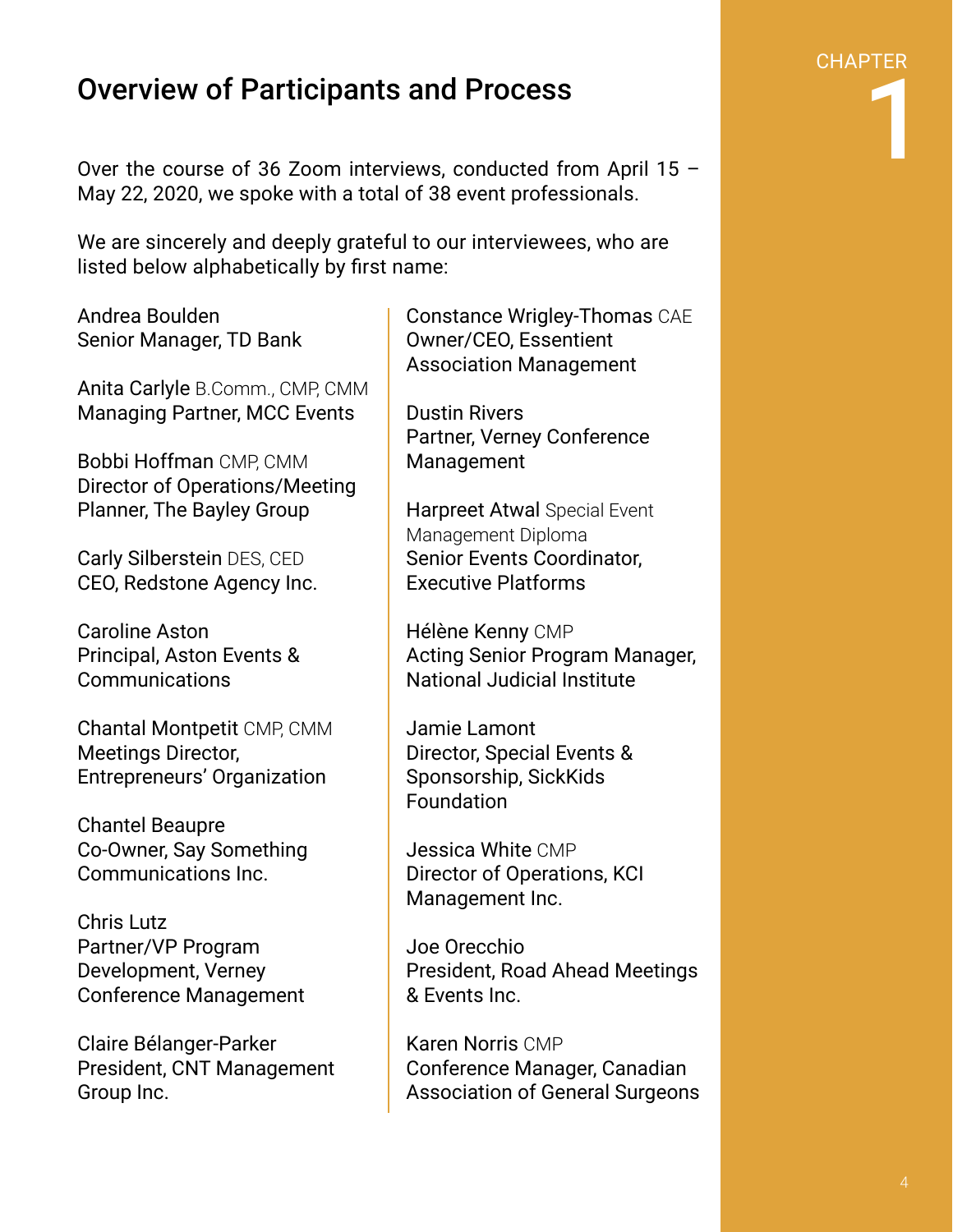Kate Kelly CMP, CMM Queen Bee & Owner, ConventionALL Management Inc.

Krista Benoit President & CEO, iSPARK Consulting Inc.

Lauren Stewart Director, Conferences & Operations, BookNet Canada

Leanne Calderwood CMP VP Global Accounts, ConferenceDirect

Lynda Hoff CMP, CMM Manager, Membership Education & Events, Ontario Nurses' Association

Malak Sidky MHA, DES, HMCC President, Health Care Event Planning

Marie Lou Coupal CMP Business Events Strategist, Marie Lou Coupal & Associates

Marie Zimmerman PhD Executive Director, Hillside Festival

Melissa Cole Co-Owner, Say Something Communications Inc.

Michelle Planche CMP President, Paradigm Events

Mireille Faucon CEO & Principal Planner, Events Par Excellence Inc.

Nikki Sayers CMP Senior Program Planner, KCI Management Inc.

Nowshad Ali CFRE, CPBA, CPVA President & CEO, On Purpose Leadership Inc.

Patricia Simpson Manager, Marketing and Events, Canadian Council of Motor Transport Administrators

Pearleen Mofford CIS Former Managing Director, Downeast DMC

Rita Plaskett CMP, CMM, VEMM President, Agendum Inc.

Ruth Abrahamson CEO, Base Consulting and Management Inc.

Stewart Hall President, Rock the Stars

Sue Mercer President, Step In Marketing & Event Solutions

Tracy Scanks Owner/Executive Director, ProConference Advantage

Tuesday Johnson-MacDonald CMP, CMM Founder and President, TAP Resources

### 36 Zoom interviews

38 event professionals

962 pages of transcriptions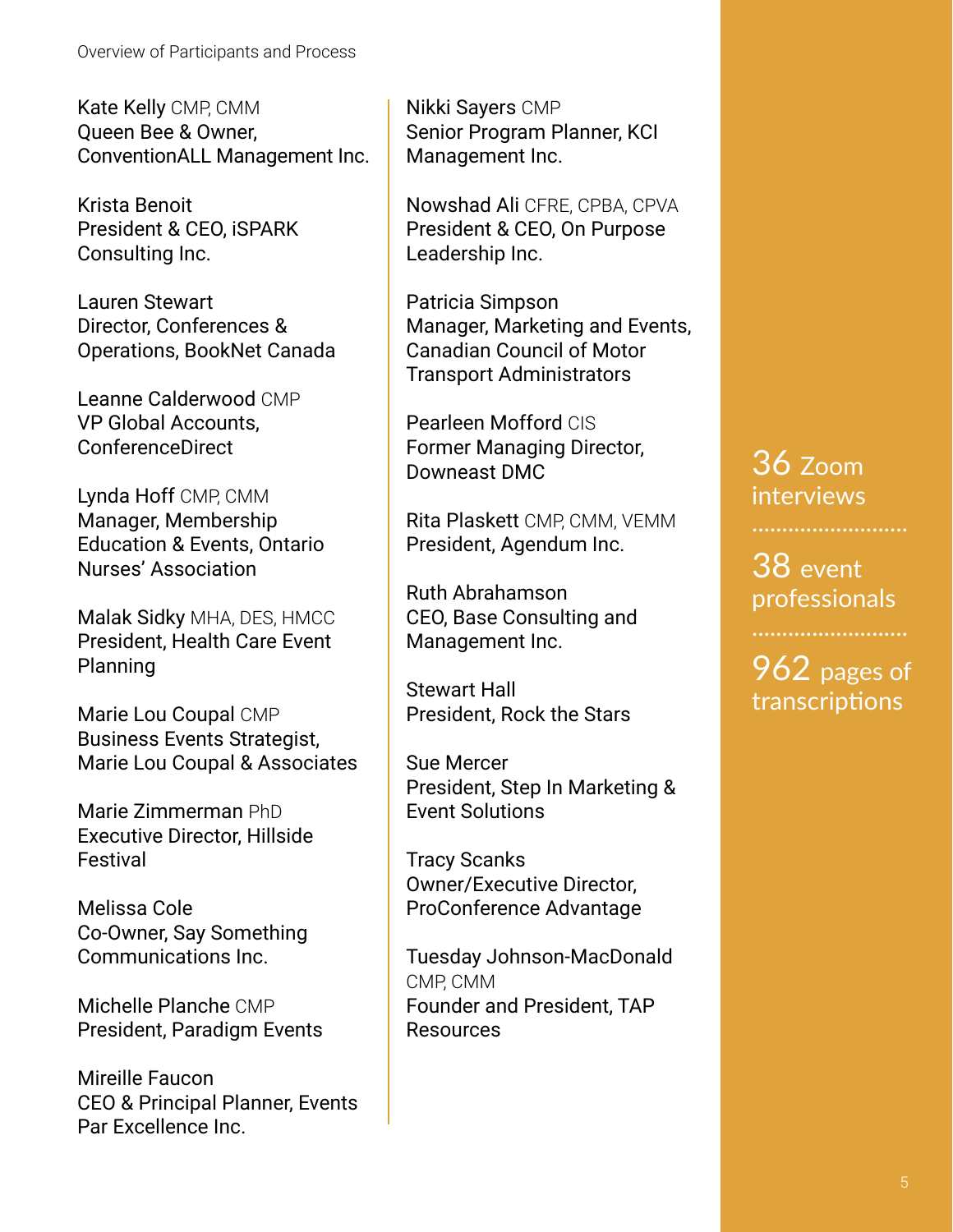We provided the following 14 questions to the interviewees ahead of time:

- 1. Tell us about the event(s) that you want to discuss today, *i.e., event name, event dates, # of anticipated attendees, location of event, etc.*?
- 2. At what point in your planning journey did you officially cancel or officially postpone your event, *i.e., in the air, days before, nothing yet shipped, registration closed, etc.*?
- 3. When did you become aware that COVID-19 was potentially going to impact your event?
- 4. What steps did you take to start the conversation with your client/ employer to cancel or postpone, or did they come to you first?
- 5. Were you responsible for "leading the charge"? Were you a consultant to others? Did you have a voice in the process?
- 6. Was there a clear "chain of command" during this situation or was it established in the moment?
- 7. What were the key messages that you needed to communicate and to whom were those key messages communicated? How did you decide what the key messages were?
- 8. Did you consult with outside experts such as a crisis communications expert or legal counsel?
- 9. Did you have a crisis communications plan for your event in place before COVID-19?
- 10. Describe the discussions that were had with your key stake holders, *i.e., attendees, venue, hotel, sponsors, third party suppliers (such as AV)*?
- 11. How did your various stakeholders respond to your communications and to your decisions?
- 12. What actual steps did you take to officially cancel/postpone your live event? Did you follow a cancellation plan? Was this plan pre established or written in the moment? Please share the chronology of the cancellation steps.
- 13. Did you have a crisis plan for your event before COVID-19 to address other possible risks? When the time came to cancel/ postpone, did you follow that plan – was it helpful, relevant, vague, complete?
- 14. What has been documented for post-pandemic discussions to assess and review the process and execution of this event cancellation or postponement?

Did you have a crisis plan for your event before COVID-19?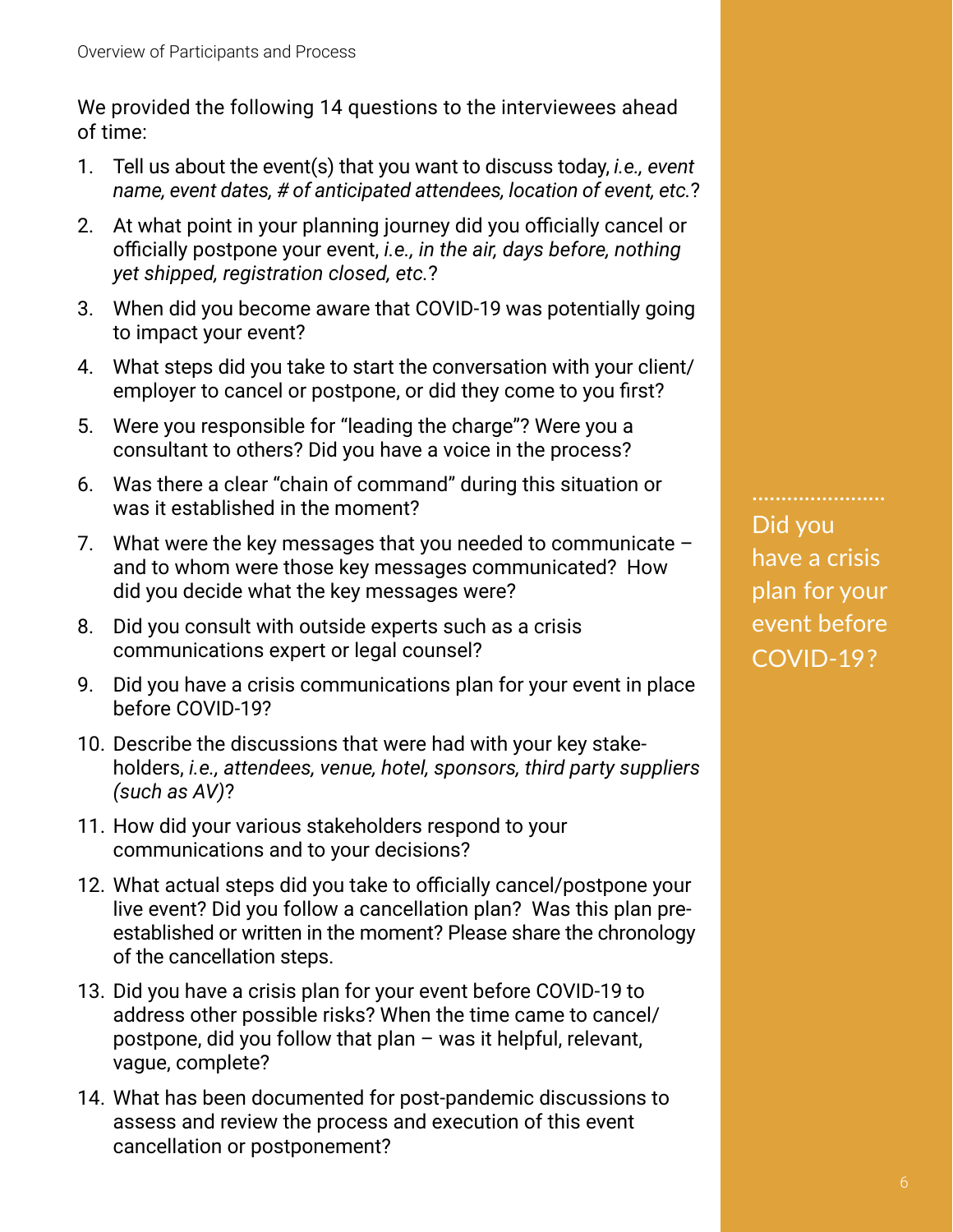We also asked 5 spontaneous questions, which evoked many profound and brilliant responses:

- 1. Do you think that you were sufficiently / properly trained for this kind of situation?
- 2. What did you learn about yourself, your teammates, your employer/client?
- 3. What do you think you did extremely well?
- 4. What do you think you could have done better?
- 5. If you had to provide advice to someone else that found themselves in this situation  $-$  what would you say?

Several of our interviewees told us that going through this process provided somewhat of a cathartic experience – reviewing what they had been through gave them a sense of accomplishment, pride and insight into themselves and their clients/employers.

The breakdown of planner types is as follows:

| Corporate             | 2  | Destination                                            |   | Festival                 |   |
|-----------------------|----|--------------------------------------------------------|---|--------------------------|---|
| Association           |    | Management<br>Company (DMC)<br>$\overline{\mathbf{3}}$ |   | Management               |   |
| Independent           | 15 |                                                        |   | Other                    | 5 |
|                       |    | Association                                            |   | 3 Agencies               |   |
| <b>Site Selection</b> |    | Management                                             |   | 1 Charitable Foundation  |   |
|                       |    | Company (AMC)                                          | 4 | 1 Entertainment Provider |   |

The types of events covered international, national and provincial association conferences; corporate conferences; certification, training and leadership courses; special interest conferences focusing on volunteerism, academic research, and palliative care; Indigenous meetings; incentive events; awards galas; a major fundraising gala; and a summer outdoor festival.

Event locations included many cities across Canada, in several US states (Florida, western US, Illinois), and international cities in South Africa, China, and Australia.

27 events were outright cancelled; 11 were postponed (cancelled for the original date and shifted to a future date); some cancelled events were still in limbo as to setting a date.

*[Editors' note: Quotes from the interviewees are listed alphabetically by first name, in no particular order of significance.]* 

### Our Favourite Question?

If you had to provide advice to someone else that found themselves in this situation  $$ what would you say?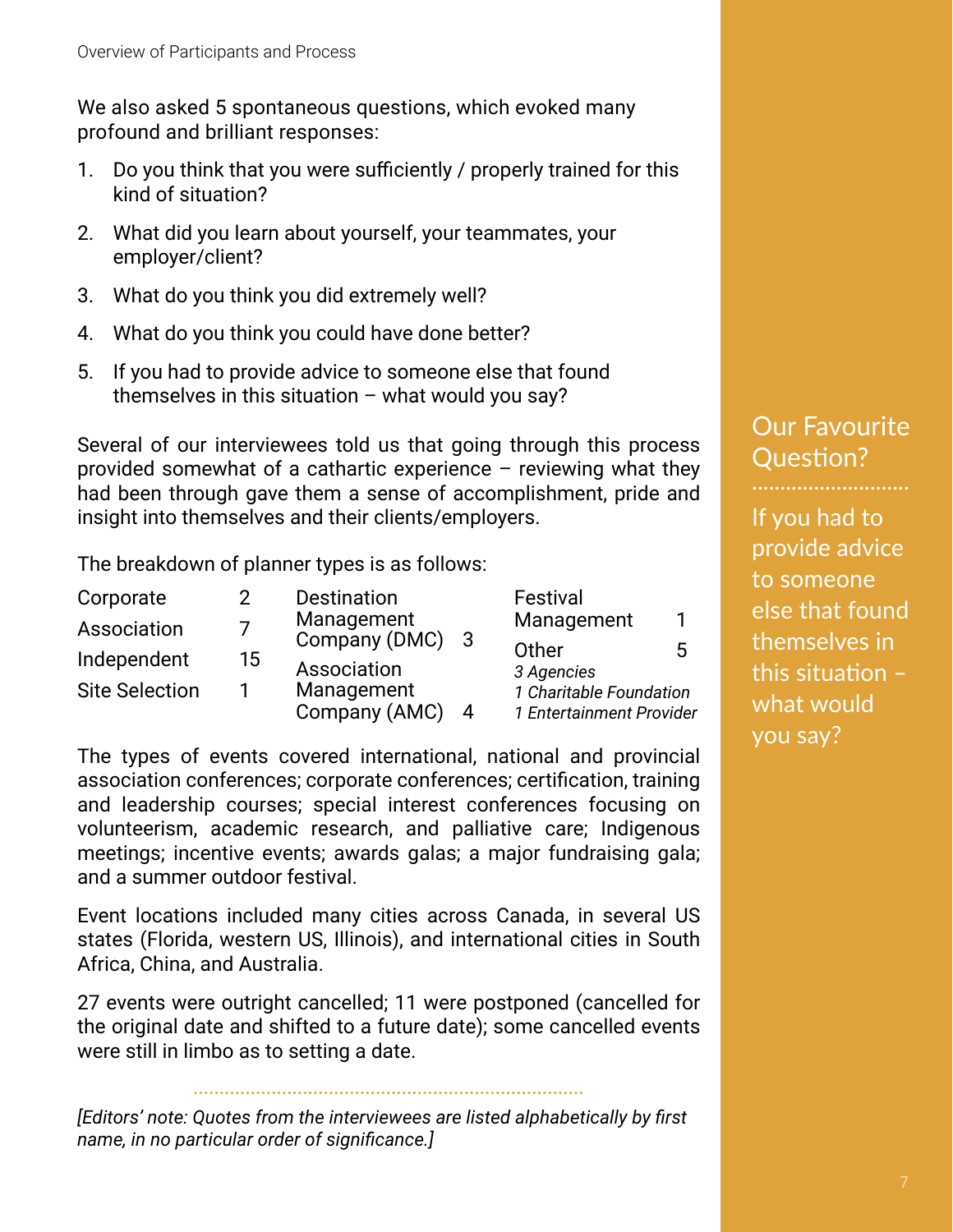### WHOA – What Just Happened?

Being a coronavirus (one that had never happened before), COVID-19 was a difficult illness for experts to determine exactly how it was being spread, the depth of its affects on the body, and how deadly it would be. Starting out in Wuhan, China near the end of 2019, initially it was thought that it might remain a regional outbreak. When cases began to appear in other countries, primarily due to travellers who were infected, the seriousness of its spread and potential global effects became evident. The use of masks was thought not to be necessary at the beginning of its spread, but that thinking changed several months later, and the health experts have done a 180° change in making the wearing of masks mandatory in indoor public spaces, and where social distancing is not possible, in many areas. At this writing, the virus has shown some variants on its makeup, but has not mutated to a different form. Research on creating a vaccine is happening around the world.

Awareness to the seriousness of the virus by the planners interviewed ranged from the end of 2019, when the virus started in China to when the World Health Organization began to publicize its spread to other countries in January/February 2020, to when the Canadian federal government and provincial governments enacted travel bans and emergency directives for self-isolation in the middle of March 2020.

Some of those who were early adapters either learned through various connections about what was happening in China, or researched what the medical professionals were saying.

Anita Carlyle *B.Comm., CMP, CMM* | *Managing Partner, MCC Events* "We actually were dealing with a company in Japan, so we were talking about it (COVID-19) within our company. I went to the SITE conference in Vancouver at the end of January. On the last day, I was flying back from Vancouver, and the connection flight I was on had flown over from Hong Kong, picking up people in Vancouver. There were some people that were to be on that flight that said 'no, I want a direct flight, not a connector flight."

#### Caroline Aston | *Principal, Aston Events & Communications*

"I remember discussing this in January, and not fully understanding what was about to hit us. Well, you know, [they say] it's just like the flu, how bad can it be? Then towards the end of February though, that's when I was looking differently at what was happening."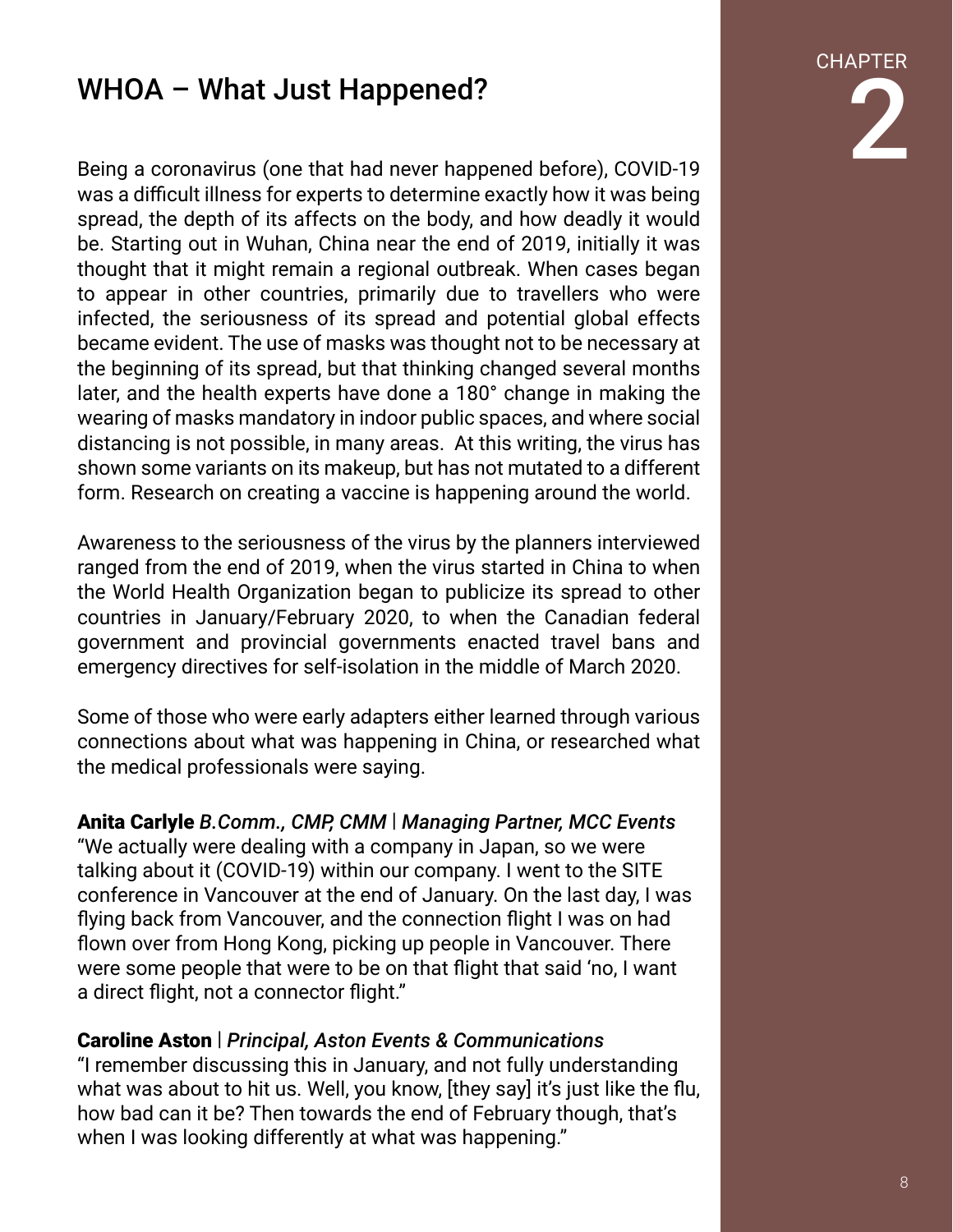Chantel Beaupre | *Co-Owner, Say Something Communications Inc.* Speaking about an international event scheduled to be held in Beijing, China, involving 2 international associations coming together composed of people from 65-70 countries, cancelled in January, 2020: "Some of the initial concerns were related to travel insurance; specifically, we started to hear from delegates whose organizations would not permit them to travel to China because of the virus, and who would not be covered by travel insurance if they opted to travel. So that's what really got the conversation going for us in early January 2020."

#### Claire Bélanger-Parker | *President, CNT Management Group Inc.*

"In terms of my own journey and learning about COVID, it started as early as December. I have two sons who live on Reddit and in the Twitter world, and they had been watching COVID-19 since it started breaking out in Wuhan, China. They were sending me photos and content that we were not seeing anywhere in Canada and the US. When did I see it as being a threat to our event? Toward the end of January. What I was seeing around the world, what I had seen coming in December, was much bigger than we wanted it to be."

#### Harpreet Atwal *Special Event Management Diploma* | *Senior Events Coordinator, Executive Platforms*

"When did we first realize that this was going to be an issue? For me personally, I think it was January, and the reason being it was Chinese New Year. A lot of people were speculating about the travelling and the return, so that's when it first came up. We were watching how things were going. As every day passed, I think there was a little more concern every day."

#### Jamie Lamont | *Director, Special Events & Sponsorship, SickKids Foundation*

"I guess the benefits of working at a hospital are being privy to a lot of information that the hospital was dealing with. Early January, we were made aware of a potential situation that was being seen in other countries like China, Italy, and a few others, and that the very likelihood of it coming to Canada would be happening in the time frame that it did. Obviously, not understanding the full scale of that…"

# **"**

*When did I see it as being a threat to our event? Toward the end of January. What I was seeing around the world, what I had seen coming in December, was much bigger than we wanted it to be.*

> — Claire Bélanger-Parker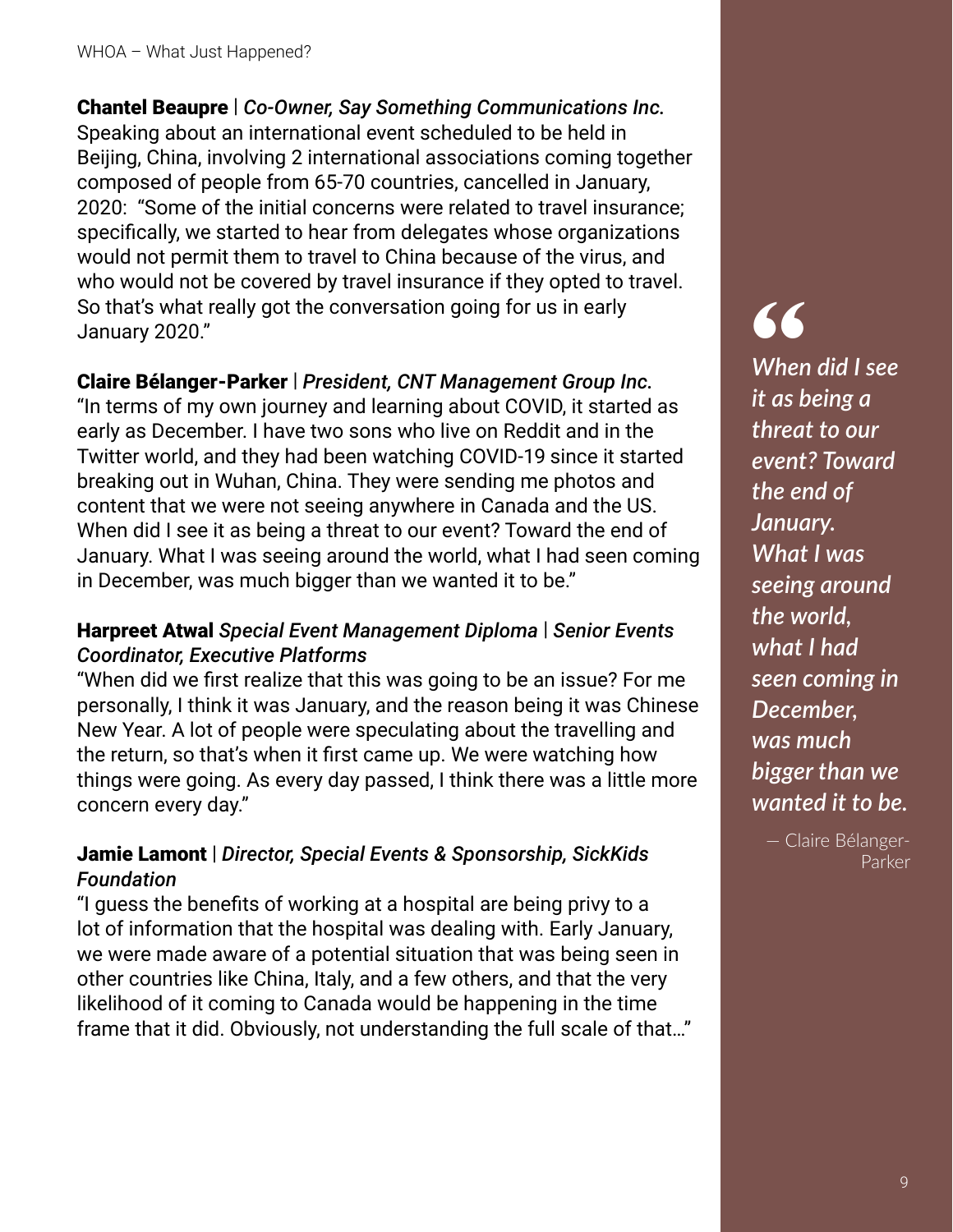#### Marie Lou Coupal *CMP* | *Business Events Strategist, Marie Lou Coupal & Associates*

"We learned early  $-$  you know why? First, the context of our exhibition included a large country pavilion from China. So obviously, in early February, the news from our friends in China was not good. We immediately started to plan for the negative impact of closed borders and visa restrictions. At that point, we did not realize that this was going to be anything other than just local."

#### Marie Zimmerman *PhD* | *Executive Director, Hillside Festival*

"We had been paying attention to what was going on in China in January and February. Things started heating up in February when there was a soccer game in Europe between Italy and Spain. That is now regarded as a super spreader event. We started looking at that, and the fact that the World Health Organization (WHO), at the time, was talking about it as a potential communicable disease of international concern."

#### Patricia Simpson | *Manager, Marketing and Events, Canadian Council of Motor Transport Administrators*

"I had been monitoring COVID even late in the year, November, December, kind of seeing what was going on  $-$  it was quite evident at that point that something was going to impact us  $-$  maybe simply jurisdictionally, or travel restrictions, or a bit of a downturn in terms of attendance or their participation. Then by the beginning of March we knew this was going to impact us significantly."

#### Ruth Abrahamson | *CEO, Base Consulting and Management Inc.*

"I started thinking about it in December. I am on the governance and nominating committees with the MacKenzie Health Foundation – not that they were giving advanced information to the whole world, but one is more attuned when you know already what's been out there (SARS). Of course, I didn't imagine the worldwide impact it would have – I don't think anyone did."

"I visited my son in France in the first week in February, and then I'd gone on to spend a few days in England. Already, I was listening and seeing things that were coming down – the changes in airport and travel protocol. When I came back, we did begin some preliminary discussions with our clients at that time. I think everyone thought I was scaremongering."

### **"** *We immediately started to plan for the negative impact of closed borders and visa*   $rest$

— Marie Lou Coupal *CMP*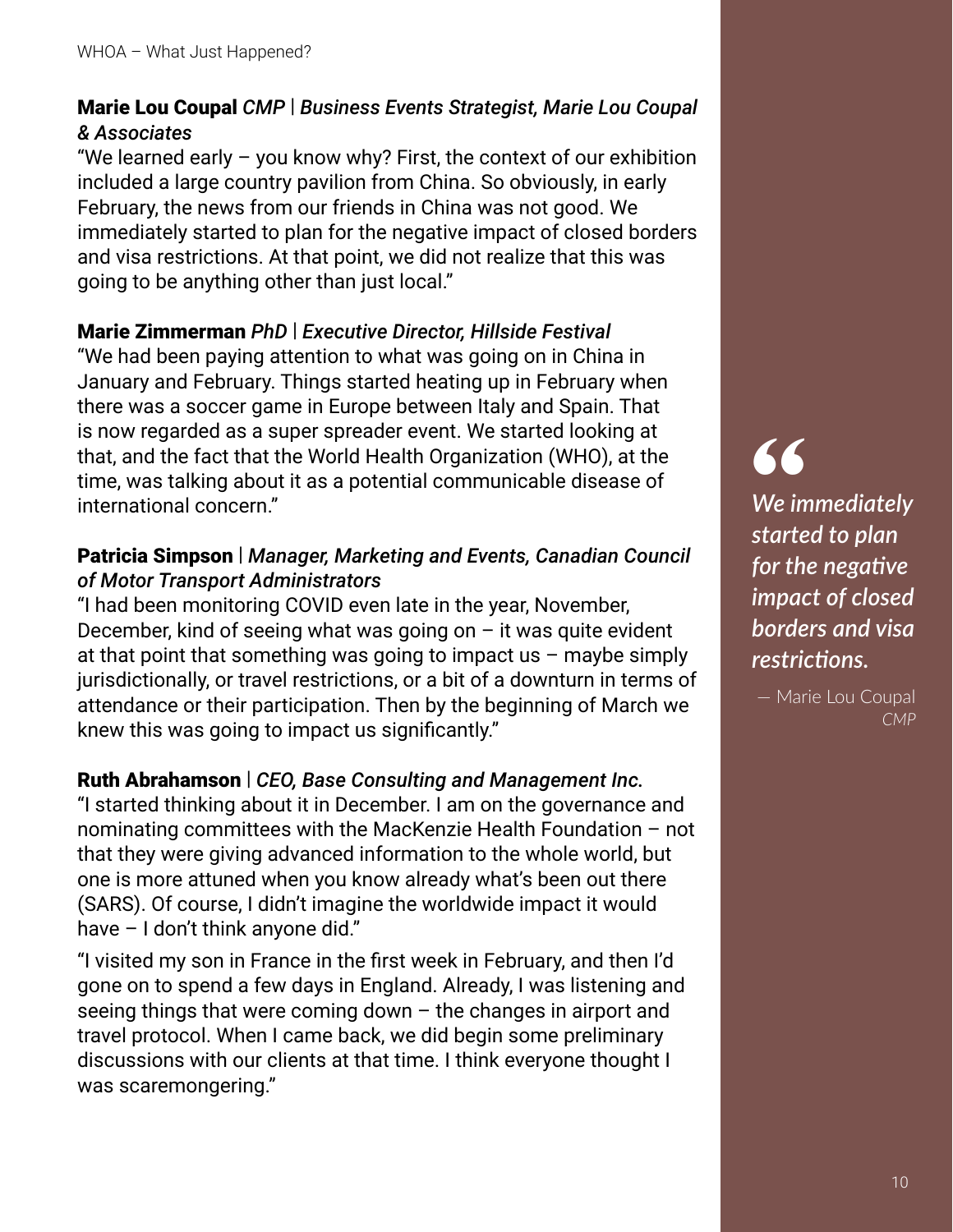Tracy Scanks | *Owner/Executive Director, ProConference Advantage* "I remember coming back at the end of January from a Newfoundland trip and hearing about COVID for the first time. Since then, you just watched it often, but then it started to get very serious in March."

.......................................................

Planners were using a number of resources to become informed of what was happening. Listening to reliable news reports, checking the website of the World Health Organization (WHO), and researching the information coming from the Public Health Authorities in the region in which their event was happening were critical to keeping their awareness current.

#### Andrea Boulden | *Senior Manager, TD Bank*

"I think watching the news, not obsessively, but watching because the news impacts us more than ever. Now it's part of the job requirement that you watch the news every day, because so much is changing."

#### Caroline Aston | *Principal, Aston Events & Communications*

"I had discussions with Ontario Public Health about risk mitigation for events. I remember talking to this amazing woman at Public Health."

#### Karen Norris *CMP* | *Conference Manager, Canadian Association of General Surgeons*

"I spoke with other medical meeting planners. I got tips about what they did – what helped them learn, what they got from provincial medical officials, etc."

#### Lauren Stewart | *Director, Conferences & Operations, BookNet Canada*

"(Our team) started to have daily meetings. I knew if we were having this kind of ongoing conversation, it would strip away the hysteria that was happening in other places. We could focus on what was the smartest, data-driven decision for the company. People would expect us to have all the data pointing to reliable sources, and not just cancelling based on industry fear."

"We, as an organization, needed to trust what Toronto Public Health was saying, and that we would let the officials guide those decisions."

"At one point, I had around 20 different tabs open (on my computer) that I was refreshing every hour just to see if there was a new brief from Toronto Public Health, on the World Health Organization (WHO) page, if the guidelines for mass gatherings had changed and what is a mass gathering."

**"**

*Now it's part of the job requirement that you watch the news every day, because so much is changing.*

— Andrea Boulden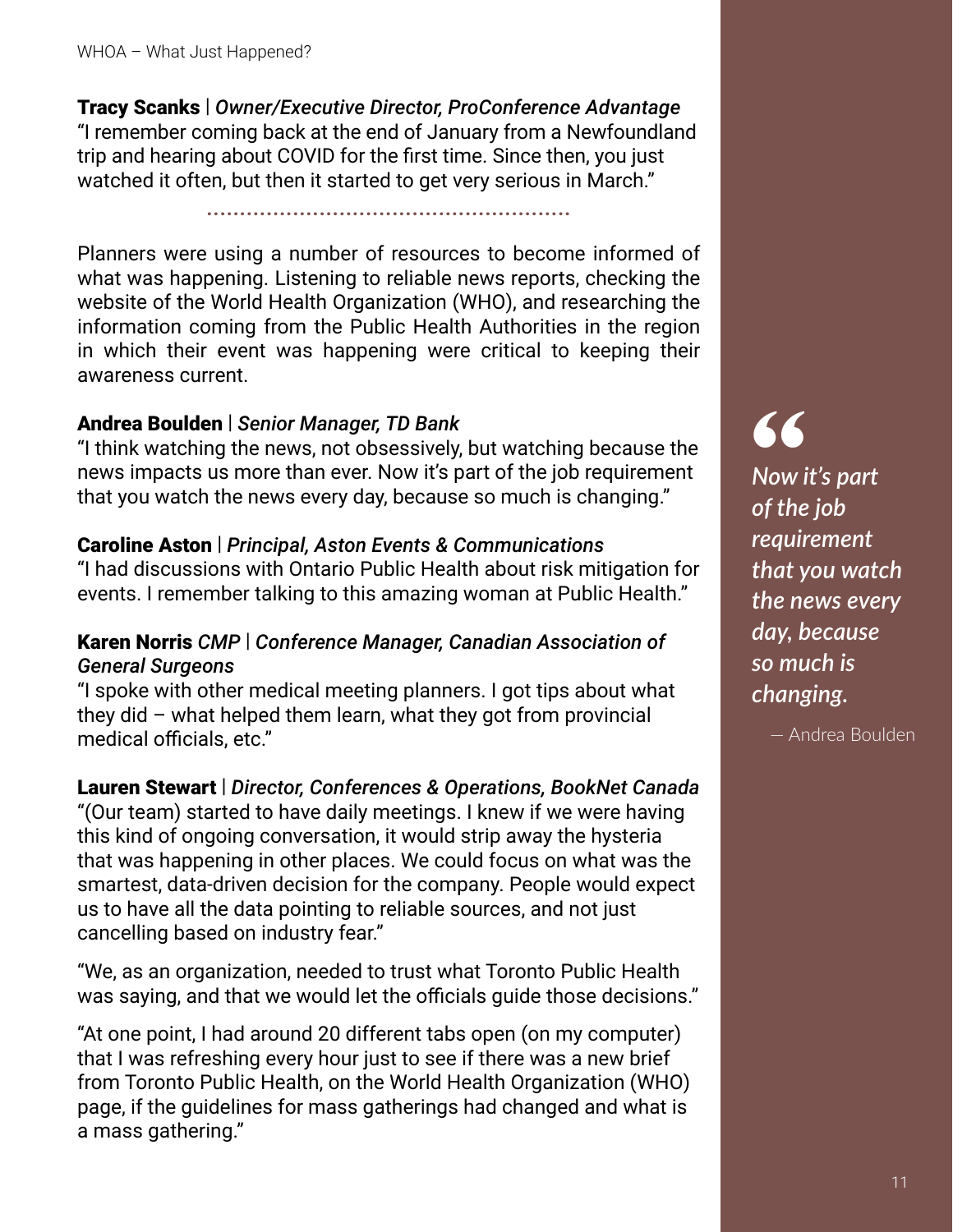#### Marie Zimmerman *PhD* | *Executive Director, Hillside Festival*

"I was reading academic work on pandemics, but also some articles that were being published by epidemiologists. It was Dr. Bruce Aylward, who's an East Coast physician – he's one of the leads with the World Health Organization (WHO). He was the one who actually articulated these three scenarios. That was very helpful for me to listen to him, to read what he had written and say, OK here's somebody who knows about epidemiology, and who is capable of giving us a big picture prediction of what could happen."

#### Nowshad Ali *CFRE, CPBA, CPVA* | *President & CEO, On Purpose Leadership Inc.*

"I've never been in as many conversations with Members of Parliament and Members of Legislative Assembly as I was in this case. We had several conversations with them on national issues, as well as local. Those conversations played an important role in how we rolled things out as well."

#### Tuesday Johnson-MacDonald *CMP, CMM* | *Founder and President, TAP Resources*

"We have Public Health representatives in our Indigenous communities. Because I happen to know the person, I had a conversation with them. Then it was all factual information, not opinion."

# **"**

*We have Public Health representaࢼ ves in our Indigenous communities. Because I happen to know the person, I had a conversaࢼ on with them. Then it was all factual information, not opinion.*

— Tuesday Johnson-MacDonald *CMP, CMM*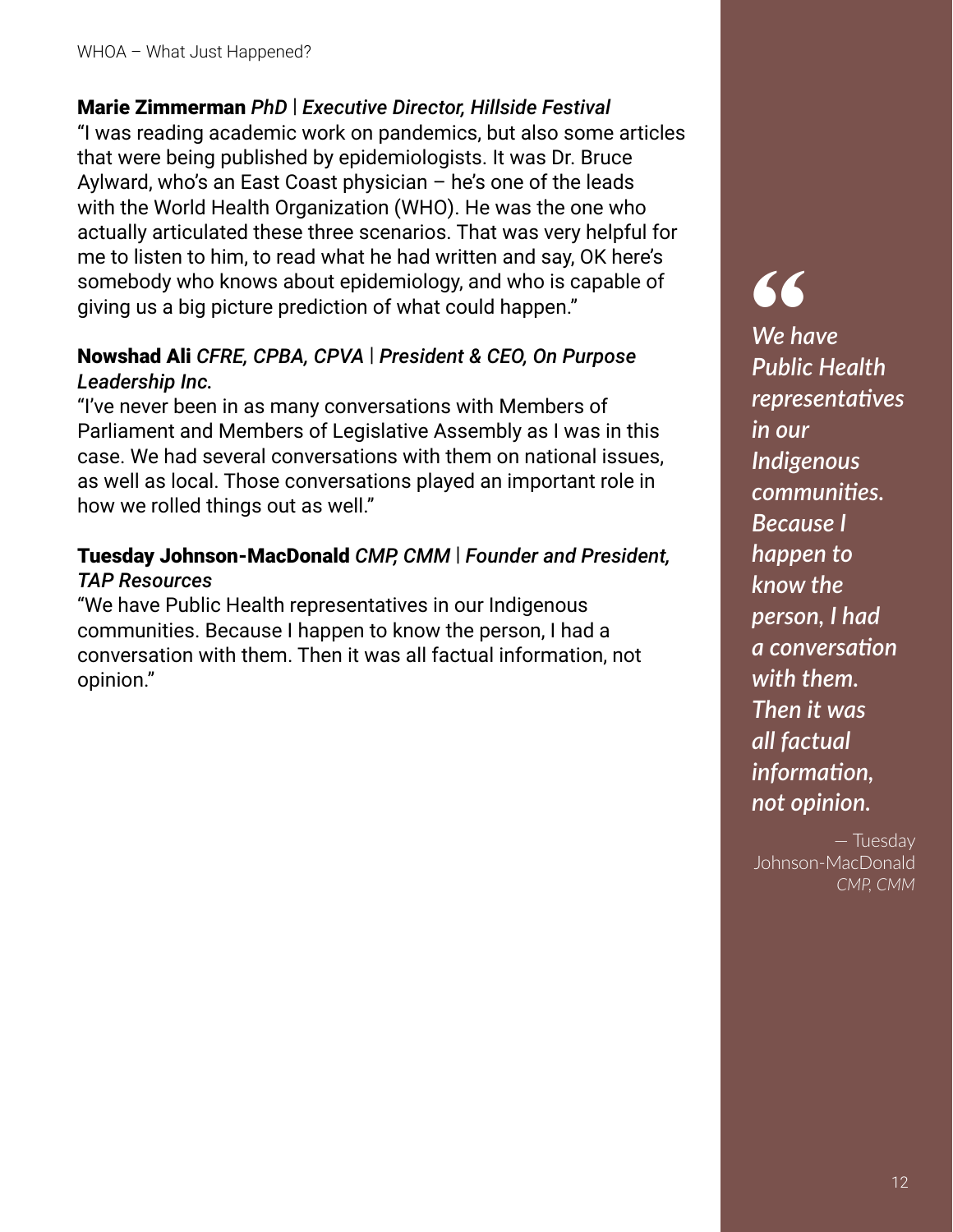# To Cancel or Postpone, That is The Question

One of the biggest challenges that planners encountered was the cancellation process. Utilizing strategies during the cancellation or postponement of events was key.

There were methodical and tactical approaches, utilizing spreadsheets, and creating various scenarios:

### Anita Carlyle *B.Comm., CMP, CMM* | *Managing Partner, MCC Events*

"My lead planner has a huge document on Google Docs that is a master tracker. It has the client's name, contract, cancellation clause, Force Majeure clause, and what is the penalty if there is a cancellation."

#### Carly Silberstein *DES, CED* | *CEO, Redstone Agency Inc.*

"We started a folder on our internal server where we were collecting resources, templates and communications – a repository of different types of resources and communications."

#### Chantal Montpetit *CMP, CMM* | *Meetings, Director, Entrepreneurs' Organization*

"Our VP started to work on a matrix for cancellation. With our legal team, they started to evaluate the contracts and look at what could we cancel, what will be the cost of cancelling. They presented to the Board, so they knew from the beginning how much it will cost if we cancel a month, six weeks, four weeks in advance, etc. What we also had to think of is that our members pay for their own rooms. Being at an international destination, they often will take the full payment one month out. That was the kind of breaking points we were thinking about – when they will charge, if some have been charged, can they be reimbursed?"

#### Claire Bélanger-Parker | *President, CNT Management Group Inc.*

"There is a lot of homework that prepared me for this. One of the crucial pieces was our risk management plan. I had to look at the risks of the pandemic, understand the risks impacting our association having to deal with the postponement of the AGM, election of new directors, refunds and so on. It was a 360 degrees analysis of the association. These are the steps I took to prepare myself, my executive committee and the board so we could make educated decisions."

CHAPTER

3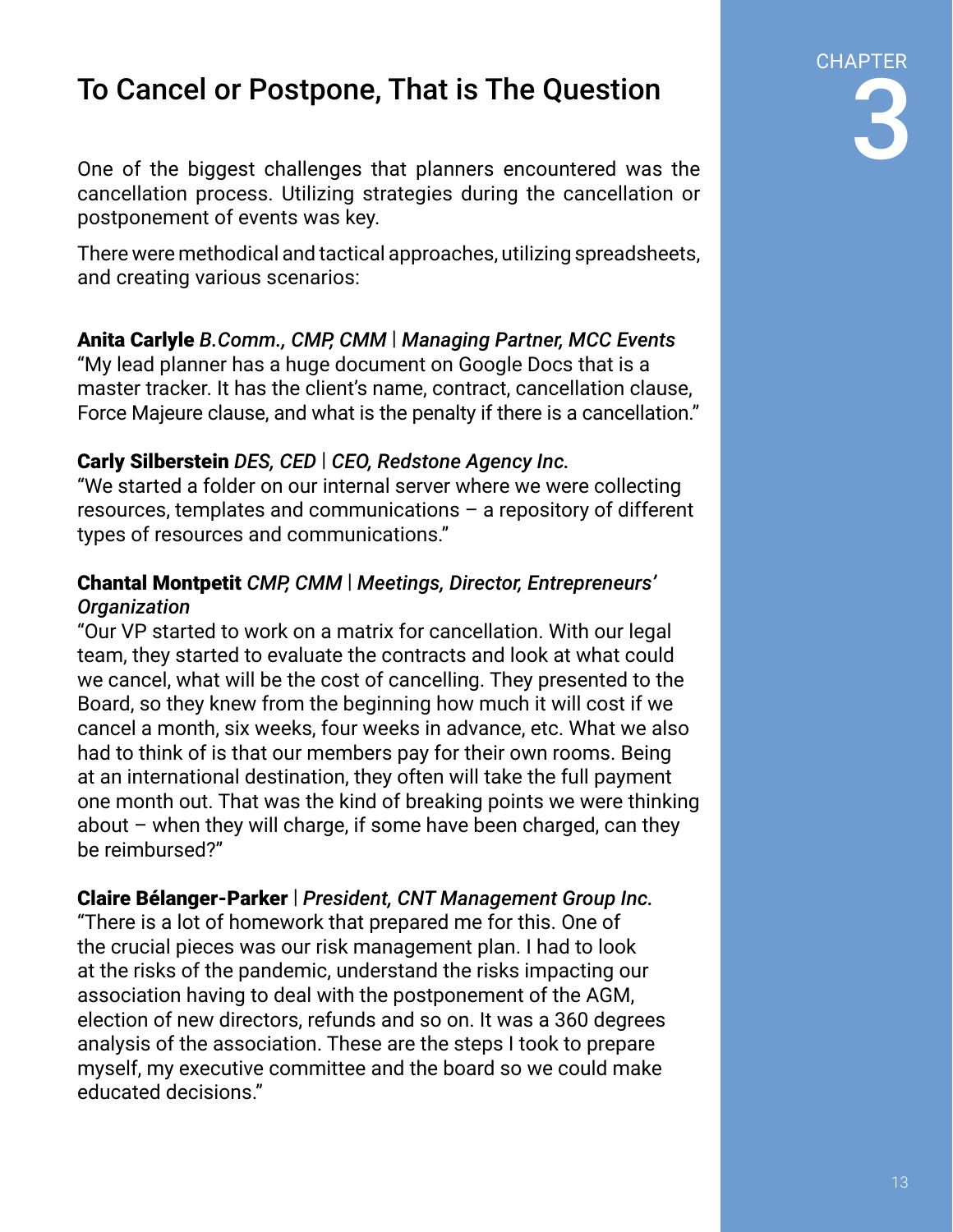#### Claire Bélanger-Parker *(cont'd)*

"When you are responsible for an association, your responsibility is to your Board. You must do your research, use reliable data and share it with your leadership team so that, with you, they can prepare a welleducated response and take adequate actions to move forward."

"My first step was to gather every important document related to my event, to have the information at the tip of my fingers - how much had been paid in deposits, how much was outstanding, what were the cancellation policies and when could we activate Force Majeure."

"Secondly, I communicated my findings to my Executive committee so they could be prepared for the Board meeting. Thirdly, we informed the Board of Directors so that we could move forward and inform the membership at large that we were postponing the conference. Fourth and final step was to reach out to all our suppliers and inform them the event was postponed."

#### Constance Wrigley-Thomas *CAE* | *Owner/CEO, Essentient Association Management*

"I don't want to just bring the problem and lay it at the feet of my president, my board. I like to come with the problem, but also some solutions. There are two solutions – one is postponed, and one is cancelled. Before I do that though, I need to get as much information as I can, to help them make an informed decision."

#### Hélène Kenny *CMP* | *Acting Senior Program Manager, National Judicial Institute*

"The cancellation chart is to start to document all the data and what that looks like. We've pre-populated it with each contract and each program, what the cancellations and penalties are, and optimize it. The Program Manager cancels the audio visual and simultaneous interpretation contracts, and any travel for those that we've arranged their travel. The counsel lawyers cancel the faculty (speakers)."

"One team member was designated as the procurement specialist and worked with the site selection company with whom we regularly work – those two people have the big picture of what has been cancelled and what is being re-booked, taking into consideration when and where for the future."

#### Jamie Lamont | *Director, Special Events & Sponsorship, SickKids Foundation*

"Working with our major partner in the event, it was a joint decision by both parties to postpone. We took a very slow and methodical approach to get there."

# **"**

*Working with our major partner in the event, it was a joint decision <u>by both parties</u> to postpone. We took a very slow and methodical approach to get there.*

— Jamie Lamont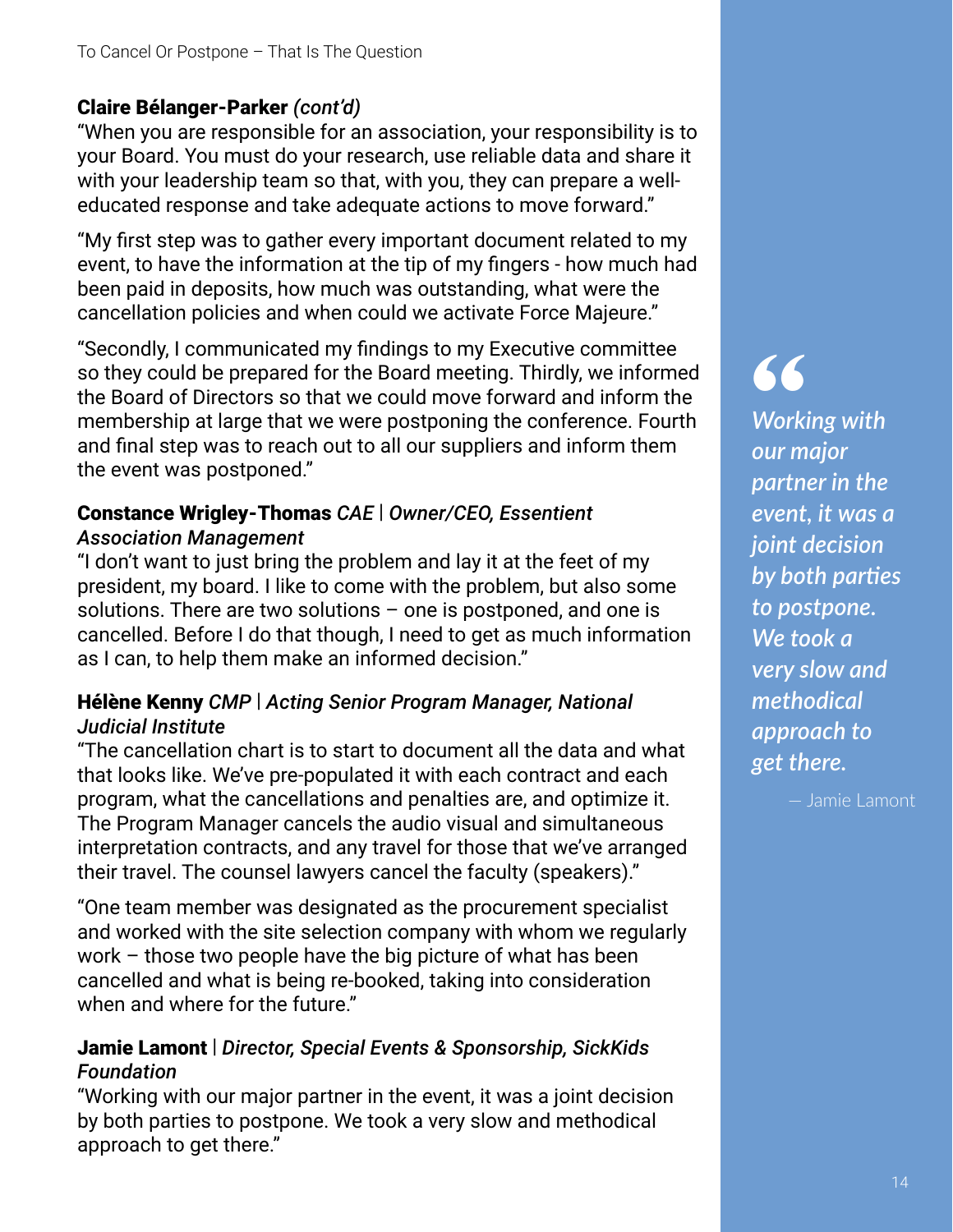Joe Orecchio | *President, Road Ahead Meetings & Events Inc.* "Moving forward, every piece of business needs to have a full cancellation plan – this will help the client determine how to go about cancelling their program, should that be necessary."

Lauren Stewart | *Director, Conferences & Operations, BookNet Canada* "One of our first steps was to put up a page on our website that talked specifically about what would change due to COVID-19."

"Our CEO made it very clear, to protect our team, he would make the decision, and that way, we wouldn't have to be distracted by the weight of that. He would take that on, so that we could just keep on doing what we were doing – planning for both executing the event, and cancelling the event."

"We had set a deadline to make a decision to cancel before the first flight for a speaker was scheduled."

#### Lynda Hoff *CMP, CMM* | *Manager, Membership Education & Events, Ontario Nurses' Association*

"The one thing that I did want to make sure I did with everyone was connect with them by telephone first. I wanted to make sure that our hotel partner was fully informed of what our decision-making processes were. Once the government decided that those large gatherings couldn't happen, then it was OK. So now it turned into do we postpone or do we cancel outright? From the keynote speaker, the event app, the registration system, all of those things needed to fall into place, and they had to be contacted. Personally, I just felt that was my job to do."

"Then it's looking at the language that we have in our contracts. What does that look like? How do we postpone without necessarily cancelling? Because of the space requirements, we already have contracts in place for the next 10 years (at the same hotel), so what does that look like? I added two additional years, in good faith with the property. We wanted to make sure that I got to them (virtually) in person to have that conversation, because that, to me, is the only way to do business."

**"** *Moving forward, every piece of business needs to have a full cancellaࢼ on plan – this will help the client determine how to go about cancelling their program, should that be necessary.*

— Joe Orecchio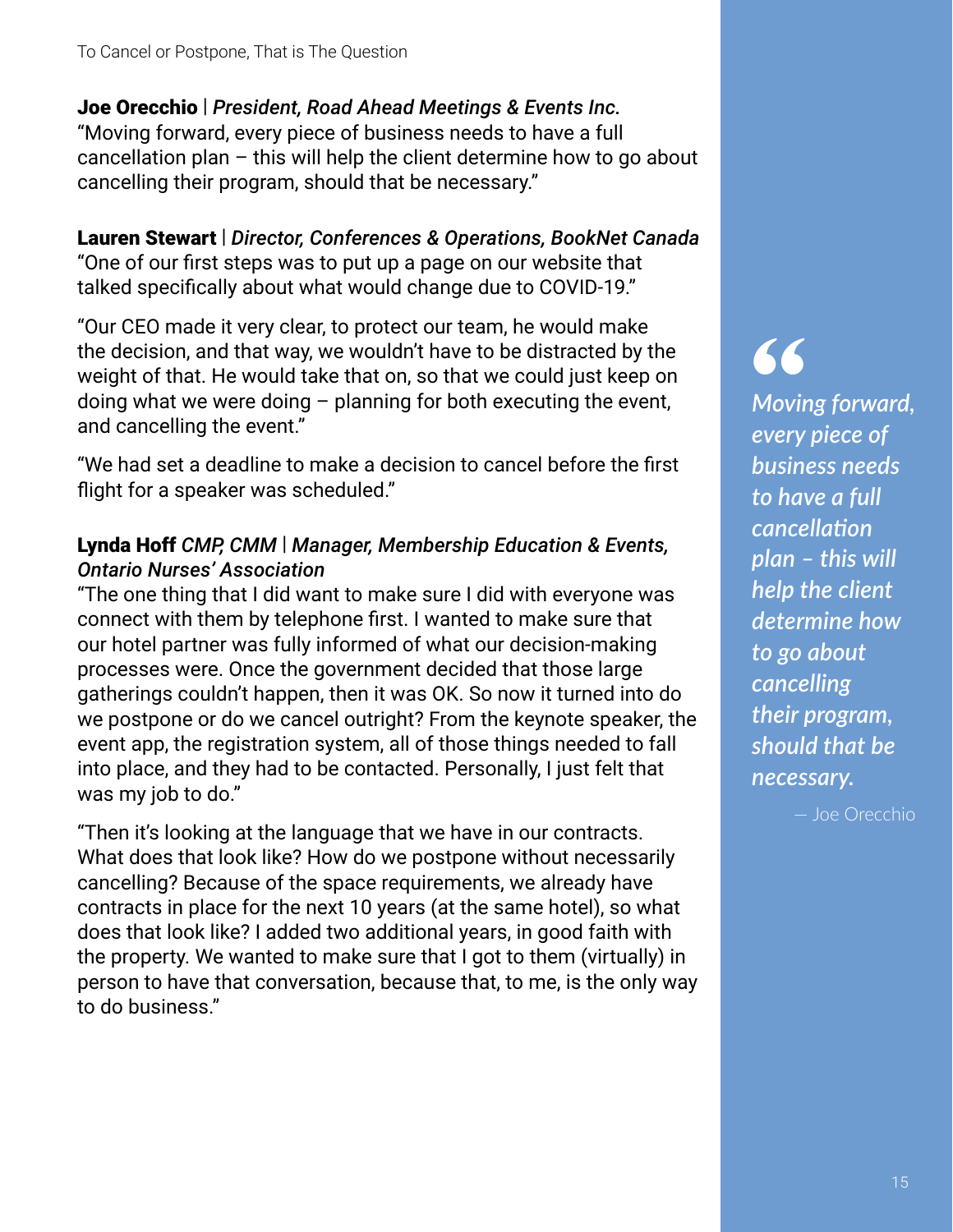#### Marie Lou Coupal *CMP* | *Business Events Strategist, Marie Lou Coupal & Associates*

"Our leadership reached out at that time to industry experts, key business leaders, etc. We have a global view on things so we wanted to have that global view and learn about the decision of postponing versus cancelling."

"We started to review all contracts with the client, then we reached out to the insurance company."

"What did we see as being a priority 1, 2, 3, and we went through a loose timeline, so that we could support the client and catch what they may have missed, or what we felt was important. So, a detailed scenario and what I call cadence was developed with the client."

#### Nowshad Ali *CFRE, CPBA, CPVA* | *President & CEO, On Purpose Leadership Inc.*

"We started bringing processes to the table (with our client). The very first part was considering the decision, then it was making the decision, then communicating the decision, then executing the decision."

"The Federal Public Health Department had come up with a tool that they put on their website that said if you have people coming to a meeting, and there are healthcare professionals, you should probably consider…if you have people who have been visited, you should…there had to be about five or six criteria. We took that and created a matrix, and added a number of other criteria. We used that to help us as a process to decide whether it should be postponed or cancelled, and how we would execute that decision."

#### Patricia Simpson | *Manager, Marketing and Events, Canadian Council of Motor Transport Administrators*

"I was charged with making sure that there was a project plan, a critical path, or multiple critical paths developed to determine – if we do cancel, what does this mean? If we look at postponing for a year, what does that plan look like?"

.......................................................

**"**

**The very first** *part was considering the decision, then it was making the decision, then communicating the decision, then executing the decision.*

> — Nowshad Ali *CFRE, CPBA, CPVA*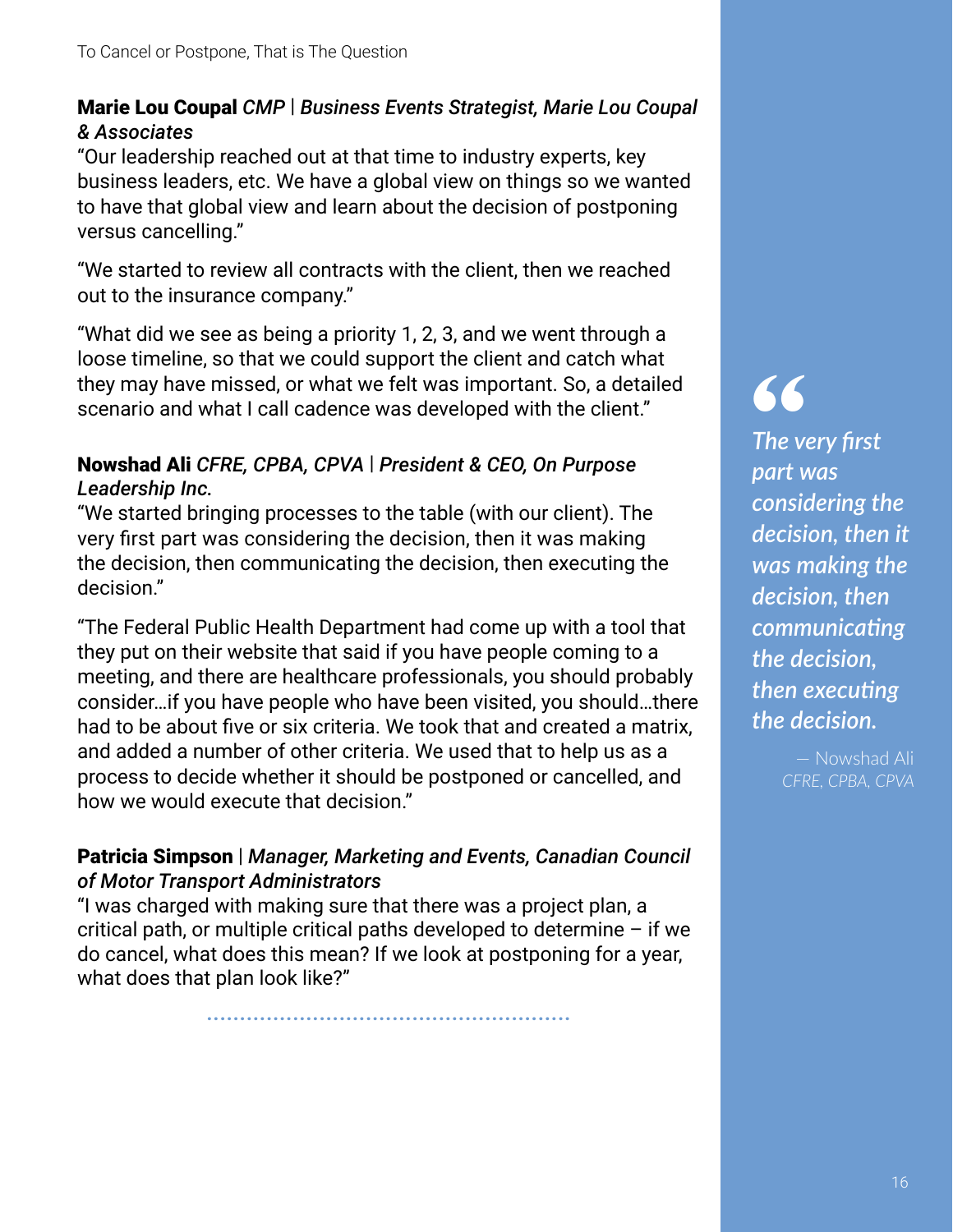Some planners had to deal with optics and its affect on when to cancel an event. These optics brought their own challenge if the timing was not within the Force Majeure in the contract.

#### Caroline Aston | *Principal, Aston Events & Communications*

"They (the client) were under tremendous pressure from their members and member organizations to cancel. They couldn't because they were hanging on for the government to come up with the regulation so that we could invoke impossibility. Their members were starting to cancel their registrations, and speakers were dropping out. I would imagine in their sector, there was some talk about 'Why haven't they cancelled this conference?' That was the most difficult thing for them, because they knew they needed to cancel, that they weren't really being fair to their members, but we were still just waiting and waiting for that announcement."

#### Chantal Montpetit *CMP, CMM* | *Meetings, Director, Entrepreneurs' Organization*

"There were no cases at all of COVID at that point (in Australia), then overnight, they had approximately 12 deaths and 200 cases. That was kind of the breaking point for our management to make the decision that we cannot send staff and volunteers there. We need to be responsible."

.......................................................

Navigating the existing contracts in regards to cancellation clauses and Force Majeure clauses. Managing the financial liabilities that could result if the timing of the cancellation or postponement of the event did not fall at just the right time – was critical.

#### Andrea Boulden | *Senior Manager, TD Bank*

"I would have hated to have made that call because by that first week of March, it still wasn't clear at that point that it would be as bad as it was, but we were worried. I remember that there was nothing going on in Washington, DC that week. I could see if it (our event) was in Asia, but it was in Washington, DC and there were no cases in Washington, DC at that time. So, I would have felt uncomfortable making that call, because I wouldn't have wanted to seem alarmist. Also, the hotel was saying you're fully liable for the cancellation because there was no reason not to do that."

**"** *Their members were starting to cancel their registrations, and speakers were dropping out.*

— Caroline Aston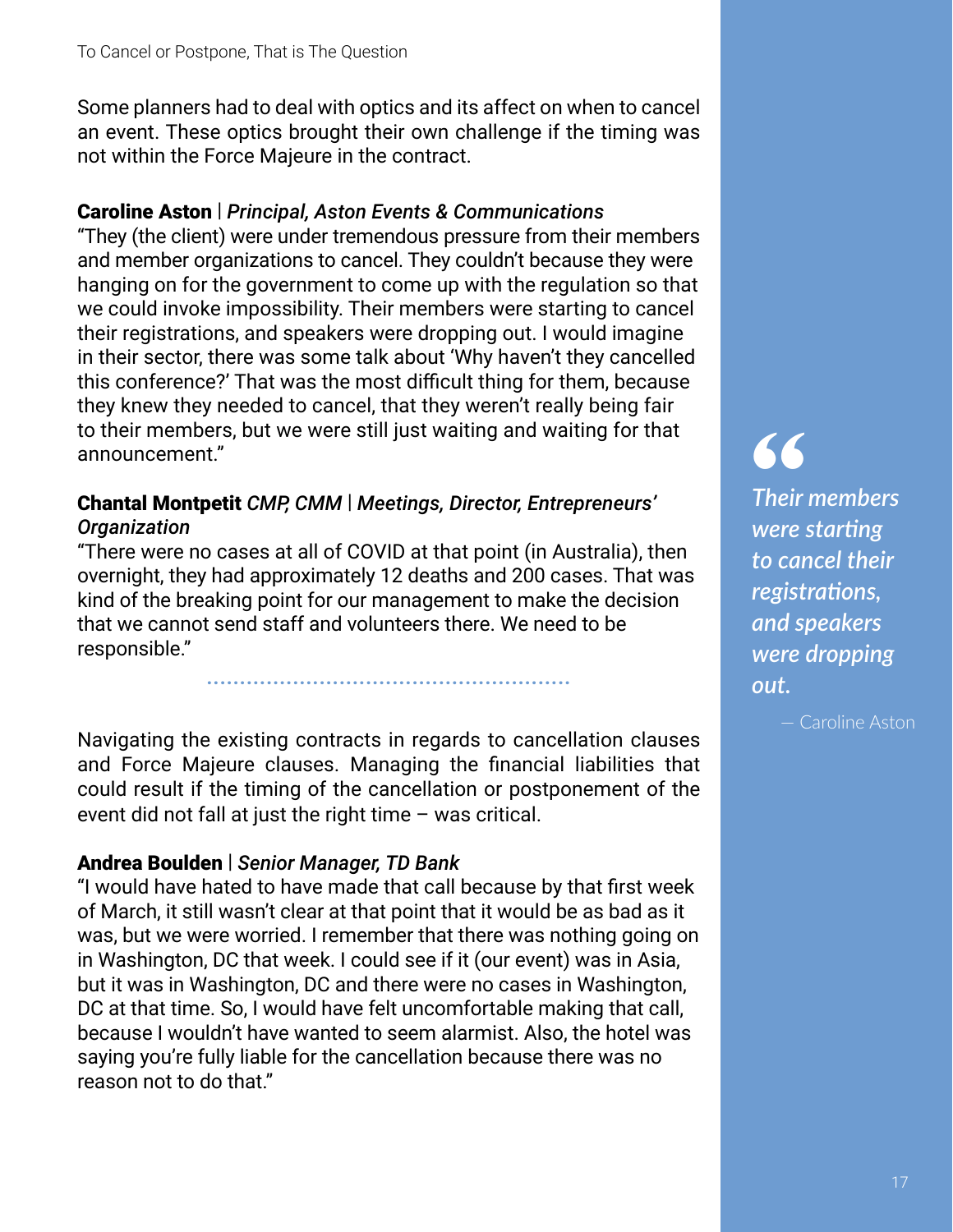#### Constance Wrigley-Thomas *CAE* | *Owner/CEO, Essentient Association Management*

"I contacted the hotel probably a full month and a half prior to the actual date of the event. At that point in time, the pandemic had not been declared yet – there were no emergency measures or anything like that. I was going in fully understanding that if we were to postpone or cancel, there would be financial penalties. I was able to do an assessment of what the damage might be. We made the decision knowing that the financial penalties could still be substantial. We decided it was in the best interest of the organization, as well as the attendees that we should postpone it. Once the pandemic was declared and because of Force Majeure, they would not assess any damages or penalties."

#### Krista Benoit | *President & CEO, iSPARK Consulting Inc.*

"The decision was actually forced upon us by the government of Alberta, because they banned mass gatherings of more than 250 people. That was what we were waiting for, to be quite honest. We had legal counsel consultation; we had re-examined our Force Majeure clauses; we were, with the association's financial officer involved, doing a risk assessment on the financial fallout from this event if it didn't take place. We really needed somebody else to make the decision for us."

#### Marie Zimmerman *PhD* | *Executive Director, Hillside Festival*

"We were exposed in terms of artists' contracts, hotel contracts, and contracts with technical support and several other suppliers. It was enough that it could lead to insolvency."

#### Michelle Planche *CMP* | *President, Paradigm Events*

"I said to my client  $-$  you just need to relax. If it's a week or two and it (the pandemic) continues, they (the hotel) will have no choice, they will not be able to hold our event. It turned out, that's what happened – we waited another two weeks and now we have zero cancellation fees."

#### Nowshad Ali *CFRE, CPBA, CPVA* | *President & CEO, On Purpose Leadership Inc.*

"We did reflect on if we had made the decision to cancel at the very first date that they considered cancellation, versus the date that they made the decision, confirmed the decision, and communicated it. The difference in the financial impact was about \$58,000."

**"** *We were exposed in terms of artists' contracts, hotel contracts, and contracts with technical support and several other suppliers. It was enough that it could lead to insolvency.*

— Marie Zimmerman *PhD*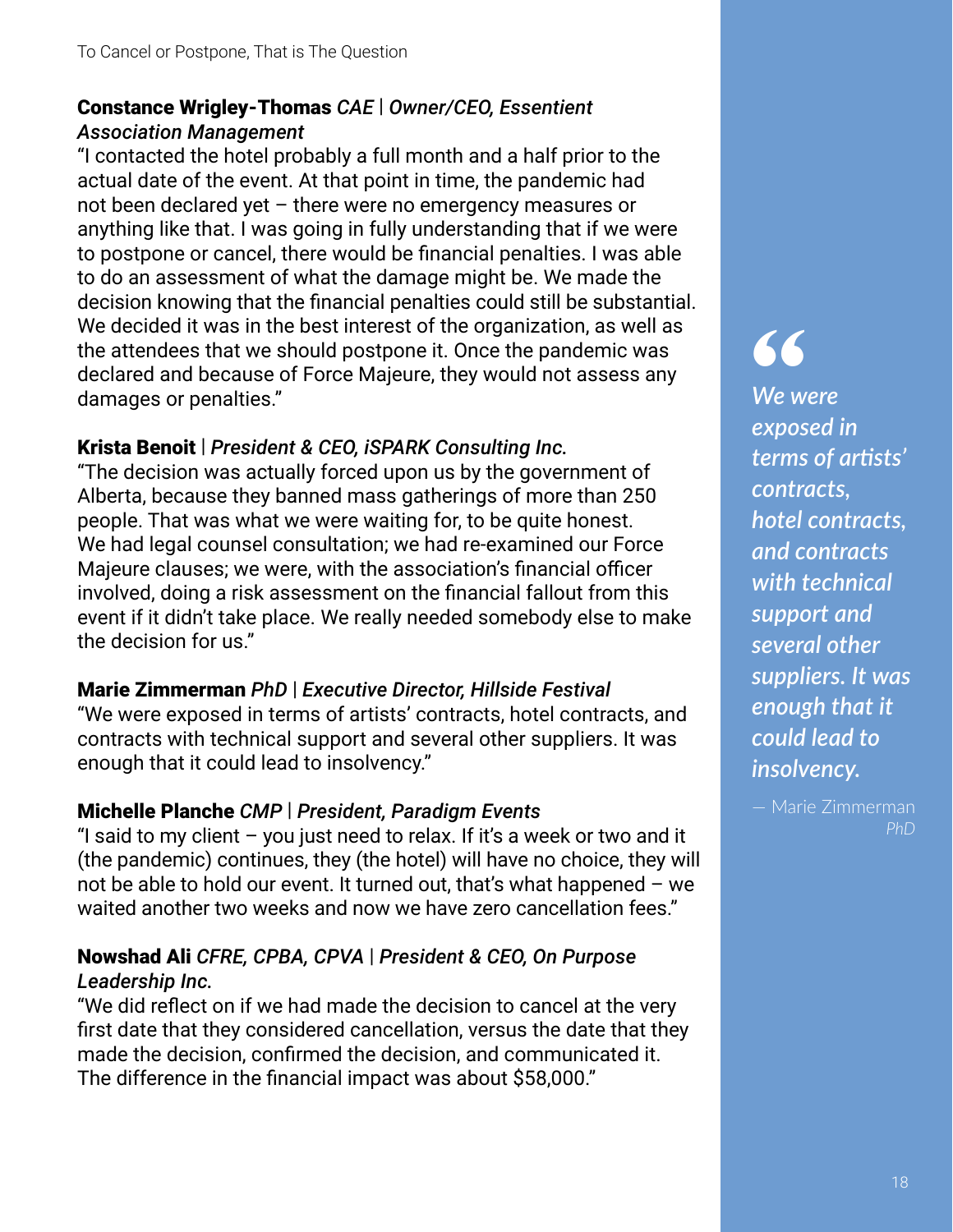#### Patricia Simpson | *Manager, Marketing and Events, Canadian Council of Motor Transport Administrators*

"I'm in tune with our contracts related to our events  $-$  the fine print, dates and the things that are going to be impacted. I took a collective, holistic approach, looking at it from all angles, and how it was impacting us."

#### Rita Plaskett *CMP, CMM, VEMM* | *President, Agendum Inc.*

"I was looking at the contract for cancellations and when the next deposit was due. I was able to get them (the hotel) to defer that payment, so I didn't lose my client's money to make that next deposit. I said, I'm not cancelling at this point, because we don't know where this is going."

Ruth Abrahamson | *CEO, Base Consulting and Management Inc.* "We have an event in September, and there's a 60-day clause. We have to wait it out. You have to be very, very careful with your timing."

.......................................................

The majority of our interviewees' events were cancelled within Force Majeure criteria:

- inter-provincial and international travel bans;
- restriction on number of people that could gather;
- impossibility due to the nature of the attendees (front-line workers and those within the medical field);
- the event was being held in a venue within a Canadian National Park, and all national parks had been closed by the Federal Government;
- international travellers could not get travel insurance that would cover COVID-19

For the most part, the events industry suppliers (venues, AV companies, etc.) were quick to agree to the Force Majeure conditions without any penalties or financial damages being charged. The mantra that "we are all in this together" rang very true in this regard.

.......................................................

A few planners had to deal with cancelling an event when official restrictions were not yet in place, but it was not a responsible thing to do to hold the event.

#### Andrea Boulden | *Senior Manager, TD Bank*

"In the beginning of March, we got communications from the Global HR department that all non-essential travel had to be cancelled. The Chief Medical Officer (within TD Bank) was involved, and everyone was looking at risk."

A few planners had to deal with cancelling an event when official restrictions were not yet in place, but it was not a responsible thing to do to hold the event.

...........................

...........................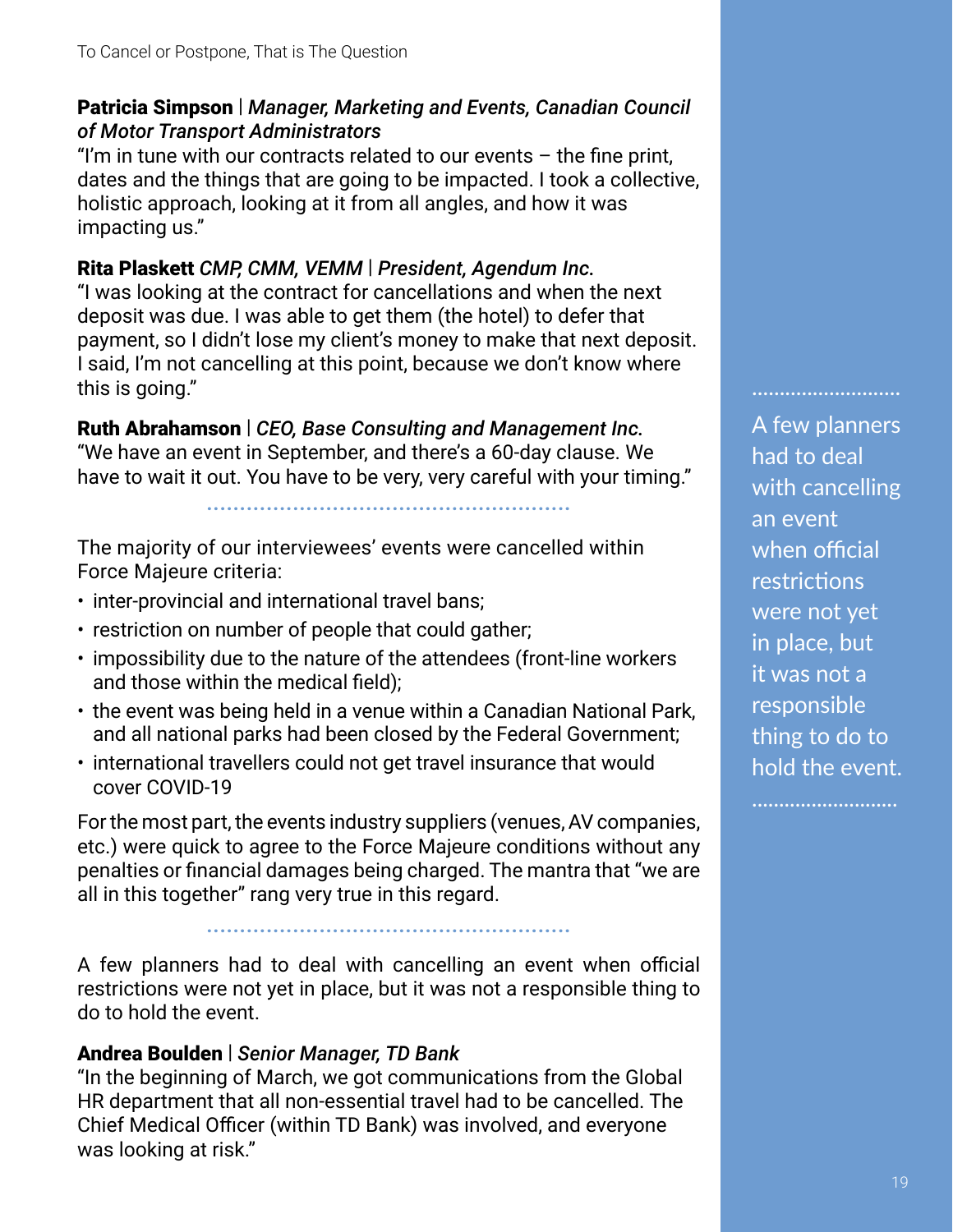#### Malak Sidky *MHA, DES, HMCC* | *President, Health Care Event Planning*

"I was flying down (to the event in Orlando, Florida) when I received a text from my client letting me know that he had taken the decision to cancel following the WHO declaration that COVID-19 was now a pandemic, that it just didn't seem like a good time to have the event. One of the delegates had contracted COVID-19, and they were in the same office as other delegates. Several other delegates and sponsors had emailed wondering if the event was being cancelled, since they weren't comfortable attending, and it wasn't safe to hold the event."

"The hotel was not happy that the cancellation was happening at the last minute. Two weeks later, the client received an invoice for 100% of the cost."

*[Editors' note: this situation was eventually resolved about 90 days later.]*

Pearleen Mofford *CIS* | *Former Managing Director, Downeast DMC* "An event scheduled for June 30th, was cancelled on March 30th, even though at the time, there was nothing to indicate that June wasn't going to be possible. At the time, they were looking at a twoto-three-week window in Nova Scotia. So, there was no Force Majeure that could be leveraged because at that time, June wasn't impacted. So now we are going back and forth, because June is impacted. There's no precedent here to say, 'Well, you can't enjoy the benefits of what's happening now. You would have had to wait until now to cancel."

"Right now (May 7th), we have nothing stating that we can't gather in June."

"I don't think that in the early days that both provincial governments and the federal government understood the implications of the fact they weren't doing things in tandem."

.......................................................

The pandemic situation brought to light the importance of strong and legally binding Force Majeure clauses.

Some of the contracts with which the interviewees were dealing had reference to government restrictions, impossibility factors of holding the event, or frustration of purpose within the Force Majeure clause. They were able to cancel their clients' or organization's events successfully.

**"** *I don't think that in the early days that both provincial governments and the federal government understood the implications of the fact that they weren't doing things in tandem.*

— Pearleen Mofford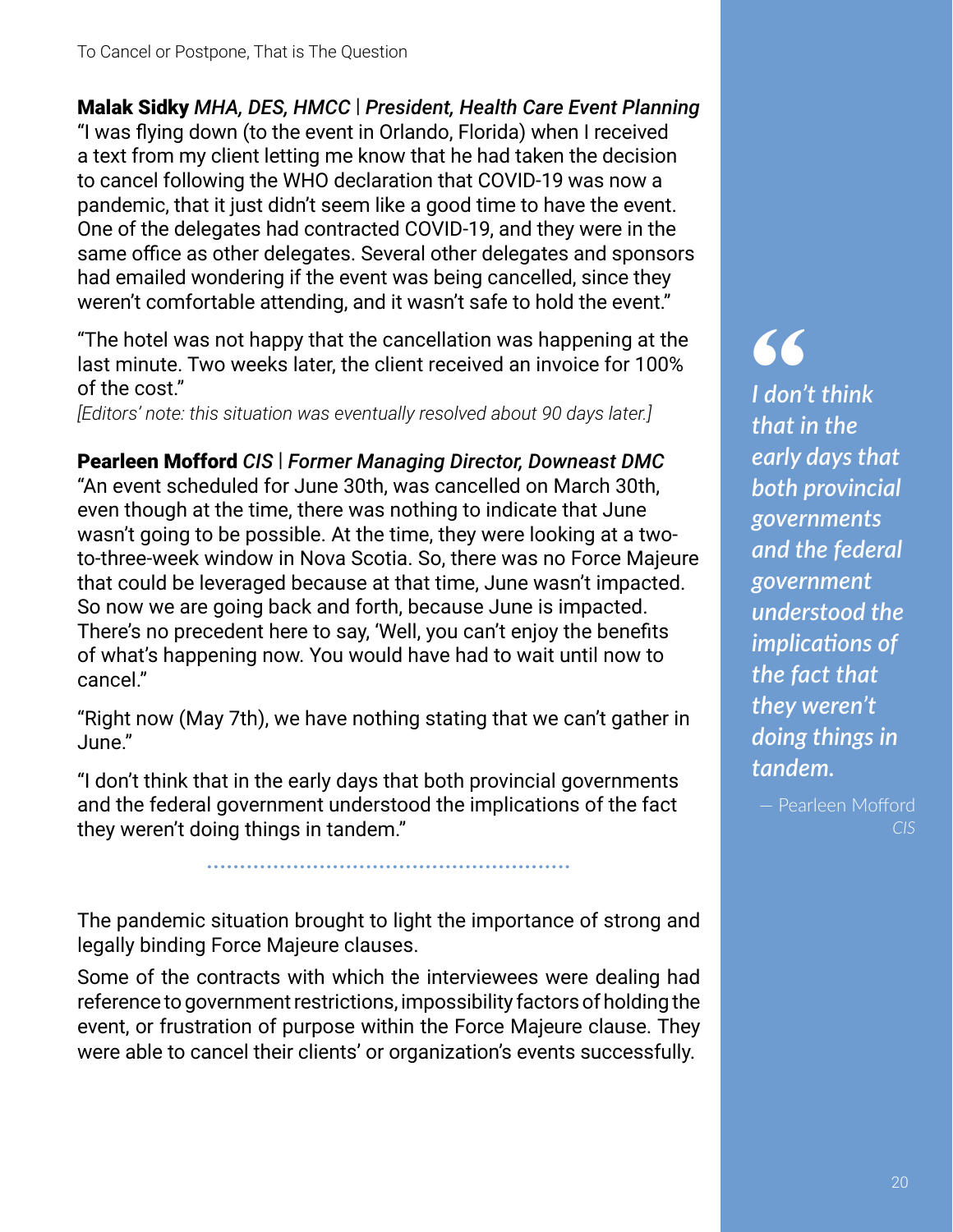Some planners had stronger Force Majeure clauses than others.

#### Chantal Montpetit *CMP, CMM* | *Meetings, Director, Entrepreneurs' Organization*

"We knew that because the Force Majeure clause is very good – it's not too detailed but detailed enough – that we would be out of it."

Melissa Cole | *Co-Owner, Say Something Communications Inc.* "We had a super solid Force Majeure clause that spoke not only to criteria, but to process and time lines. That Force Majeure clause was essentially our road map, because it did contain process, time lines, and remedy. It was really super and quite clear. What was step one, step two, step three, step four – awesome!"

.......................................................

Some planners were not so lucky, and had less clarity in the Force Majeure clauses.

#### Krista Benoit | *President & CEO, iSPARK Consulting Inc.*

"We did get a legal opinion on Force Majeure. Many of these clauses were kind of vague – they say 'emergency'. Well, what is an emergency? Who decides what is an emergency or not an emergency? If a government authority or public health prevents you from hosting your event, it's clearly going to be Force Majeure. There should be no debate."

.......................................................

Even if the timing in relation to when the pandemic declaration and/ or government emergency measures were put in place, enacting Force Majeure was not always an easy task. Sometimes there were complications and challenges.

#### Caroline Aston *| Principal, Aston Events & Communications*

"The hotel's first response was to come back with an amended contract that postponed the event to 2021 and close to \$100,000 in liability for the client. After discussions between the client's and the hotel's legal parties, the hotel has taken the right approach. The contract has been terminated, and the deposit has been returned to the client. It worked out in the end, but it was interesting to see that first position (from the hotel) – they didn't want to admit to Force Majeure."

# **"**

*We did get a legal opinion on Force Majeure. Many of these clauses were kind of vague – they say 'emergency'. Well, what is an emergency? Who decides what is an emergency or not an emergency?*

— Krista Benoit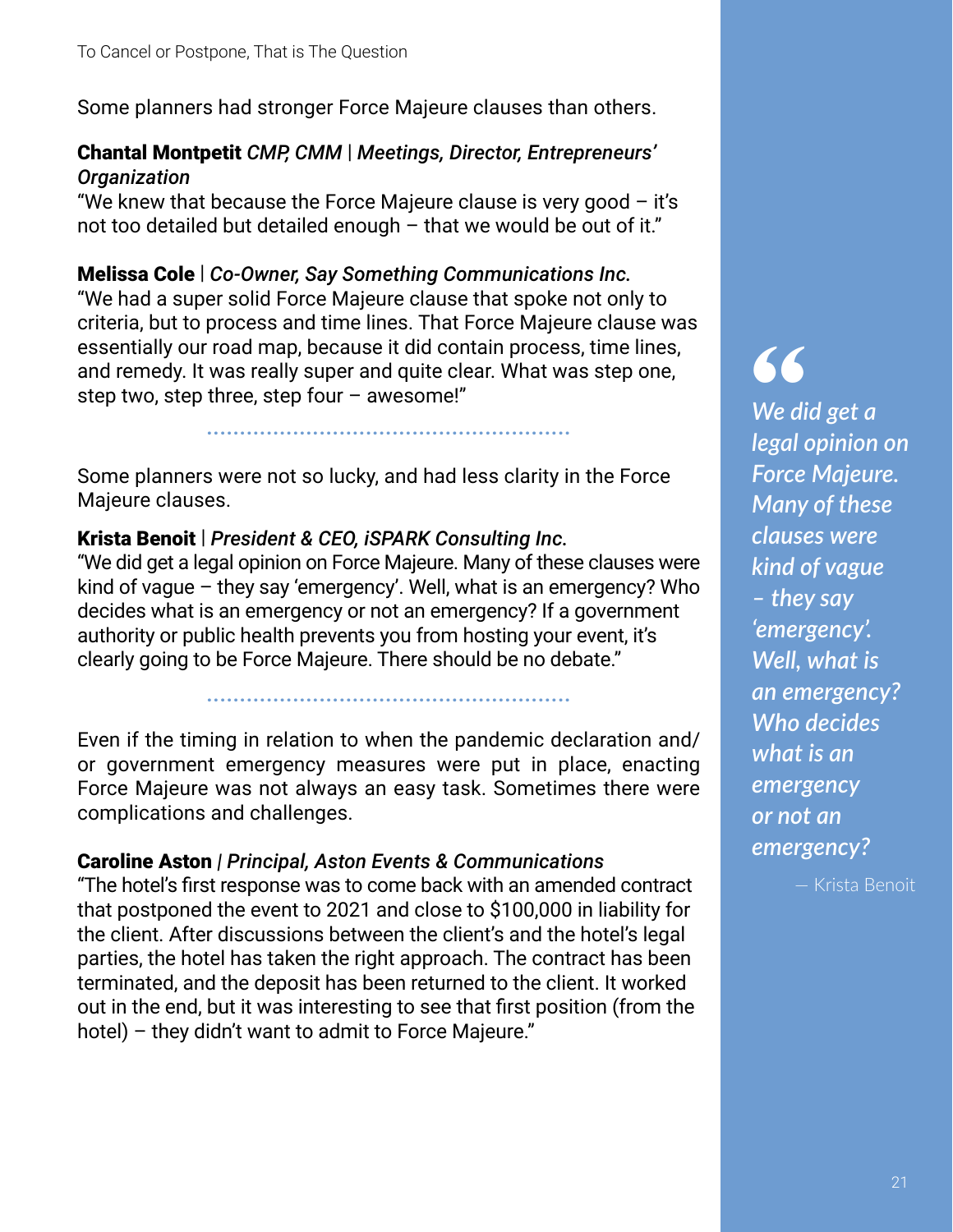Nikki Sayers *CMP* | *Senior Program Planner, KCI Management Inc.* "We were waiting to see what was happening with the local government, and what was going on with the state (Florida). We did an assessment of how much it would cost to get out of the contract, then we proceeded forward with cancelling. We contacted the hotel, and this property was very tough, keeping to the contract and all of the cancellation fees. We did try to look for something in 2021, but nothing was viable – that's why we pulled out of the contract. We weren't sure if the Force Majeure would cover this kind of cancellation. What we did was pull out via the frustration clause. The hotel came back and said we'll meet you at 65% in the cancellation fees."

#### Here are some of the transcriptions of 'Force Majeure', interpreted by Otter (an AI transcription app) that we used:

.......................................................

horse manure harsh measure horsemen sure our machar customers or for sure jar last month or workforce major false mage RS for smudger fosse metro

for special more mature plus measure forest Missouri force for sure fourth measure for mother false measure forced me sure for us measure forced merger foreclosure

last measure first measure for some sure fox measure for some measure force mature forced mature enforced measure *and the most popular ...* force measure

Interesting AI Interpretations of 'Force Majeure'! horse manure for smudger for some sure

..........................

..........................

Due to governments' emergency declarations invoking self-isolation, sales offices in hotels and venues were shut down. MANY employees in these businesses were either let go, or put on furlough. This made it very difficult for planners who were trying to either cancel or postpone events to connect with someone to do so.

.......................................................

Anita Carlyle *B.Comm., CMP, CMM* | *Managing Partner, MCC Events* "Unfortunately, the hotel actually closed on March 17, with absolutely no communication. I do find it very strange for a large Toronto, major hotel to have no communication. Also, the event centre is also closed with absolutely no communication, so we can't close the loop on some of them."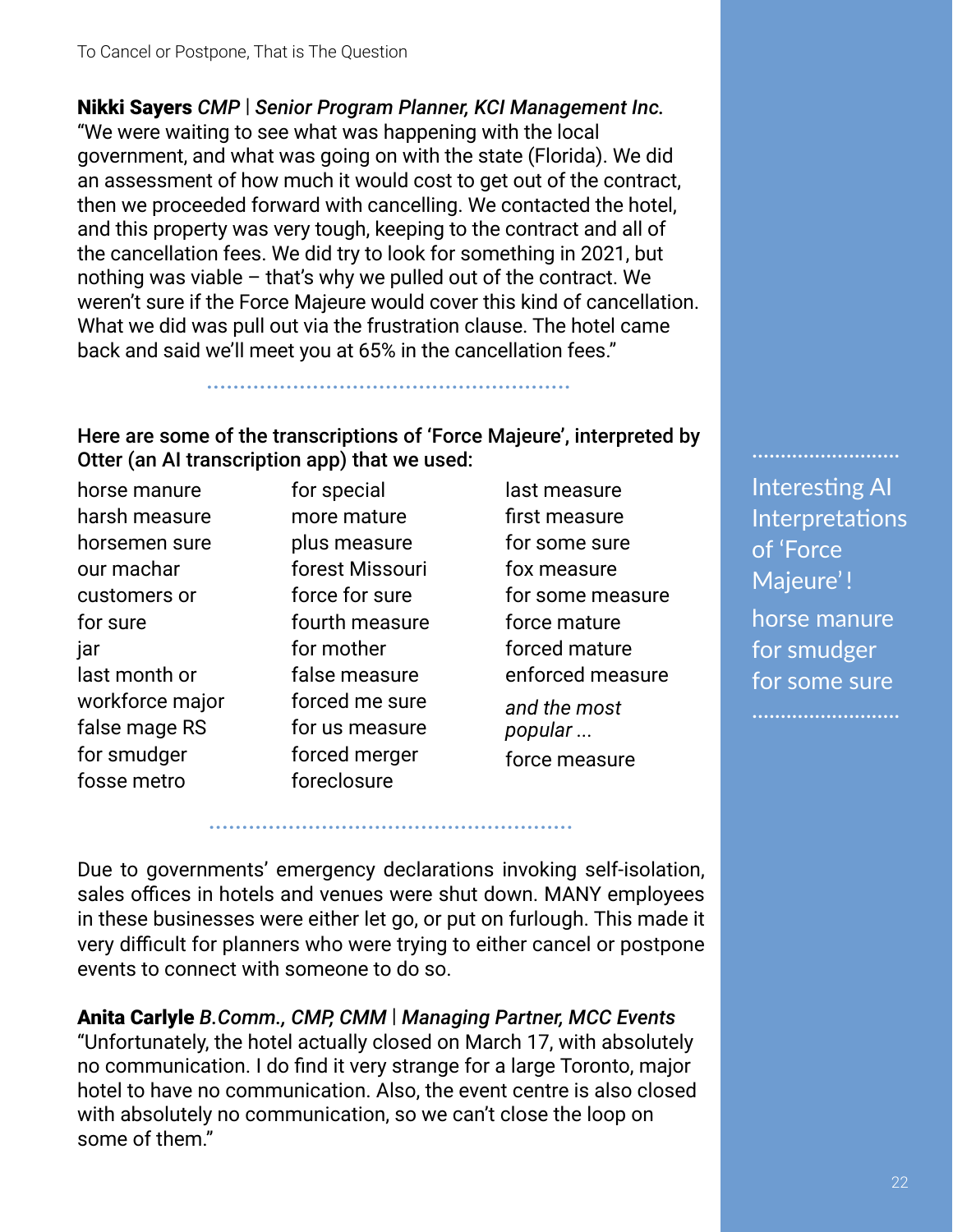#### Bobbi Hoffman *CMP, CMM* | *Director of Operations/Meeting Planner, The Bayley Group*

"I know both the (hotel) sales person and the catering manager  $-$  who actually ended up being the only person working at the time, since so many people had been let go temporarily. So, I went to him; he went directly to the sales person, and boom…it was literally done within three days."

#### Lynda Hoff *CMP, CMM* | *Manager, Membership Education & Events, Ontario Nurses' Association*

"A lot of our partners were furloughed. So, it was tricky to get in touch with anyone. There were occasions when we had to keep trying to get in touch with them to make sure that we had all of our ducks in a row."

#### Mireille Faucon | *CEO & Principal Planner, Events Par Excellence Inc.*

"From mid-to-end of March, I lost all my contacts at all the venues I was working with. One in particular, I received an email at the end of the day on a Friday from my CSM saying 'I've been let go'. I was left hanging as a planner. Then I went to the sales person that I had been working with. I got the same message from her, that she was let go. It actually took me a while to get in touch with someone."

Nikki Sayers *CMP* | *Senior Program Planner, KCI Management Inc.* "Although I had been dealing with the CSM, when you're trying to cancel a contract, some of the sale people that were originally doing the contract came back in to help negotiate that part of the contract. But because they were starting to get furloughed, we had some instances where we had two or three different sales people and had to re-explain everything again."

Tracy Scanks | *Owner/Executive Director, ProConference Advantage* "Now, if you call a hotel, you're not getting anyone in sales. Nope. You're now dealing with a district manager. All of your sales managers, your normal contacts, are not even working. So that's the tough part, because they don't even know your story. Then you're going to the top and pleading your case."

.......................................................

**"** *From mid-to-end of March, I lost all my contacts at all the venues I was working with.*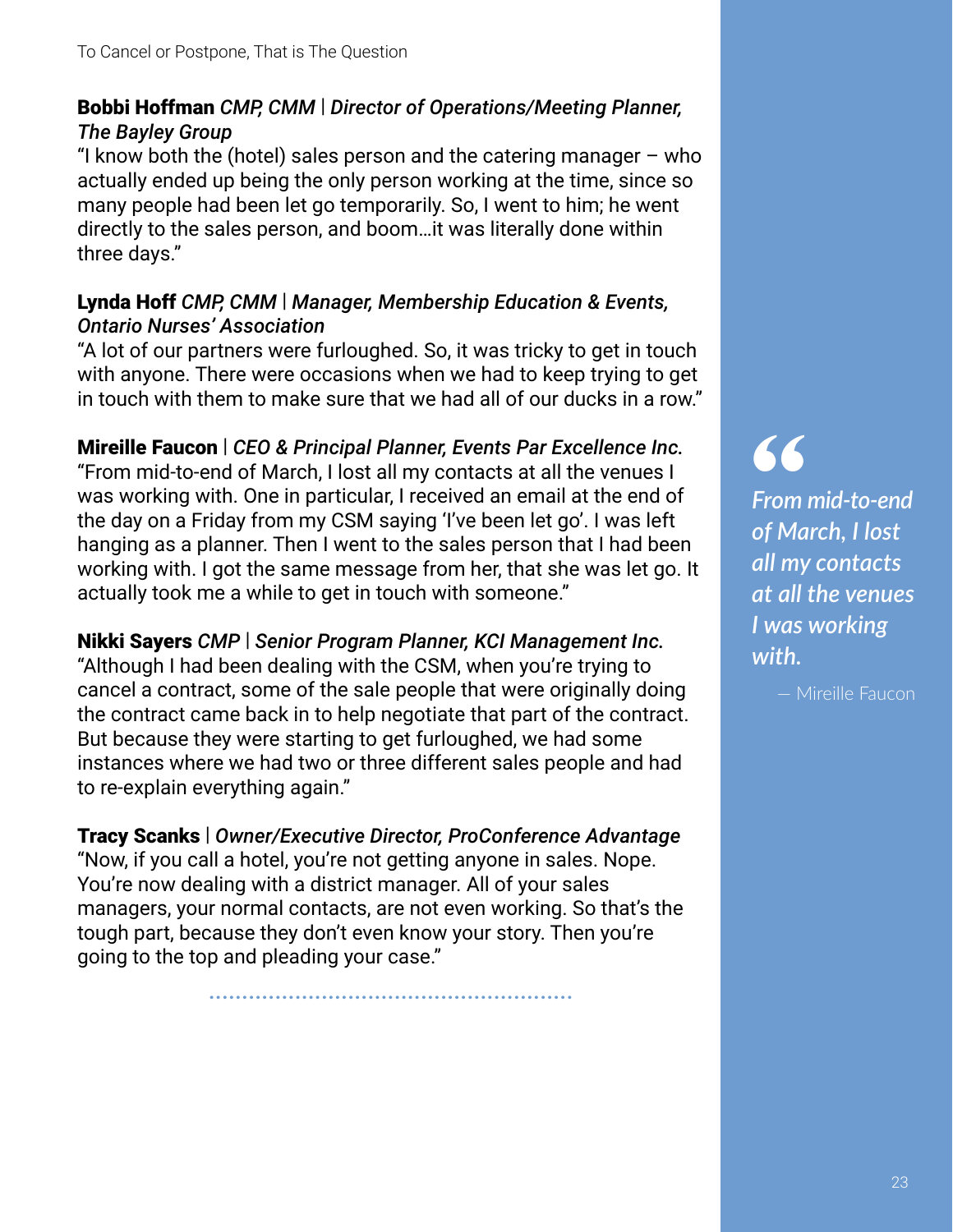There were planners for whom the postponement of events was an option.

Some planners were fortunate to be able to do this easily. Others faced challenges that resembled a jigsaw puzzle, or a game of hopscotch! Some had to deal with a change in the organization's governance to be able to shift the event, or the profitability of future events in smaller cities, or consider educational credits/certifications. Some were able to provide some form of the 2020 event virtually, and postpone other portions of the event.

All postponements had to consider how to deal with deposits already made, refunding or shifting delegates' registration fees, etc.

#### Carly Silberstein *DES, CED* | *CEO, Redstone Agency Inc.*

"The event was supposed to be in April. The client rescheduled to the first week in September. They've now decided to reschedule to 2021. That's the only one right now that we've had to reschedule twice already, so that one is unique."

"Another international event happens once every three or four years, and it's never been held outside of Asia until, of course, this year. That's a fun one because the one that was supposed to be after 2020 was in 2024. But Taiwan had already secured it. We're in the conversations right now whether Toronto, Canada can take back the 2024 date. But then for a venue, we need their flexibility, but I'm also thinking from a business perspective, the venue needs to know their deferred revenue, so asking for something to be deferred from 2020 to 2024 is a stretch by any sense of the term."

#### Caroline Aston | *Principal, Aston Events & Communications*

"Now, if you postpone to the fall, it's not that simple. Planning of these events takes nine to ten months. How does that impact the sponsorship? How does that impact the exhibitors? Then you have to do the number crunching on the budgets. So, this particular client will be cancelling and then converting the continuing education for the doctors to virtual, because the doctors need 20 hours before the end of their education year."

# **"**

*Now, if you postpone to the fall, it's not that simple. Planning of these events takes nine to ten months. How does that impact the sponsorship? How does that impact the exhibitors?* 

— Caroline Aston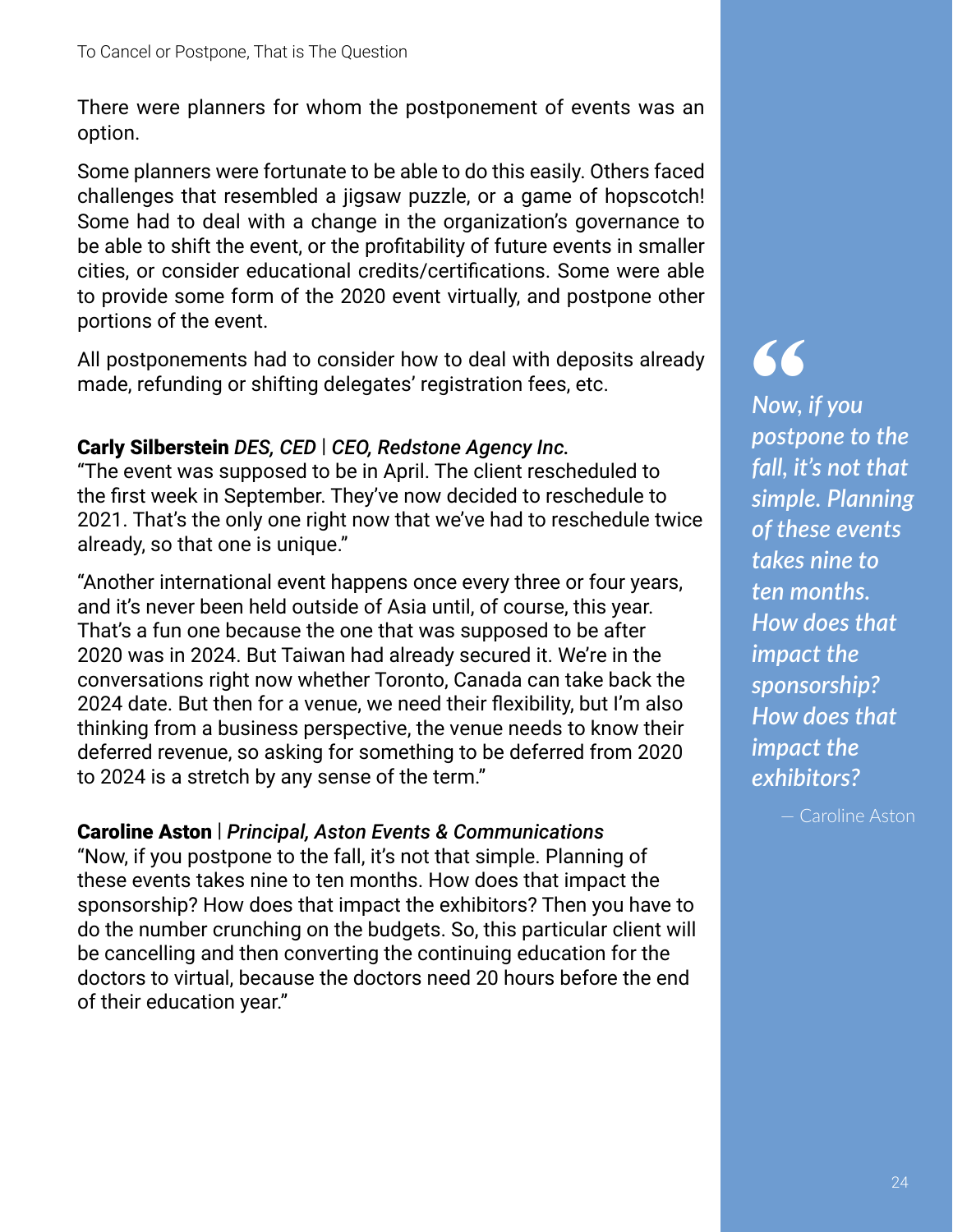#### Chantal Montpetit *CMP, CMM* | *Meetings, Director, Entrepreneurs' Organization*

"It's very, very complicated. What we are trying to do is move the 2020 event to 2022. But because, of course, everybody that was in 2020 wants to move into 2021. They have high demand, so what we decided to do to help them is to move ours to 2022 and keep the 2021 destination that we've already decided on."

#### Claire Bélanger-Parker | *President, CNT Management Group Inc.*

"The key for us was not to cancel. It is a very competitive industry and every year, the company owners come together as friends. It is an important conference for our association and we knew that it is just a question of time before we meet again. Our challenge was deciding when we should plan to host again. We have a commitment for 2021 in eastern Canada. We then agreed to look at rescheduling Vancouver in 2022 so we could honour suppliers in both locations."

#### Constance Wrigley-Thomas *CAE* | *Owner/CEO, Essentient Association Management*

"We've postponed the event to November, 2020. We've been looking at 'can we take this virtual'? If we can, how can we do it to make sure that the attendees are still getting the full value, the full experience of attending that event as if they were doing it in person, and how does it affect the awards portion of the event? I'm starting to wonder if that event is achievable."

#### Harpreet Atwal *Special Event Management Diploma* | *Senior Events Coordinator, Executive Platforms*

"We took the direction of postponing because the conferences that we produce are annual, and we do have quite a high return rate of attendees. They also return with their colleagues because of the education portion and the organic networking that we allow them to have throughout the two days. We are hoping that the world levels out by September onwards, so ideally, that is when we will recommence all the events that we have scheduled."

#### Jamie Lamont | *Director, Special Events & Sponsorship, SickKids Foundation*

"The venue was very good at working with us to figure out what the best possible scenario would be for all parties involved. In their contract was the ability to postpone an event and to rebook it within the calendar year, or within the next 12 months. We came back to them and said, 'Could we do it in April, 2021, when we're hopefully very far and well clear of all of this?', and they were good with that."

**"** *If we can, (take this virtual), how can we do it to make sure that the a*<sup>ttendees are</sup> *s*till getting the *full value, the full experience*   $of$  attending *that event as if they were doing it in person.*

> Wrigley-Thomas *CAE*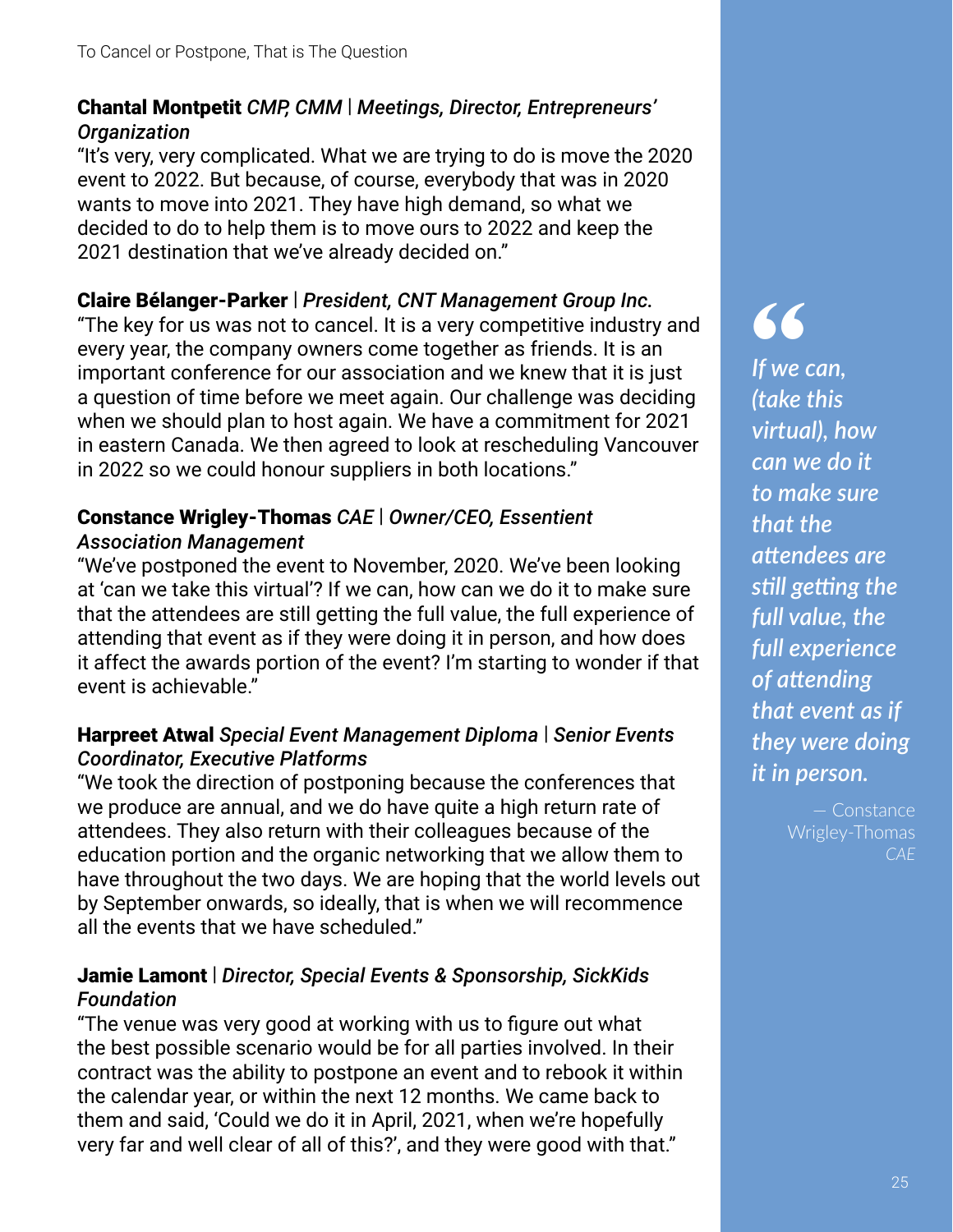#### Krista Benoit | *President & CEO, iSPARK Consulting Inc.*

"We had selected host cities, and we had host partners for 2020, 2021, 2022 and 2023. Host partners invest in the event because they want to attract sport events to their community. The first thing was 'Can we somehow still host this event in Edmonton? Can we explore that it's really a postponement?' We have dates for 2021 in Ottawa with Ottawa Tourism as a partner. We have dates in 2022 in Richmond with Richmond Tourism. We have dates in 2023 in Winnipeg with Tourism Winnipeg as a partner. We've talked with everybody and they are all willing, in the best interest of the industry, to adjust and be flexible."

#### Leanne Calderwood *CMP* | *VP Global Accounts, ConferenceDirect*

"This Canadian association client was to meet in Saskatoon. They were not able to put the event back into the calendar year of 2020. The other option available to the client was to put Saskatoon back into their rotation. What we are doing is moving some of their subsequent conferences into later years. We did want to preserve the integrity and the bylaws of having an event in western Canada in their rotation. We have successfully moved this 2020 conference into 2022, which is the best that we could do."

#### Lynda Hoff *CMP, CMM* | *Manager, Membership Education & Events, Ontario Nurses' Association*

"This particular meeting, because of the space requirement that we need, is in Toronto every year, at the same property. We cancelled this year, and we're moving our speakers and education pieces to next year's curriculum. In good faith, I added two additional years with the property, so we know that until 2027, this is where the meeting is going to be."

#### Patricia Simpson | *Manager, Marketing and Events, Canadian Council of Motor Transport Administrators*

"Our organization is in a bit of a unique situation. We tend to book our conferences, our annual meeting, four to five years in advance. We also have a very different approach in terms of where or how the meetings take place. It's written into our bylaws as an incorporated non-profit. There's a specific rotational schedule written into our bylaws, because our members are jurisdictions across Canada – we give everyone equal weight, and they all have an opportunity to host in their province or territory. So, knowing that PEI was not going to get that opportunity opened up a governance piece that hadn't been anticipated. It wasn't simply that this meeting isn't taking place – there's the governance piece around what does that mean for them?

# **"**

*It wasn't simply that*  this meeting *isn't taking place – there's the governance piece around what does that mean for them?*

— Patricia Simpson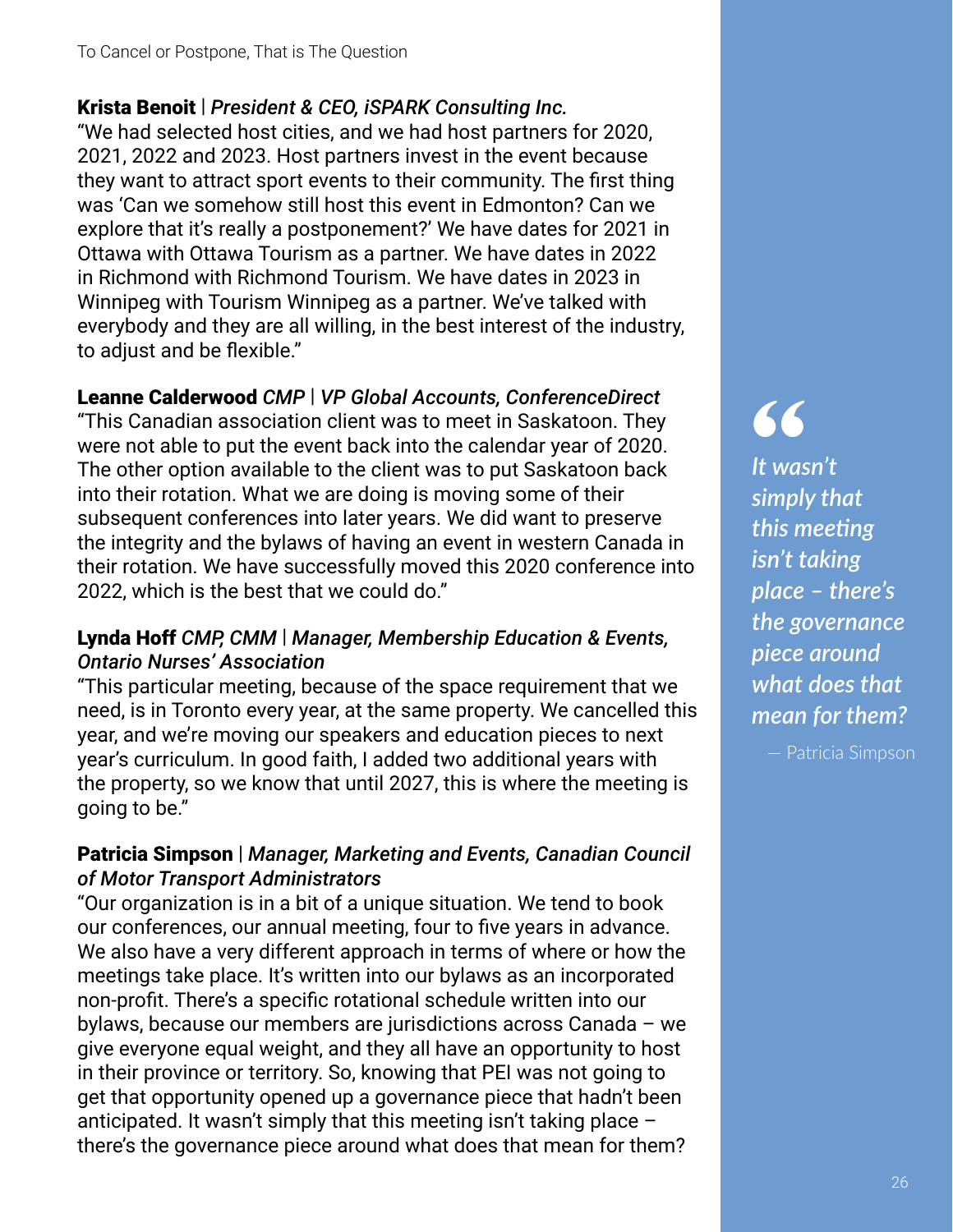#### Patricia Simpson *(cont'd)*

What are the implications. We'd already booked four to five years in advance. Now, I'm looking at whether we are bypassing, or are we lifting and shifting everything ahead by a year? It really opened up a can of worms!"

.......................................................

Those planners who had to deal with refunding didn't always have an easy task.

#### Constance Wrigley-Thomas *CAE* | *Owner/CEO, Essentient Association Management*

"What we didn't anticipate was the platform that we use for our association management system that sells registrations and memberships created a bottleneck in processing refunds. It sent up red flags, identifying security issues, so it didn't refund all the money right away. We had to file all kinds of paperwork to demonstrate that the request was legitimate. I'm happy that the payment processing system has these checks and balances, but it did create a bit of an administrative frustration for us."

#### Kate Kelly *CMP, CMM* | *Queen Bee & Owner, ConventionALL Management Inc.*

"We are still doing six figures of refunding, and only so many a day are allowed. They want you to show proof that you have the money in your account. It's taking forever! People are starting to get impatient."

#### Marie Zimmerman *PhD* | *Executive Director, Hillside Festival*

"You have to have all of the infrastructure for refunds and transfers to next year in place. That takes time, because you have to work with your ticket provider, their platform, and the peculiarities of their platform. We discovered that we couldn't say it was cancelled or postponed, because that language on our ticketing platform triggered an automatic refund. We didn't want that, because we knew that the people who had bought their tickets early probably wanted to just transfer it to next year. So, we had to call it rescheduling. That allowed them to make the decision about what they were going to do  $$ transfer, refund, or donate."

**" We are still** *doing six fi gures of refunding, and only so many a day are allowed.*

— Kate Kelly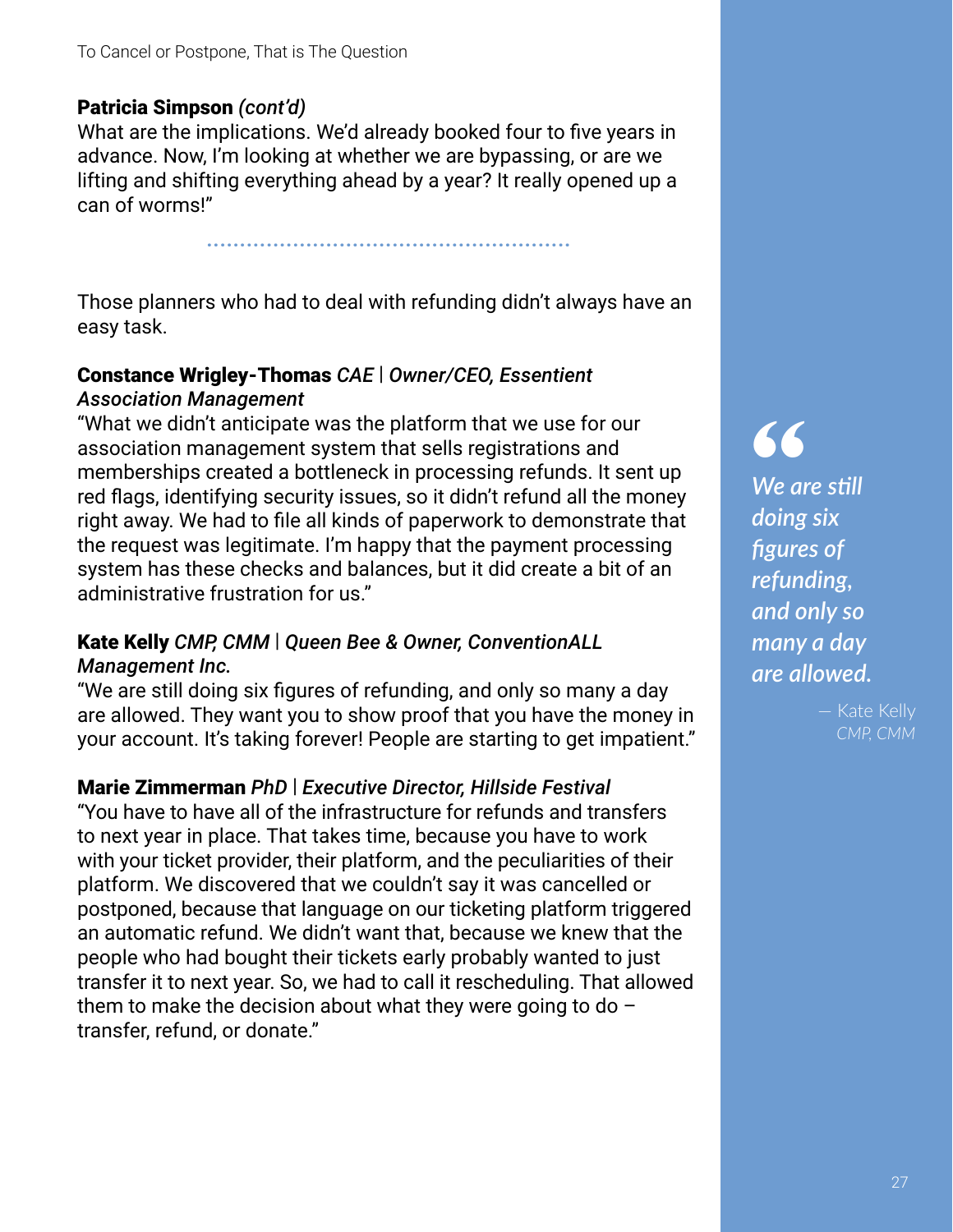### What Did You Say? – Communicating To All Involved

In this pandemic situation, none of the planners or clients consulted a crisis communications expert. This was due to a lack of time in the moment, lack of time to onboard and educate them about the audience, and planners/clients already knew the appropriate vernacular of their attendees.

The majority of our interviewees did not have a crisis communications plan, and those who had something in place did not have one that necessarily addressed a pandemic.

However, many were able to describe the process by which they handled the crisis communications.

#### Carly Silberstein *DES, CED* | *CEO, Redstone Agency Inc.*

"We started a repository of different types of resources and communications on the 12th of March, so I think we communicated pretty early on."

#### Harpreet Atwal *Special Event Management Diploma* | *Senior Events Coordinator, Executive Platforms*

"Our templates are built in-house. What they did was take that first template, and then tailor it to the new information, and plug and play. As planners, we know that templates are true life savers."

#### Lauren Stewart | *Director, Conferences & Operations, BookNet Canada*

"The previous year, we had brought in a crisis consultant as a speaker. She gave an amazing session and we took lots of notes. Our marketing team had really taken a lot of the crisis communication information to heart – how to treat various stakeholders, how to pivot very easily in terms of communication, and just be ready."

#### Patricia Simpson | *Manager, Marketing and Events, Canadian Council of Motor Transport Administrators*

"We had to develop a critical path on communications. It's a different approach when you're communicating with your vendors, your suppliers, anyone that you might be interacting with for an event. You had to take that list and say 'are you communicating this message, or that message, or is it a combination of something else?'."

"We had specific messaging around attendees, cancellation refunds, sponsors, exhibitors, those who had made direct call-in hotel reservations, those for whom we had provided a rooming list for hotel reservations, travel, etc."

# CHAPTER 4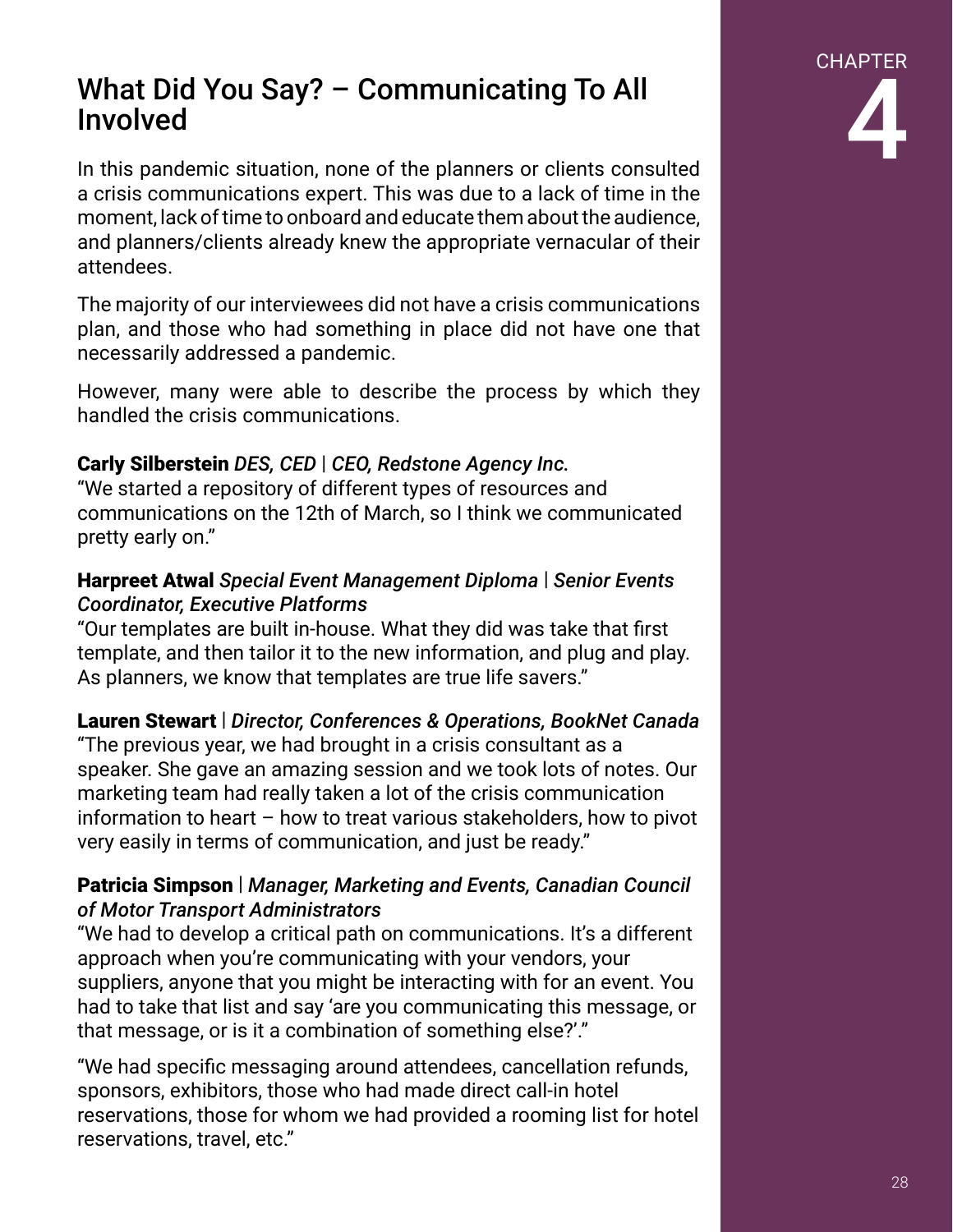Ruth Abrahamson | *CEO, Base Consulting and Management Inc.* "We scripted and developed talking points, so that everybody was consistent. We talked, first and foremost, about the health and safety of everyone, including our team. Secondly, we talked about government restrictions and regulations."

Sue Mercer | *President, Step In Marketing & Event Solutions* "I naturally have to-do lists. It was important to plan who do I have to communicate with and in what order. So, day one was members, day two sponsors, day three was on-site, etc."

.......................................................

'Communication is key' – we heard this is the cornerstone to doing business well. In this unprecedented crisis situation, communication became even more important. It wasn't just what was being said, it had everything to do with timing, tone, proper wording in regards to legal implications, and making sure everyone was informed.

#### Caroline Aston | *Principal, Aston Events & Communications*

"The key messaging to attendees and to sponsors was very similar  $$ we're monitoring the situation; the health and safety of everybody is the most important thing."

#### Marie Lou Coupal *CMP* | *Business Events Strategist, Marie Lou Coupal & Associates*

"A main message was developed with the client, so that we were all speaking with the same voice – that we were following all health and local regulations to keep everyone safe and healthy."

#### Rita Plaskett *CMP, CMM, VEMM* | *President, Agendum Inc.*

"The most important messaging, obviously, has to be the safety and care of the participants in the event. That had to be the most important thing that people could say."

Tracy Scanks | *Owner/Executive Director, ProConference Advantage* "Our audience was lawyers, who want fact-based communication. So, number one, the cancellation was for the health and safety of our members."

.......................................................

**"** *The most important messaging, obviously, has to be the safety and care of the parࢼ cipants in the event. That had to be the most important thing that people could say.*

> — Rita Plaske *CMP, CMM, VEMM*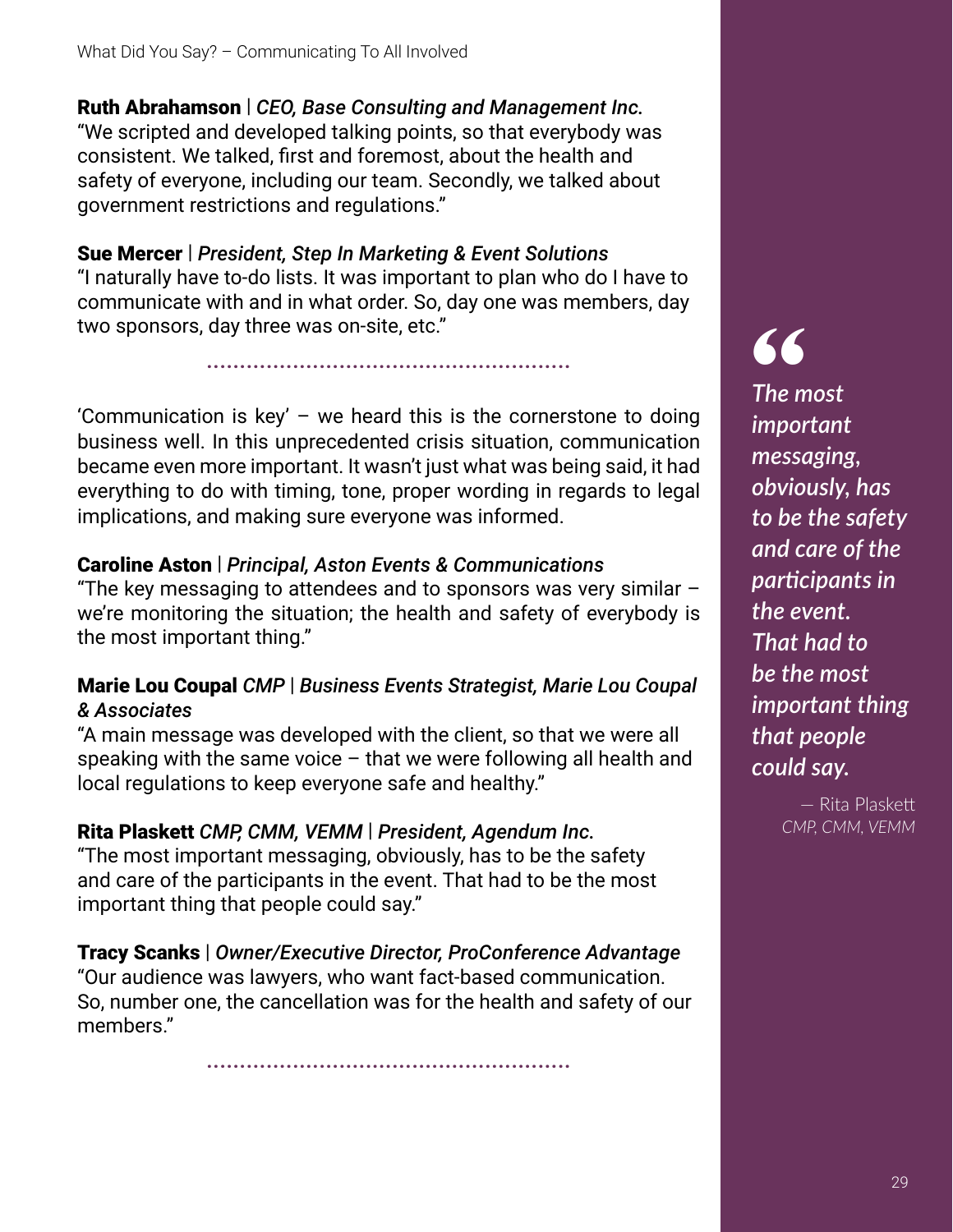Some planners found themselves in a precarious position regarding Force Majeure negotiations with venues or supplier/partners, due to client constituencies communicating a cancellation or postponement prior to the venue or supplier partners being informed by the planner.

#### Caroline Aston | *Principal, Aston Events & Communications*

"Here's an interesting learning  $-$  when we told the exhibitors that the show had been postponed, because they needed to cancel their orders, the company providing show services received all the cancellations. As a result, I received a massive bill from the show services company saying, 'You've cancelled your show, your client has signed the contract, and we want 50% of the fee'. Even though we told show services it was postponed, what they were hearing from exhibitors was that the program was cancelled. You have to think about where all of the communications are going and how it's going to circle back again. I quickly got in touch with show services to say it's not cancelled, it's postponed, at which point they said, 'OK, that's fine', and retracted the 50% invoice."

#### Chantal Montpetit *CMP, CMM* | *Meetings, Director, Entrepreneurs' Organization*

"Communications all came from the marketing department. They originally planned to send it (the communications) to all tier one leaders and then to different levels. But you know how word spreads through rumours and social media  $-$  it just went viral, and then everybody was asking questions. They decided instead of doing it by level, they sent it to all of them saying it was cancelled."

"I sent the communication to the suppliers to make them aware because we knew that some of our local members will also tell our suppliers – they're well connected and know each other. I said 'I'll get back to you with the details next week when I know more' – not saying we're cancelling or we are applying Force Majeure or anything like that, to be legally covered."

#### Karen Norris *CMP* | *Conference Manager, Canadian Association of General Surgeons*

"We were in a precarious position because we had not announced the cancellation yet, but it was the worst kept secret because of our steering committee. It's a conference made up of six surgical societies, and my steering committee is made up of the presidents and vice presidents of all these surgical societies. When we made the decision on the call, I did not tell them that this should be embargoed and not mentioned. It slowly leaked out  $-$  one surgical society blasted out to their entire membership saying that the conference was cancelled. Lesson learned!"

.......................................................

**"** *I sent the communicaࢼ ons to the suppliers to make them aware because we knew that some of our local members will also tell our suppliers – they're well connected and know each other.*

 $-$  Chantal Montpetit *CMP, CMM*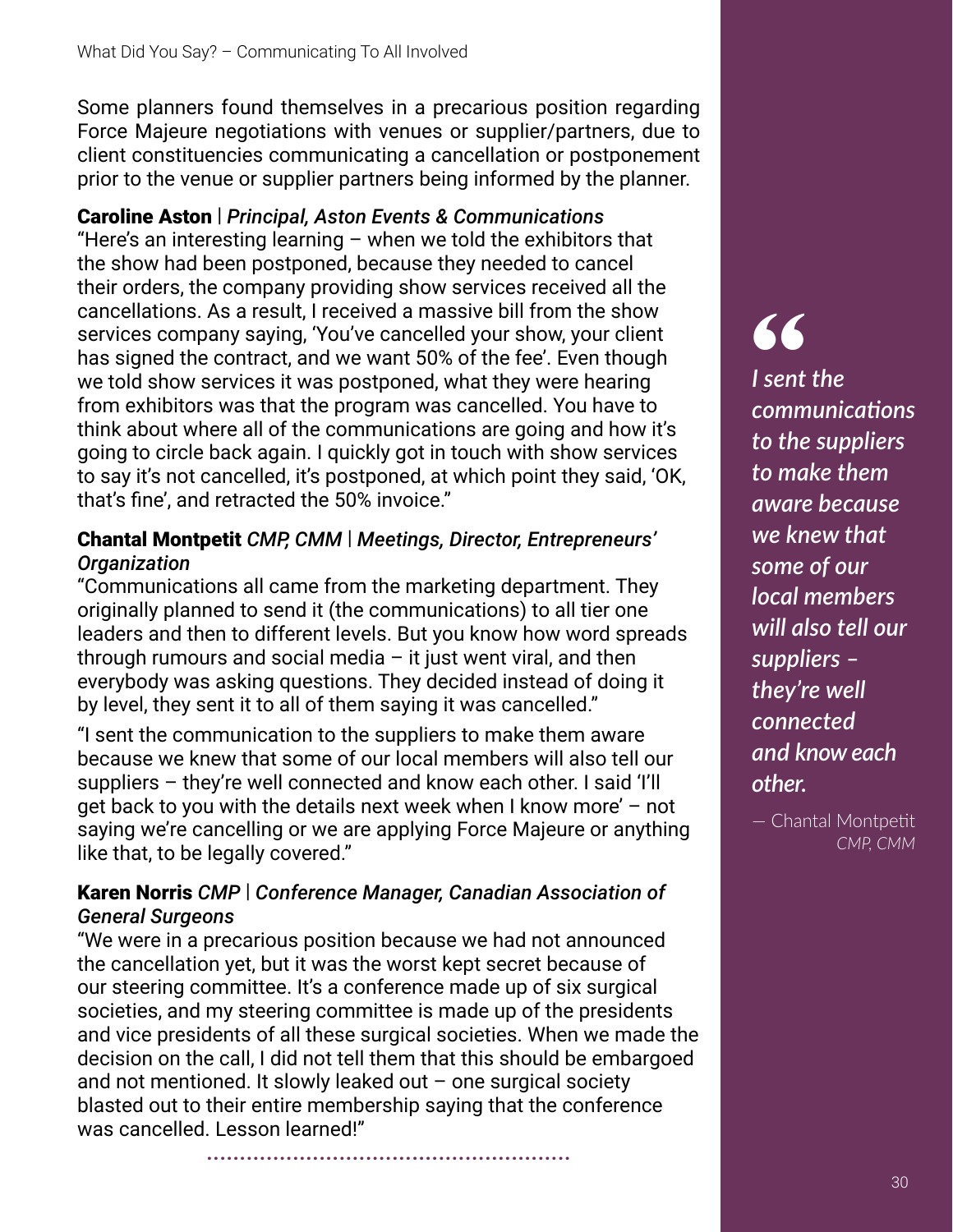Two planners handling international conferences took into consideration international time zones to send out the communications.

#### Marie Lou Coupal *CMP* | *Business Events Strategist, Marie Lou Coupal & Associates*

"We had conference calls with the USA board, the global board, and the local host, key partners and stakeholders across the globe, but they're not in the same time zone. We had to also integrate who hears first based on time zones."

#### Melissa Cole *and* Chantel Beaupre*, Co-Owners* | *Say Something Communications Inc.*

"We used the time zones to our advantage. We served the declaration of Force Majeure with the venue when it was the middle of the night in China, knowing that it would only be a few hours until they saw it, and we requested immediate confirmation when they received it. It was six hours between when we sent it, and when we received confirmation. The client sent out the cancellation communication as soon as we told them that we'd received confirmation from the hotel that they'd received the declaration, so it actually happened in a pretty regimented process."

"I'm pretty sure not a single delegate got notified by the hotel before they got notified by us."

.......................................................

The tone of the messaging was often as important as what was being said.

#### Carly Silberstein *DES, CED* | *CEO, Redstone Agency Inc.*

"We had some blocks of content that needed to be included, some suggested language, and then we would make sure that they were reviewed before they went out. It eventually went to the board on the client side to make sure that it was industry specific, and not tone deaf."

Chantel Beaupre | *Co-Owner, Say Something Communications Inc.* "Our clients really did not want to scare their members but did want them to be prepared. It's a very fine line - to not terrify people but at the same time to know how the process is in place so that you're prepared and know what to do. This was particularly important as we knew things were very difficult in China, but the virus had not yet reached a lot of other parts of the world."

**"** *We used the ࢼ me zones to our advantage.*

— Melissa Cole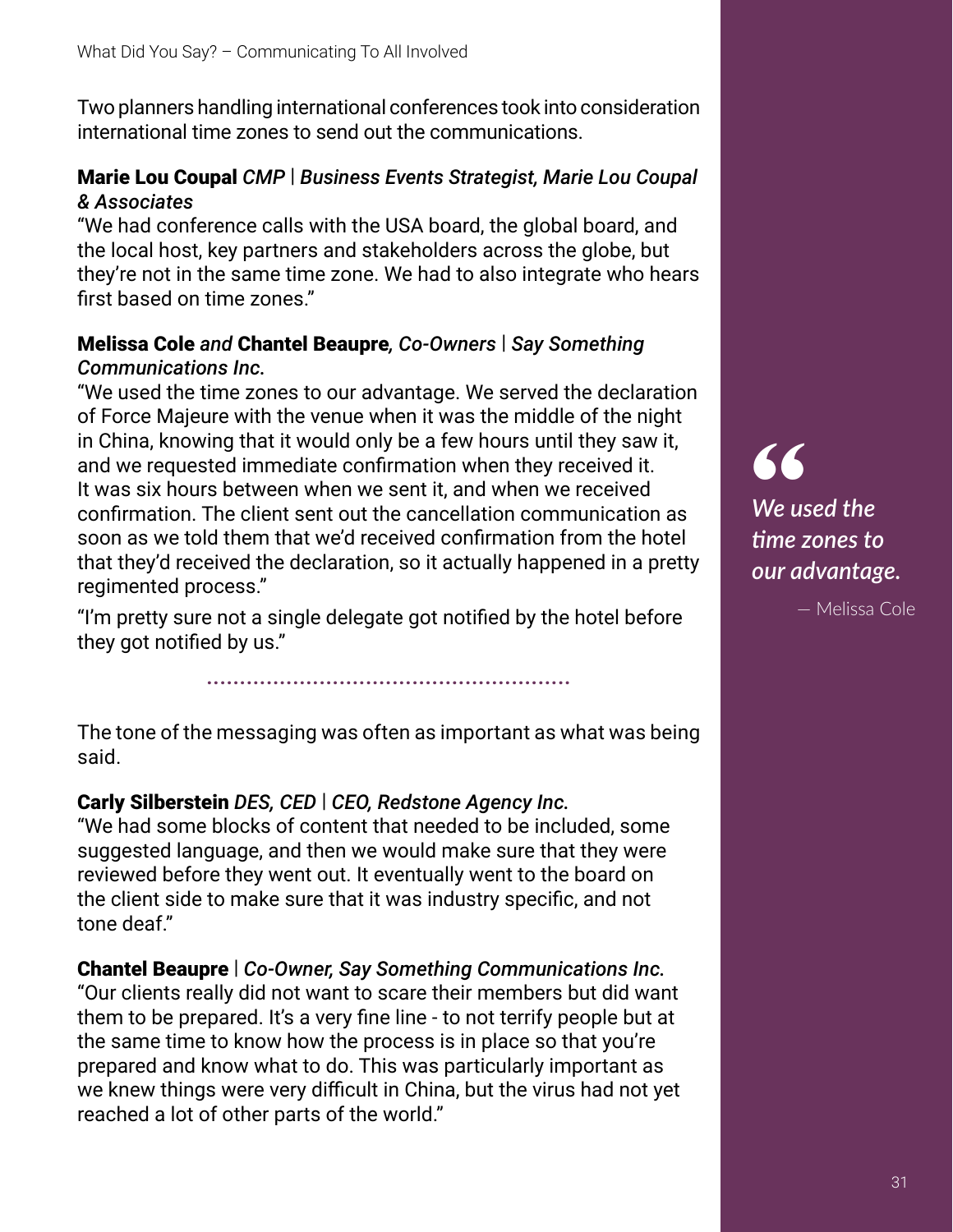#### Karen Norris *CMP* | *Conference Manager, Canadian Association of General Surgeons*

"I have so much appreciation now for anyone who works in communications, because every single word that you pick has to be really thought out, since people can interpret that one way or another – you could come across as callous."

#### Marie Zimmerman *PhD* | *Executive Director, Hillside Festival*

"We did have to go over a few things. One was the tone. The tone had to be appreciative and nurturing, but also realistic."

#### Mireille Faucon | *CEO & Principal Planner, Events Par Excellence Inc.*

"The event was being co-hosted by two organizations. The co-chairs shared the writing of the message. I asked them to share it with their marketing departments or communication departments to make sure it was aligned with their brand and their image. We kept the same kind of tone and approach in all the communication messages."

#### Nowshad Ali *CFRE, CPBA, CPVA* | *President & CEO, On Purpose Leadership Inc.*

"We had sent an early message to all the registrants and partners to say, 'We are in this with you. We understand that you have some questions. We're going through a deliberate process of investigation, research and consideration. Once we've arrive at a conclusion, we will certainly be sharing that with you'."

#### Patricia Simpson | *Manager, Marketing and Events, Canadian Council of Motor Transport Administrators*

"It's not only the message, but sometimes, it's the format and how it's delivered."

.......................................................

There were often several layers of communications, starting with the clients in discussions around cancelling or postponing an event; with venues and other supplier partners; with both potential and registered attendees; and with sponsors and exhibitors.

#### Chantel Beaupre | *Co-Owner, Say Something Communications Inc.* "We gave the client advice on what their communication to their members should contain in regards to two things: first, on the timing of notifying their members, because we wanted to make sure that they notified their members after the venue had acknowledged the declaration of Force Majeure; second, we gave them the concrete details for their cancellation announcement to minimize the amount of questions that came in from delegates after the event had been cancelled."

**"** *It's not only the message, but sometimes. it's the format and how it's delivered.*

— Patricia Simpson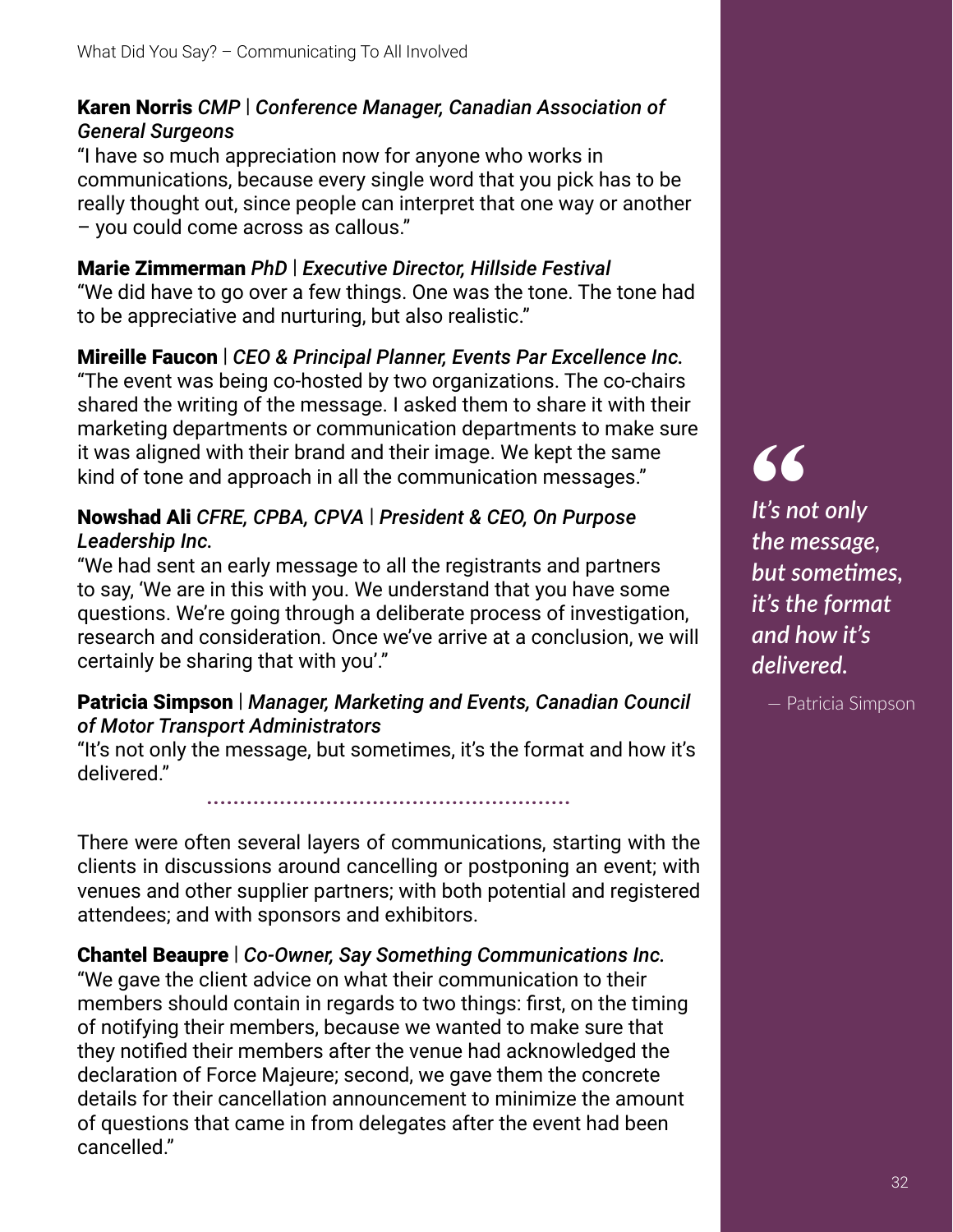#### Claire Bélanger-Parker | *President, CNT Management Group Inc.* "If you're dealing with a not-for-profit or small board, as an event planner or association manager, your responsibility first and foremost is to your board and its executive, to acknowledge and share with them the information that you found doing your research."

"Communication with the membership at large – our message was to inform our members that we were doing our due diligence, to make sure they knew their investment was handled with care, we provided information supported by research and we opted to refund all registrations."

"The next level was with the suppliers - we needed to ensure that we were on the same page regarding all sums involved."

#### Constance Wrigley-Thomas *CAE* | *Owner/CEO, Essentient Association Management*

"We did sort of have a communications plan, to get the full support of the board of directors. We have a Communications Committee, and an in-house communications person. The communications person prepared the text for the email to go out to the membership, and put it onto the website."

#### Hélène Kenny *CMP* | *Acting Senior Program Manager, National Judicial Institute*

"The first task was to develop templates very quickly to communicate to people. There were two or three Program Managers who sat together in a room to craft them and edit them, then get the necessary approvals. Once we had those as a template, we were golden. The first communication was to the participants to let them know that the program had been cancelled, then presenters and faculty."

#### Jamie Lamont | *Director, Special Events & Sponsorship, SickKids Foundation*

"What was most important was creating a solid communications plan that allowed us to talk to our vendors, or whomever their stakeholders were, in a sequence that worked for everybody. It was a methodical approach that allowed us to control the conversation."

"We quickly pulled together what the order of communication would be. We went to our senior management team, Vice President and the CEO of the Foundation to share our recommendation of what we wanted to do. Then we crafted a list of people that we were going to have to connect with in order to make sure that it was messaged properly. Being a donor-centric organization, that's first and foremost to us. Then we went to our major partner. We went to sponsors next – we divided the sponsor list between who was responsible for securing the sponsor."

# **"** *The first task was to develop templates very quickly to communicate*

*to people. Once we had those as a template, we were golden.*

> — Hélène Kenny *CMP*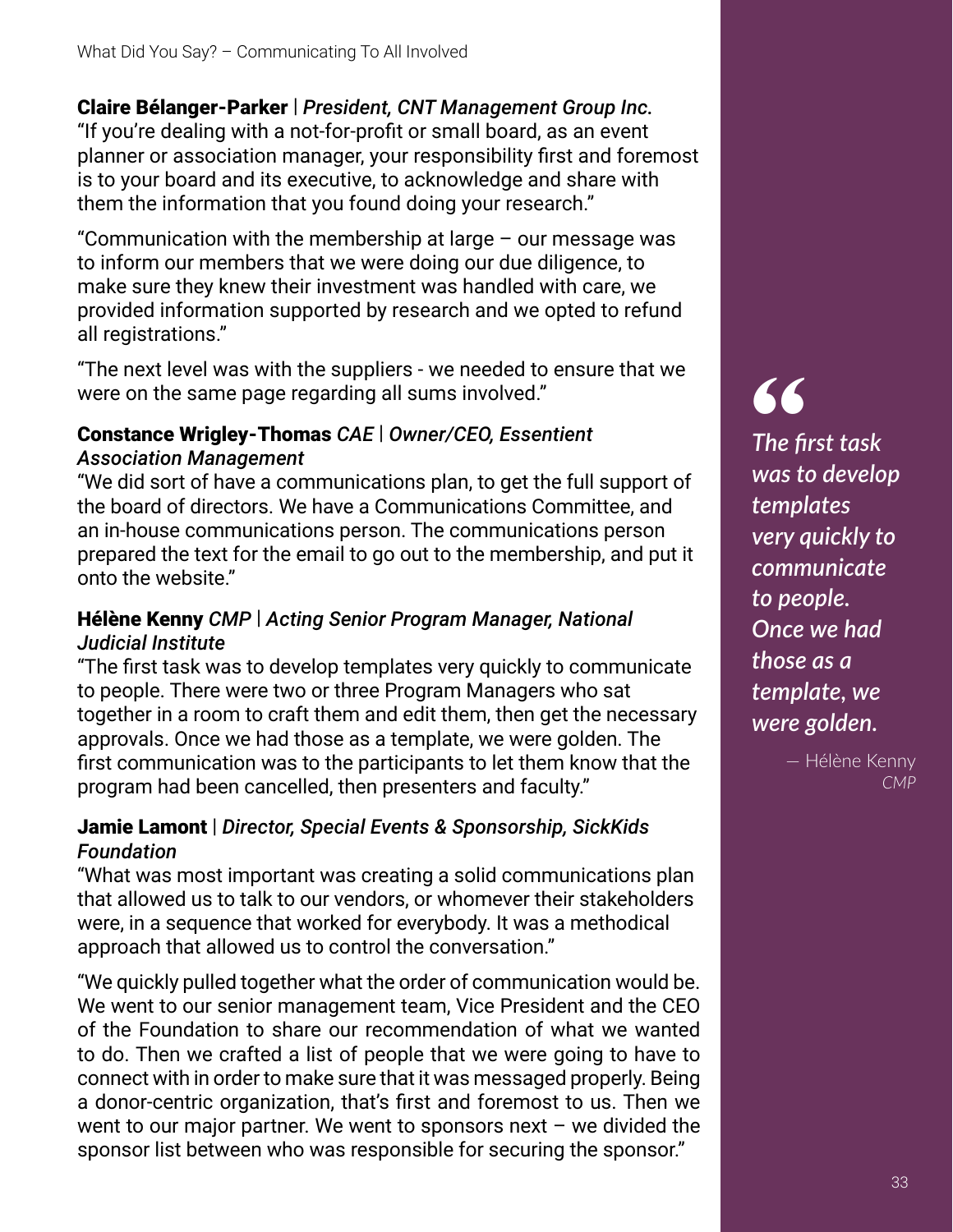#### Karen Norris *CMP* | *Conference Manager, Canadian Association of General Surgeons*

"It was a really difficult process to write it. It was myself, the executive director, and the president who wrote the message. It was the same communication that we used for our speakers, and what we put on our website. It's on the first page of our homepage right now. It's a very good balance of being logical, empathetic, and compassionate, as well as highlighting the importance of our conference, and that we'll meet again."

"I closed the loop with everybody, even Canada Border Services around the tradeshow."

#### Kate Kelly *CMP, CMM* | *Queen Bee & Owner, ConventionALL Management Inc.*

"I wrote the original message, and sent it to the Marketing & Communications lead at the University, with whom I was working. He made some changes, then the Dean approved it. We put it on the website, and emailed it to the entire database. We published it in English, then quickly had it translated into a number of languages."

#### Krista Benoit | *President & CEO, iSPARK Consulting Inc.*

"We have a senior communications consultant with quite an extensive background in media relations, including crisis communications. She works for both my company and my client."

"Myself, the communications consultant and our CEO collectively wrote our cancellation notice. Part of the messaging was 'Hang tight. We're working towards some solutions here, and we'll be back in touch with you with respect to your sponsorship, your tradeshow space, your delegate registration, and all of that kind of thing'."

"We sent out a communication to delegates within a few hours of officially cancelling the event and said, 'We'll cancel all the hotel rooms en masse, and you don't have to worry about it, unless you tell us otherwise'."

Leanne Calderwood *CMP* | *VP Global Accounts, ConferenceDirect* "I pulled from the best resources in the industry. In particular, the crisis communications piece, actually came from Alex Plaxen. I got his permission to reuse his resource, and I've done that a number of times, whether it's social media, in our client newsletter, as well as in the personal emails to each and every client. My communications piece was vetted with Alex to make sure that I didn't change anything from the original intent of the much longer piece, but more of a 10-point action plan that Alex created, that I can send to my clients. He got full credit from that."

**"** *I closed the loop with everybody, even Canada Border Services around the tradeshow.*

— Karen Norris *CMP*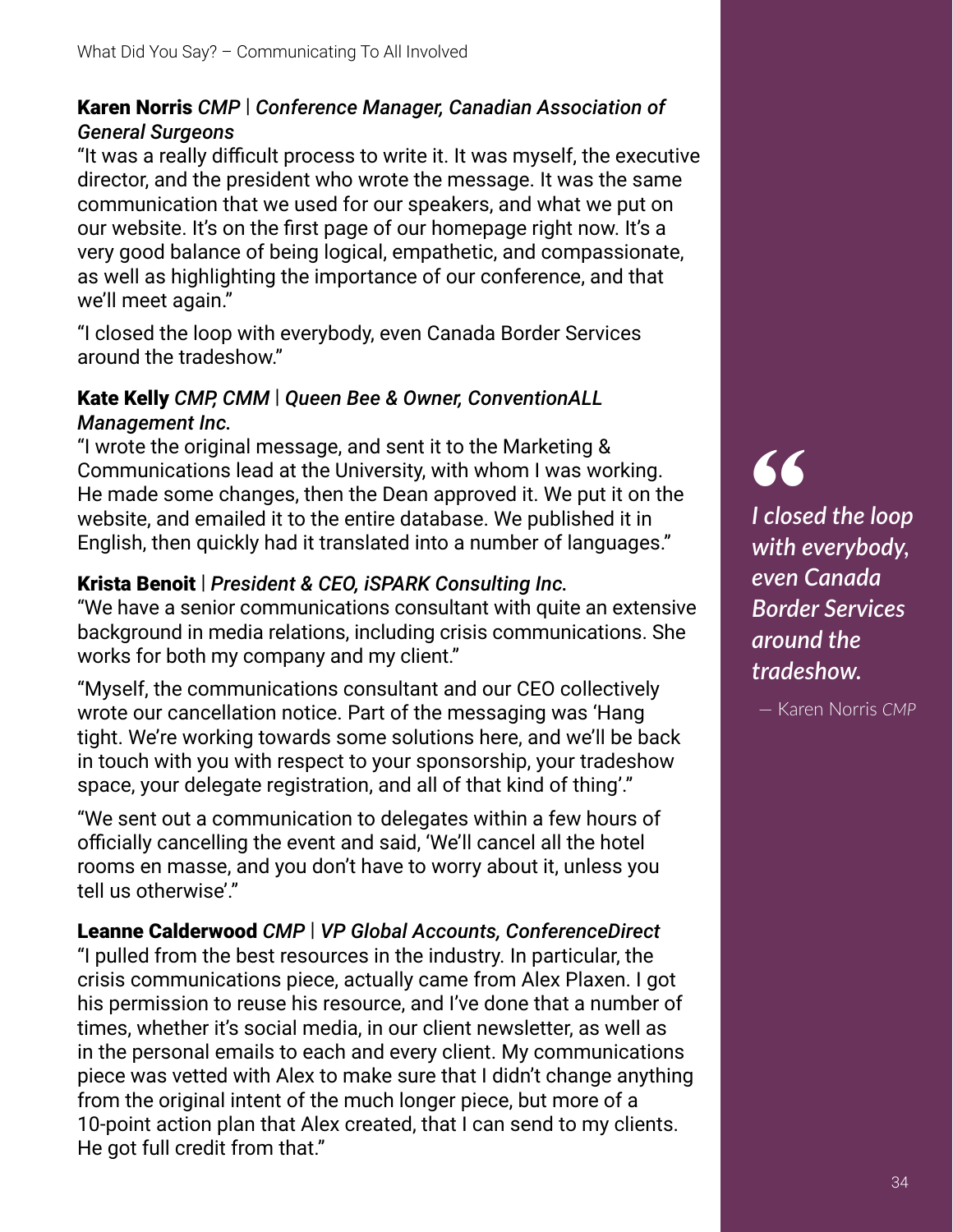#### Lynda Hoff *CMP, CMM* | *Manager, Membership Education & Events, Ontario Nurses' Association*

"I'm very careful about the terminology that I use, because 'postponed' in our world is different than 'cancelled'. I needed to make our leadership and our board understand that postponed and cancelled aren't interchangeable terms."

"Our communication plan was how do we let members know that this has happened, and what's going to fall in its place."

Malak Sidky *MHA, DES, HMCC* | *President, Health Care Event Planning* "When you are told to cancel your client's event, and you're IN THE AIR … I was Googling the World Health Organization (WHO) links and putting those into the email to let people know the rationale for it. I put together the information that was most critical – 'please cancel your travel plans. Don't worry about the hotel – we've got you covered'. All of those things had to be put into place."

Marie Zimmerman *PhD* | *Executive Director, Hillside Festival* "When the date came that we were going to cancel, we had a communication plan that each and every staff person had to communicate with their people, their stakeholders, and let them know before we officially cancelled. You want them to feel like they matter, because they do. We could not afford to forget anybody. Each and every staff person had a list, and the whole thing was choreographed down to the last minute. At 9:45 AM on the morning of April 30th, everybody has to have finished contacting all of their people. The next thing was to inform all of the ticket holders that we are having to reschedule for next year."

#### Melissa Cole | *Co-Owner, Say Something Communications Inc.*

"We suggested to our client that they should have some planned responses ready for delegates, because we knew that they would start to get in touch with us. The client sent out a post to all of their members to say "we're monitoring the situation" and will be in touch soon."

#### Michelle Planche *CMP* | *President, Paradigm Events*

"A good lesson learned was that reacting really quickly wasn't the answer either, because you could be bombarding people with different types of communication and conflicting messages  $-$  in the early days, things were changing so fast."

#### Mireille Faucon | *CEO & Principal Planner, Events Par Excellence Inc.*

"It's important to have some type of communication plan. Communication doesn't have to be rambling communication – just to the point and a lot of honesty."

**"** *When you are told to cancel your client's event, and you're IN THE AIR …* 

> — Malak Sidky *MHA, DES, HMCC*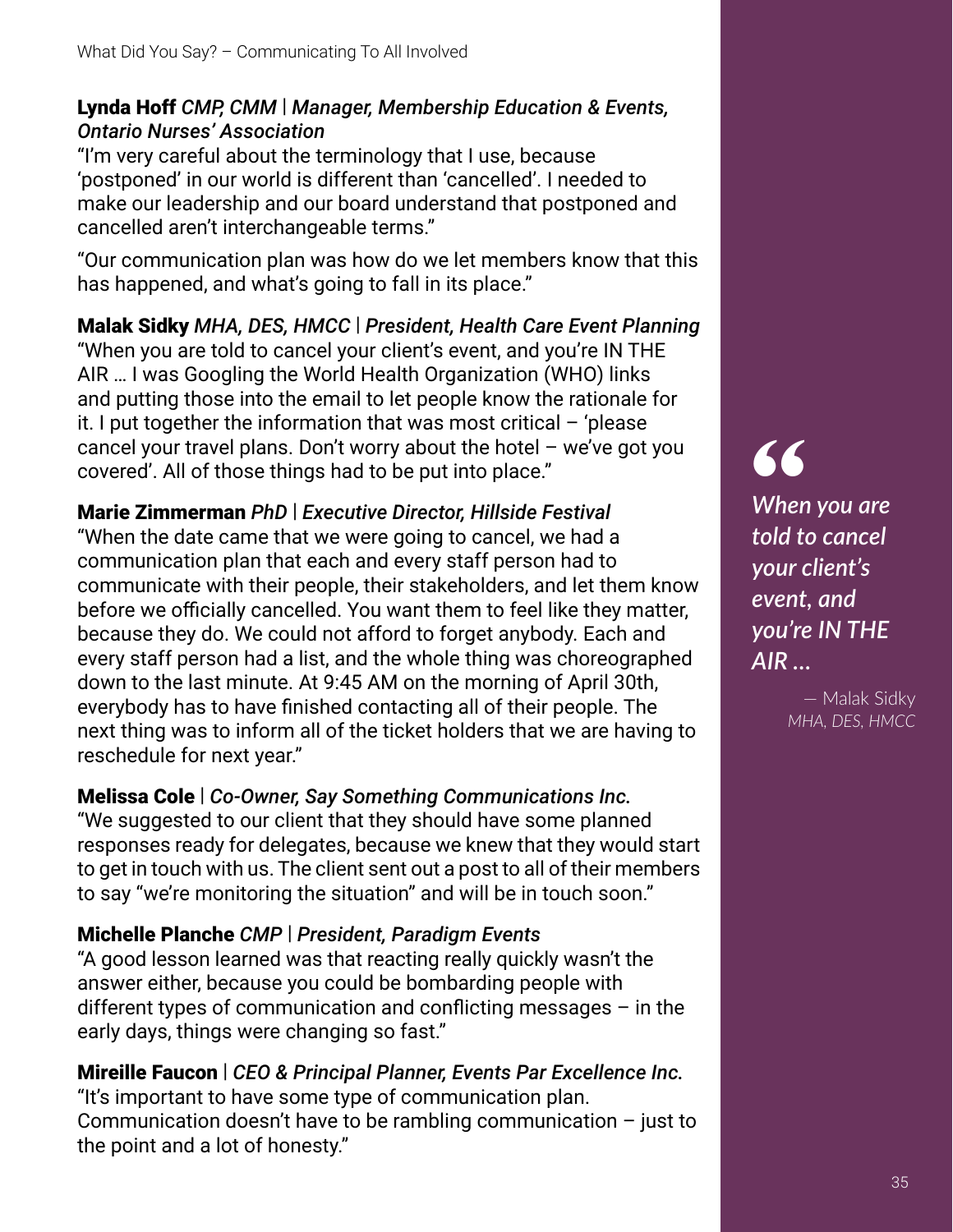#### Nowshad Ali *CFRE, CPBA, CPVA* | *President & CEO, On Purpose Leadership Inc.*

"We're going to develop messages, and they are going to have subtle nuances. This is about giving people clarity, being compassionate and respectful, but also showing the leadership and supporting people in the next stage. We need to answer questions that are specific to them. It might be only one line that we change (in messages going to different stakeholders), but it will be the one line that particular audience is looking for."

#### Rita Plaskett *CMP, CMM, VEMM* | *President, Agendum Inc.*

"The president's responsibility was communication to internal stakeholders and their board of directors. My responsibility was anything that was external. So, we had a clear division of lines. The two of us worked very closely together to make sure that we were aligned in our messaging."

"The client was smart enough to hire an external communications company to write the initial messaging that was going out. It was extremely well crafted. That became the cornerstone for their internal team to use and deliver it in whatever way they needed to deliver it within their organization themselves, and to stakeholders. My communications were different, because they were with all the suppliers and hotels. I used some of the terminology that they had used in their communication."

#### Ruth Abrahamson | *CEO, Base Consulting and Management Inc.*

"We spent quite a bit of time drafting the wording and helping each client. They wanted to add certain nuances on their own, and components that related to their sector."

.......................................................

Several interviewees shared the importance of sending personalized messages.

#### Jamie Lamont | *Director, Special Events & Sponsorship, SickKids Foundation*

"We took a multi-pronged approach to communications. First and foremost was the phone call. We wanted to have a phone call directly with the sponsor or patron. We divided up that list, but we had a message already curated around that."

#### Krista Benoit | *President & CEO, iSPARK Consulting Inc.*

"I wanted us to approach each and every of the 430 delegates with a personal email to say 'hi and here is the situation with respect to you specifically."

**"** *We spent quite a bit of ࢼ me dra[ ing the wording and helping client. They wanted to add certain nuances on their own, and components that related to their sector.*

— Ruth Abrahamson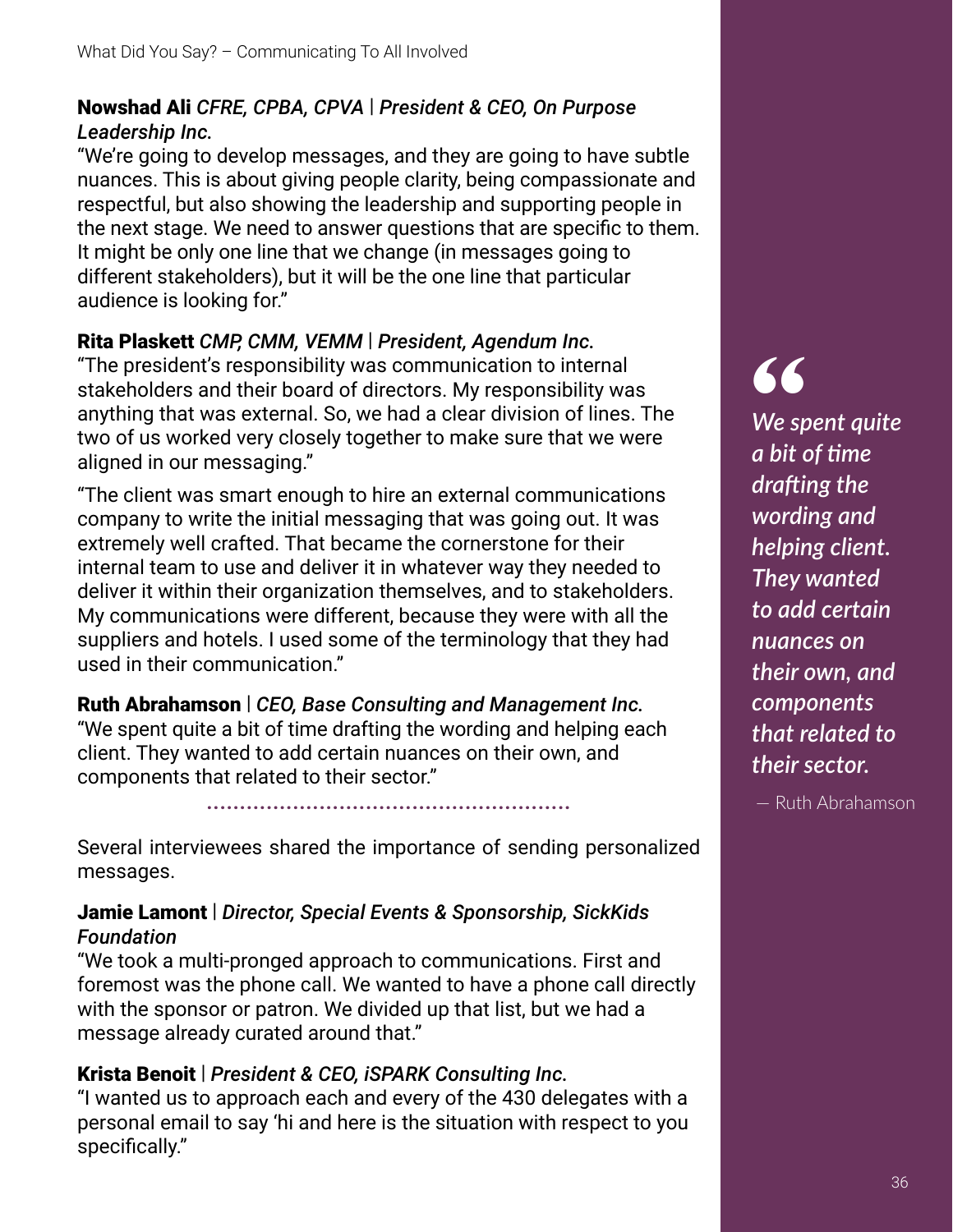#### Marie Lou Coupal *CMP* | *Business Events Strategist, Marie Lou Coupal & Associates*

"Emails were sent with a personal signature. Also, if somebody had a particular question, we asked the client to have the appropriate person on their team, depending on the situation, email them directly."

Mireille Faucon | *CEO & Principal Planner, Events Par Excellence Inc.* "The conference chairs chose to send the message to their committees themselves. In the body of the email, they would personalize the message, then they would attach the PDF. It was always 'here's the message going out to our audience'. Then they would add a little bit more that was personalized for that particular group."

#### Patricia Simpson | *Manager, Marketing and Events, Canadian Council of Motor Transport Administrators*

"We had to develop those key messages. We did it in a personal email to each of those groups."

#### Sue Mercer | *President, Step In Marketing & Event Solutions*

"After we decided that we were postponing, the first people that we contacted were the members. The president sent out a personal letter. We started with it being all about them – how are they? I deliberately wrote it that way on his behalf, because we wanted to make sure they were okay."

Websites were a vital tool for communications in this crisis. Many of our interviewees described how this was a key component for clients and organizations.

.......................................................

#### Bobbi Hoffman *CMP, CMM* | *Director of Operations/Meeting Planner, The Bayley Group*

"We knew right away that a COVID message had to be placed on the website, before we really knew what was going to come next. It said, 'Please stay tuned, we'll be back with further details'. Within the week or so, we had sorted out what we were going to do. So, website, registered delegates, sponsors – all of our stakeholders knew what we were doing."

#### Chantel Beaupre | *Co-Owner, Say Something Communications Inc.*

"The client had sent out a notice to say that 'we're in the process of reviewing our options'. We put that up on the website, and people stopped booking their hotel rooms."

## **"**

*We knew right away that a COVID message had to be placed on the website, before we really knew what was going to come next.*

> — Bobbi Hoff man *CMP, CMM*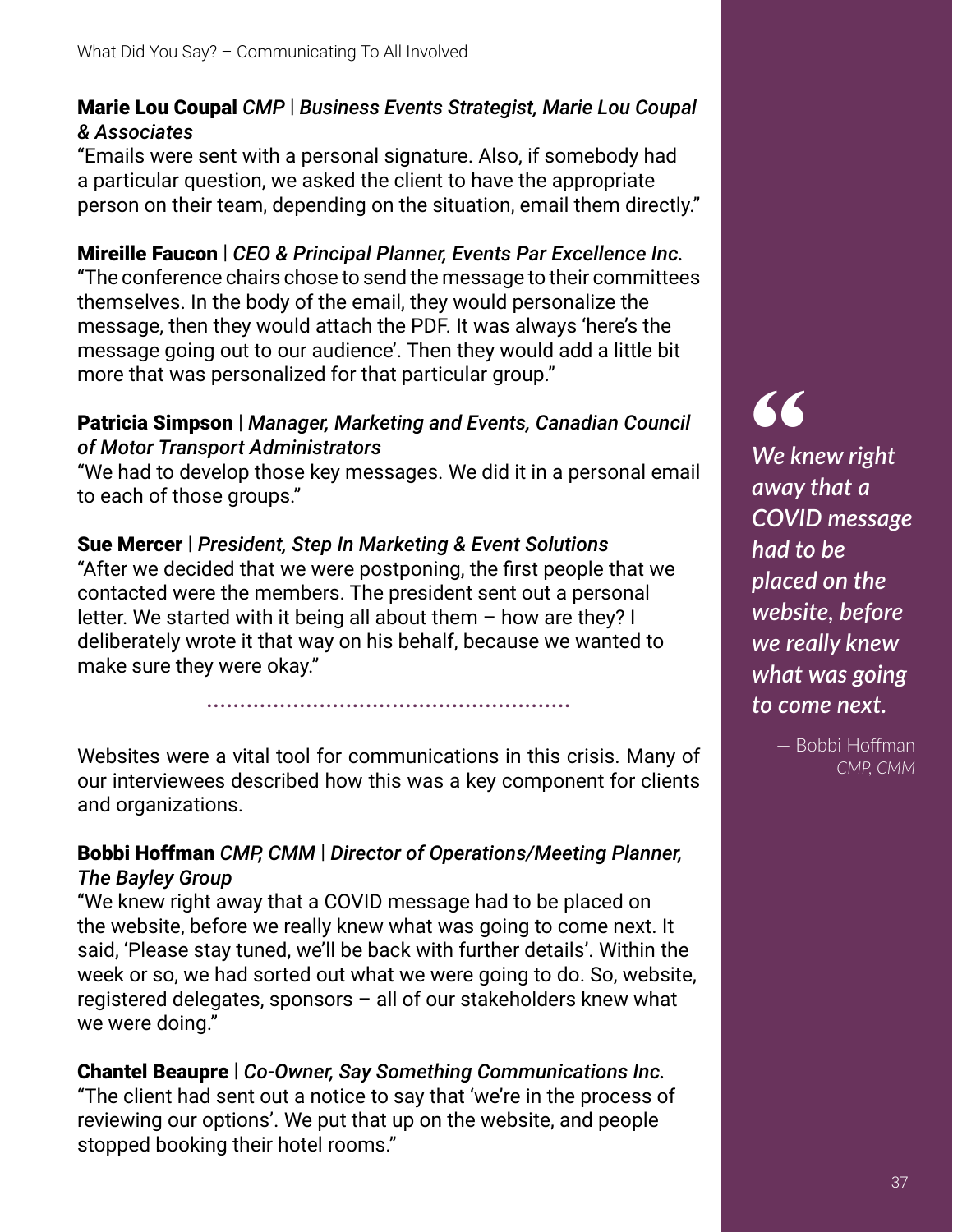#### Chantel Beaupre *(cont'd)*

"Because we had a closed audience, we took the website completely offline, just put it on maintenance with a note on the landing page saying that we are working through the details, and we'll get back to you as soon as we can. Check your emails, or please contact your head of delegation to get more information."

#### Lauren Stewart | *Director, Conferences & Operations, BookNet Canada*

"We started building a page for the website that we then directed the staff team to. If they started getting questions, they could use that page as a definitive source, so that everyone will be using the same line of responses."

#### Lynda Hoff *CMP, CMM* | *Manager, Membership Education & Events, Ontario Nurses' Association*

"We have a communications department. They've been very helpful in crafting the messaging. I thought I was inundating our members with information. How much do we give them when they are engrossed in 'What do I do with my family to keep them safe? How do I keep myself safe at work?' What we did was a concerted effort  $-$  we posted things on our website: status, updates on dates, etc. We did an overall eblast that this was going to happen, then posted our updates on the website. If anybody wants to take a look, instead of having to search through 100 emails, they go to our website. They can see what is going to happen and what was cancelled."

#### Marie Lou Coupal *CMP* | *Business Events Strategist, Marie Lou Coupal & Associates*

"We said to the client that you need a main message – you need a place on the website where people can refer to regularly, and update regarding COVID-19. The messages were being updated every week or so. People needed to know it was updated, so we would tweak it and make sure it was dated at that time."

#### Mireille Faucon | *CEO & Principal Planner, Events Par Excellence Inc.*

"It's important that everyone can see the communication. By putting it on the website, it can't go anywhere  $-$  it's right there."

#### Patricia Simpson | *Manager, Marketing and Events, Canadian Council of Motor Transport Administrators*

"The website is absolutely one of the key things. It was number one on my list. Let's update the information there."

### **"** *We started building a page for the website that we then*

*directed the staff team to ... so that everyone will be using the same line of responses.*

— Lauren Stewart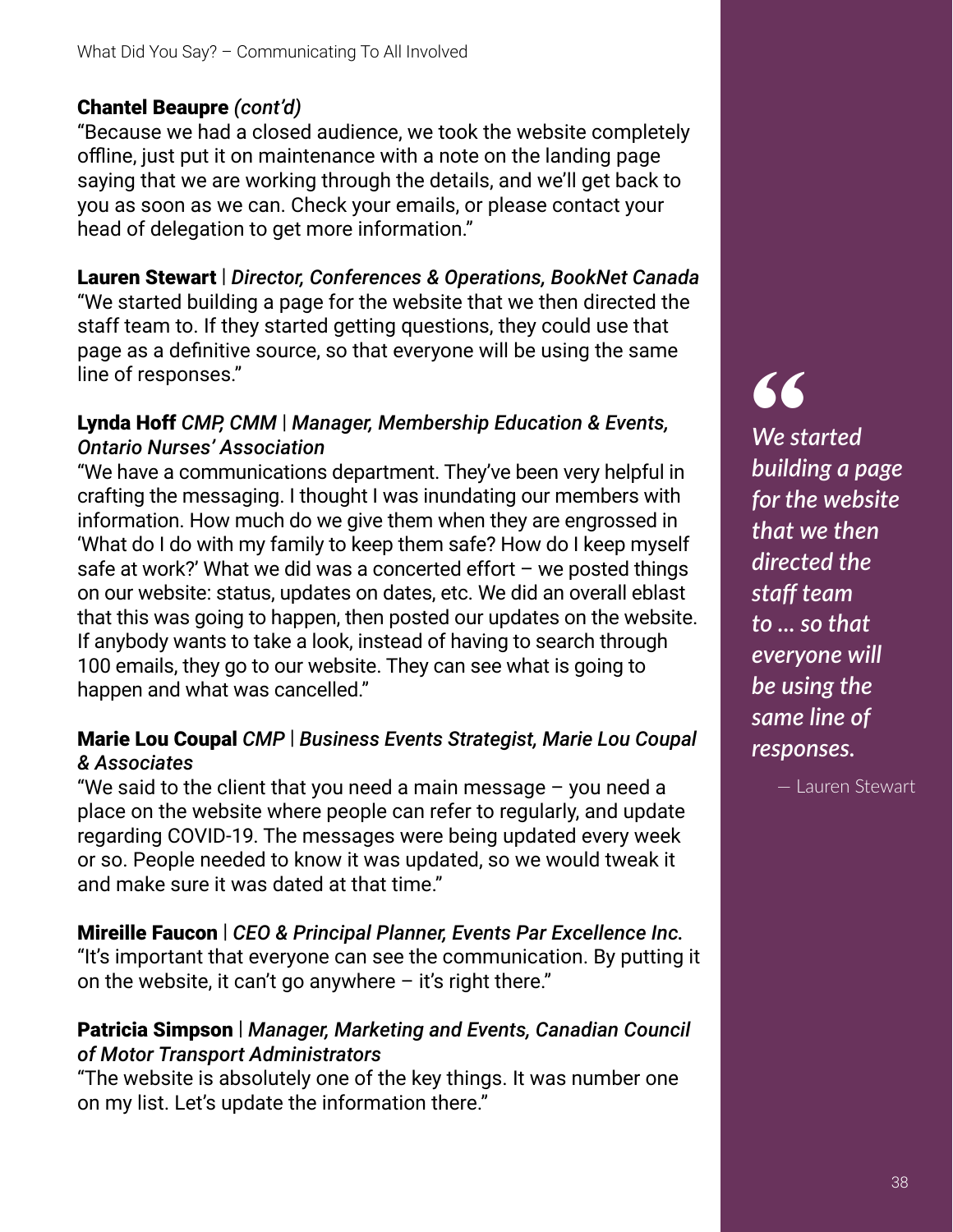#### Rita Plaskett *CMP, CMM, VEMM* | *President, Agendum Inc.*

"I put a big message on the front of the conference homepage to say we're still considering doing the conference at this moment in time. Also know that you're 100% refundable at any given time."

.......................................................

Many valuable insights around communication were shared during these interviews.

#### Caroline Aston | *Principal, Aston Events & Communications*

"We didn't bring in a crisis communications group. All of our clients are very well run, quite sophisticated organizations with experienced staff and expertise at the table. They have enough internal capacity to be able to handle the crisis. I didn't think there was a need to bring in outside experts, based on the client's experience and expertise."

#### Claire Bélanger-Parker | *President, CNT Management Group Inc.*

"Because we have a closed membership, Basecamp has allowed me to create a great room for all the members to access information, and for me to share instantly with our members."

#### Constance Wrigley-Thomas *CAE* | *Owner/CEO, Essentient Association Management*

"I realized it was so critically important to communicate the message. We actually pushed it out a couple more times as well, because knowing human nature, people don't read everything they get. They don't necessarily scroll down. We made sure that the message was right at the top of the email, not buried in the third paragraph down. We had to give the bad news early in the message. We did keep an eye on the open rates, just to make sure, because that might have influenced how many other times we sent it out."

"The message was also pushed out through our various social media platforms. This event is not specifically a members-only event. About only 30% of the attendees are members – the rest are our industry folks, so the message went out to everybody."

#### Harpreet Atwal *Special Event Management Diploma* | *Senior Events Coordinator, Executive Platforms*

"We actually chose to send out the message (about postponing and what would be in its place) all at once. We felt it was better in terms of alleviating any missed memos. From a planner perspective, it's better use of your time, as opposed to receiving an influx of emails from attendees asking you questions that you aren't even able to answer at that point."

**"** *From a planner perspective, it's better use of your ࢼ me, as opposed to receiving an infl ux of emails from attendees asking you quesࢼ ons that you aren't even able to answer at that point.*

— Harpreet Atwal *Special Event Management Diploma*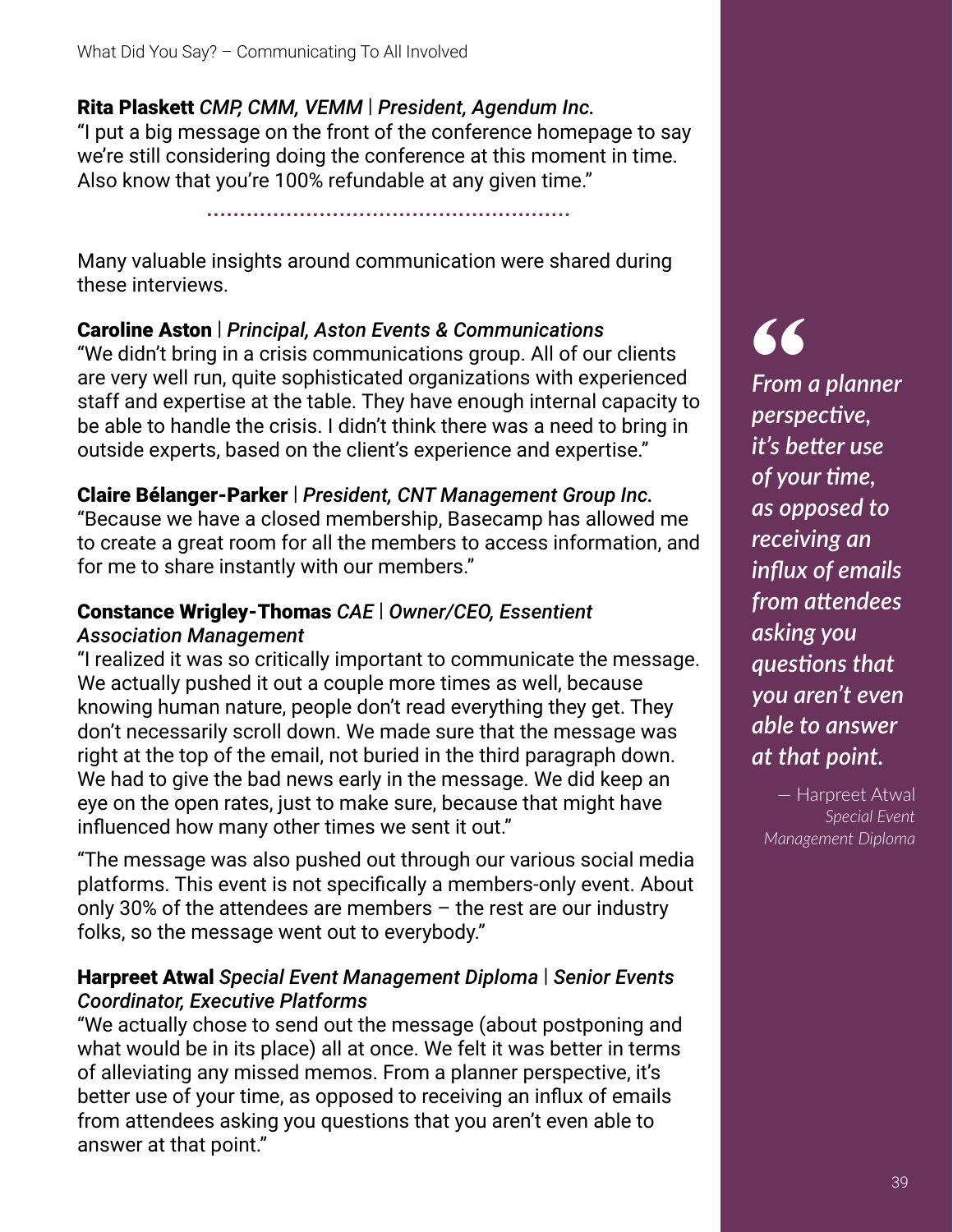#### Jamie Lamont | *Director, Special Events & Sponsorship, SickKids Foundation*

"(For our event messaging), we wanted to make sure that we were in line with what was coming out of the hospital too, so that we weren't saying wrong facts and figures. We had to use lay terms, not massive medical terms that might scare people. We had to say what we're doing and why."

#### Malak Sidky *MHA, DES, HMCC* | *President, Health Care Event Planning* "At the end of every one of my emails to the speakers, I wrote 'please confirm receipt of this email'. One speaker didn't get back to me, so I ended up texting them. When I didn't hear back from them, I reached them by phone. It was important to ensure that they knew the

conference was cancelled."

#### Mireille Faucon | *CEO & Principal Planner, Events Par Excellence Inc.*

"We did offer those who required a supporting letter that the conference was cancelled due to Force Majeure, so they can hopefully recoup any fees or travel expenses."

#### Patricia Simpson | *Manager, Marketing and Events, Canadian Council of Motor Transport Administrators*

"I always looked at it from the perspective of if I was participating in an event, and I was this person, what information would I want?"

#### Sue Mercer | *President, Step In Marketing & Event Solutions* "Communicate often, and well."

.......................................................

We interviewed one supplier partner:

#### Stewart Hall | *President, Rock the Stars*

"I had bookings with 2 clients. They told me immediately as soon as they knew that the meetings were being postponed or cancelled. I completely understood, obviously. I had the utmost compassion for people – my clients and the musicians I'm working with. In both cases, the notice was in an email – they were professional, friendly and apologetic."

"Other bookings were in process, so basically pre-contract or proposal stages. For those, nobody notified me of anything. For every 10 proposals, I probably only hear from one or two of those. I normally have to find out myself, so I'll follow-up."

**"** *Communicate o[ en, and well.*

— Sue Mercer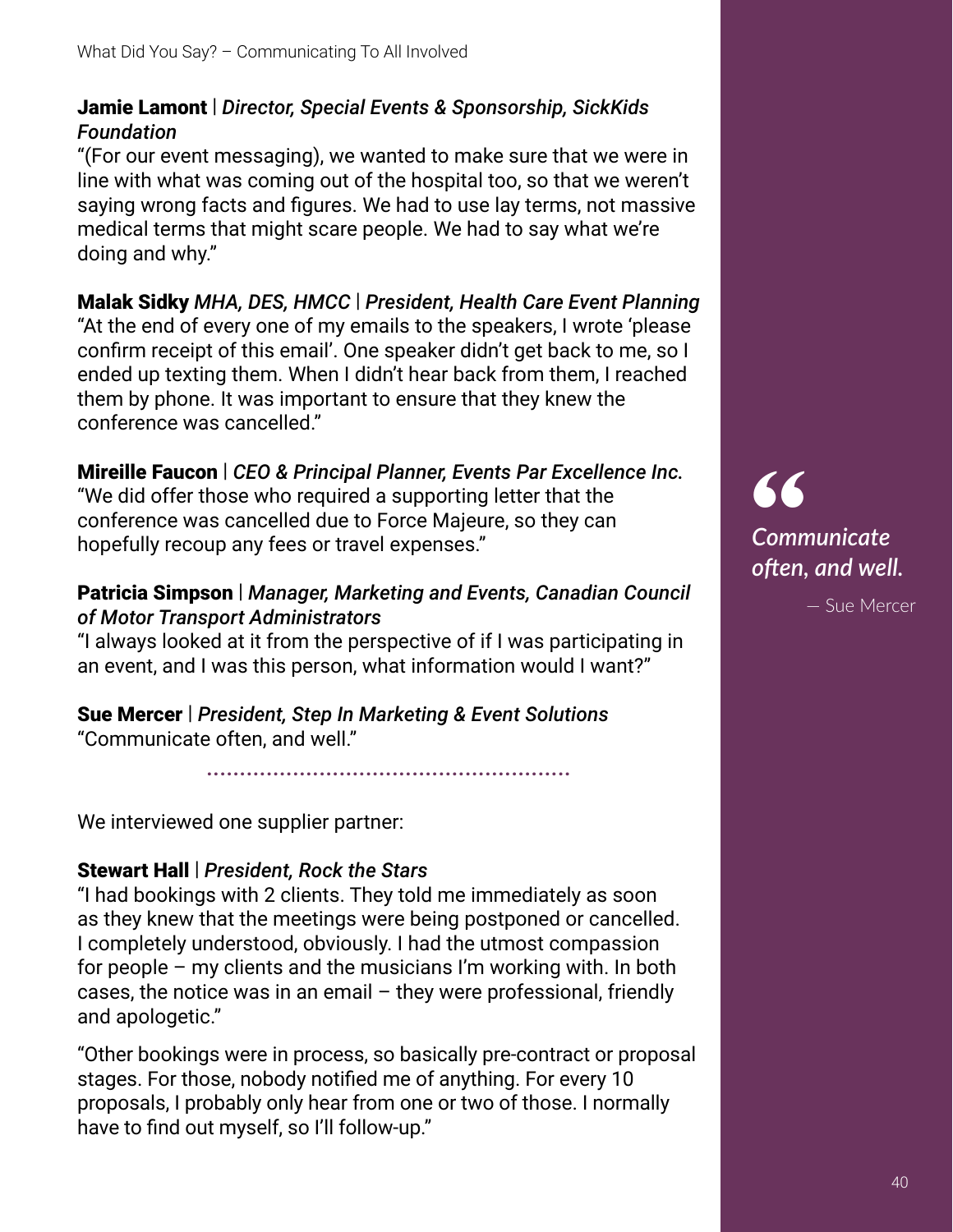### "Are You Ready? – Risk and Crisis Management

Some of our interviewees were prepared, to a certain degree, to handle this crisis. The majority of our interviewees were not, but rather, drew on their experience from handling on-site risk management as best they could. How could anyone be totally prepared to manage a pandemic that basically shut down the global economy and our daily lives?

Here are some insights from those planners who did have a few more resources than most:

#### Claire Bélanger-Parker | *President, CNT Management Group Inc.*

"Through CSAE, I have their risk management documentations and prescribed best practices. I knew which document I needed to pull, which information I needed to have at my fingertips. Just the thought of knowing that I knew which step I needed to take was such a relief for me – coming at it in an organized manner."

"My crisis plan was very similar to my crisis communication plan. It's about risk assessment from all angles, relationships with all of your stakeholders, and the order in which you communicate."

#### Jamie Lamont | *Director, Special Events & Sponsorship, SickKids Foundation*

"I sit on the risk management committee at SickKids Foundation. There's a group of eight or nine of us that represent different interests within the Foundation. We've basically put together a very documented risk management policy. We actually won an award for it from the Law Society."

"For a recent event, we had to put together a risk management policy for the City of Toronto for the venue that we were using. They required a full emergency plan, so we built a larger strategy plan around how you tackle a pandemic, terrorist threat, missing children, etc. Obviously, the hospital had dealt with SARS in the past, so we were aware of various kinds of health threats."

CHAPTER 5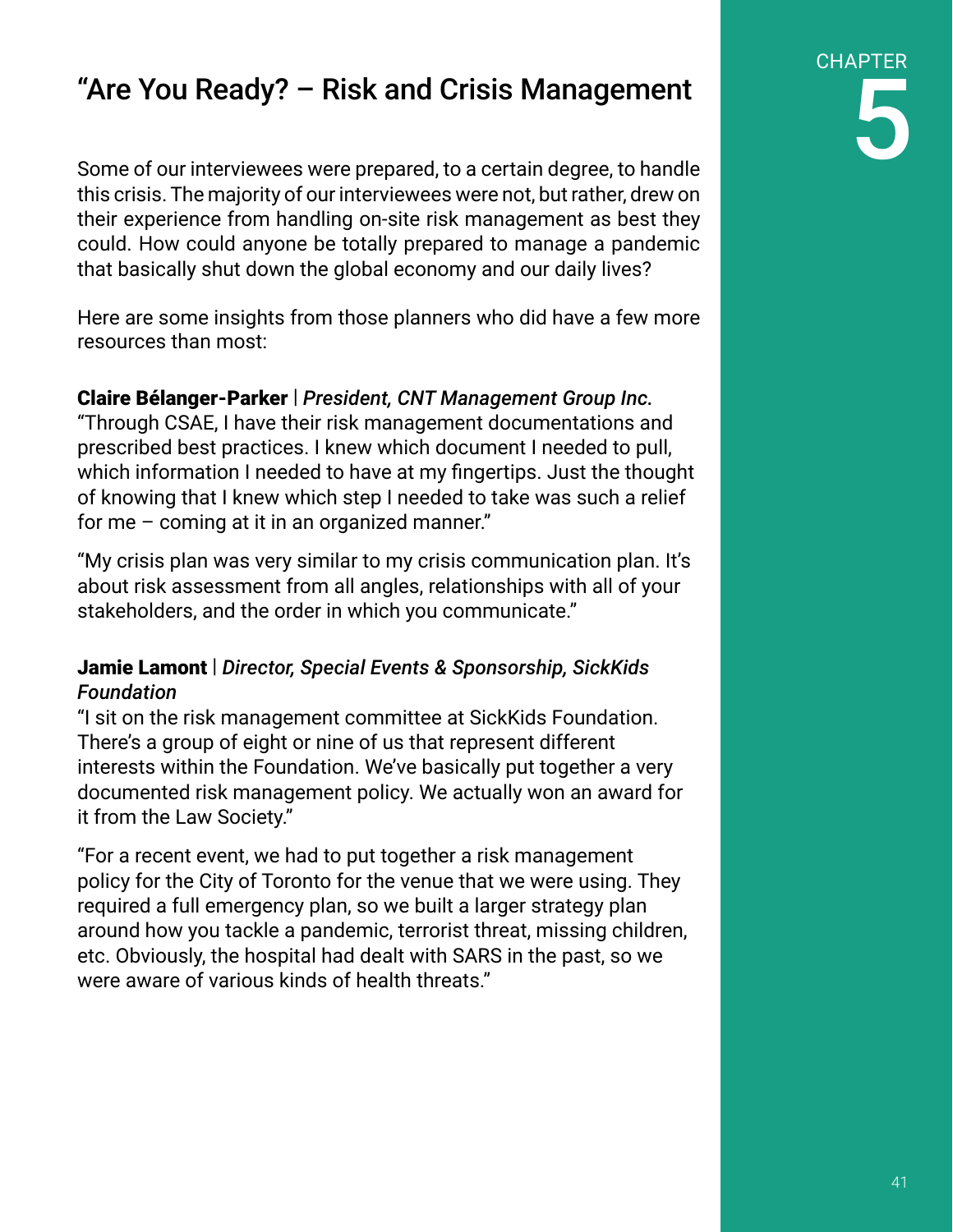"Are You Ready? – Risk and Crisis Management

#### Kate Kelly *CMP, CMM* | *Queen Bee & Owner, ConventionALL Management Inc.*

"I met with the representative from the Calgary Convention Centre to discuss their emergency plan. I was thoroughly impressed that they had a very detailed pandemic plan. It included the cleaning and how that was going to happen, what if their staff got sick, etc."

.......................................................

Some of the interviewees mentioned using escrow services in the future to hold clients' money safely until it is needed to make payments to venues and suppliers.

.......................................................

And to sum up crisis planning:

Lynda Hoff *CMP, CMM* | *Manager of Membership, Education & Events, Ontario Nurses' Association*

"But if we don't plan for the bad stuff, we'll never get out of the bad stuff!"

## **"**

*But if we don't plan for the bad stuff , we'll never get out of the bad stuff !"*

> — Lynda Hoff *CMP, CMM*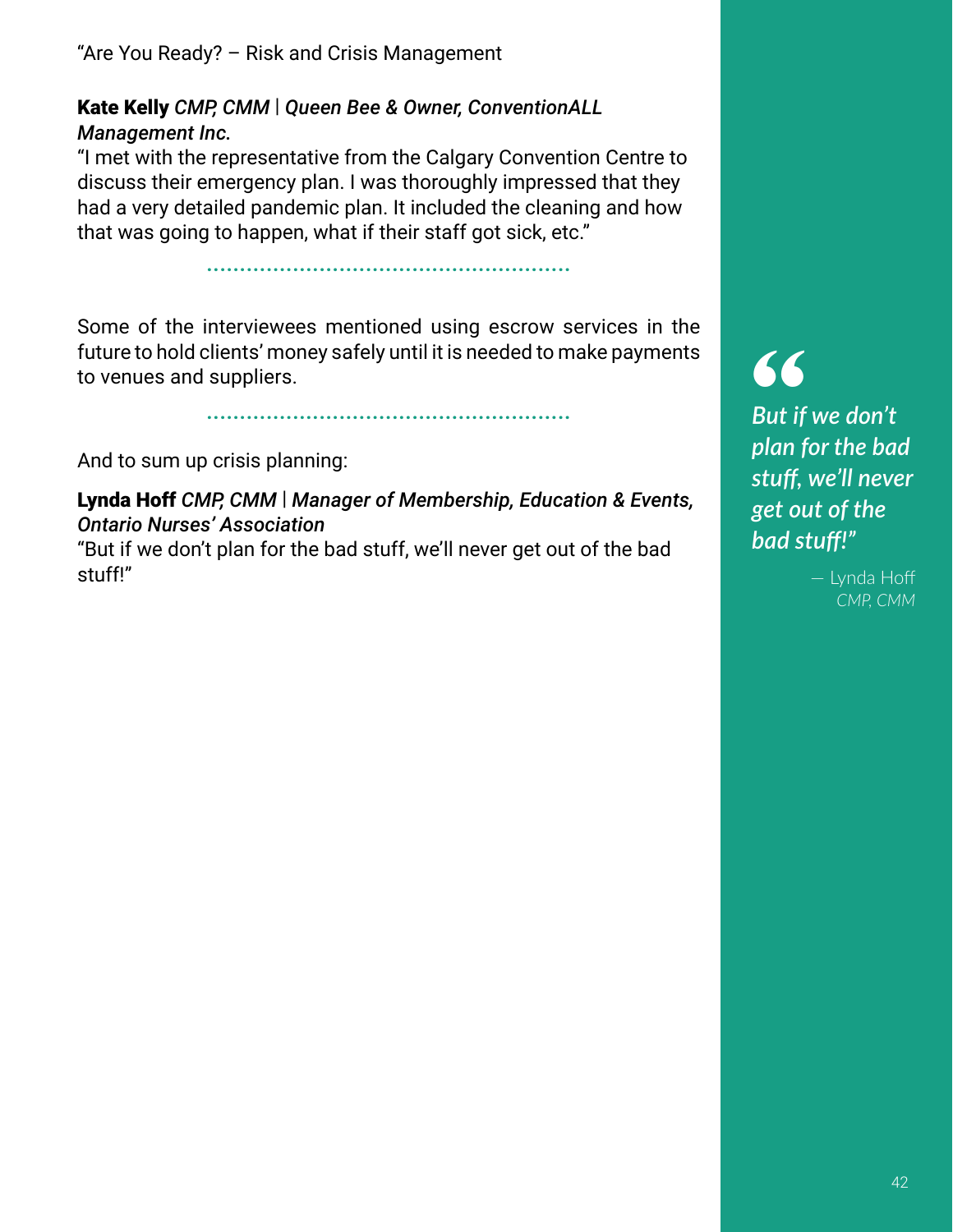#### Let's Get That In Writing – Post-Pandemic Documentation

What is going to be most helpful for Canadian event planners, and the Canadian meetings and events industry as a whole moving forward, is documentation of what has occurred, and recommended best practices for the future.

#### Andrea Boulden | *Senior Manager, TD Bank*

"I've asked someone on my team to create a document with the chronology of the steps that we took. She's documenting everything we did, and that would essentially be our documentation. We just need to make a more general one for the programs that we do."

#### Caroline Aston | *Principal, Aston Events & Communications*

"I have some documents that I'm actually going to start going back and dropping more details into. One document basically diarizes what happened at Aston Events and the other is what happened to these two particular clients. I will revisit and fill in some of the blanks, as I remember them, so I can keep them current."

#### Chantal Montpetit *CMP, CMM* | *Meetings, Director, Entrepreneurs' Organization*

"We didn't have any crisis plan. Our organization tried to work on a crisis plan, but we always put it on the side until it happened. We need to create one; we need to have one. We have some bits and pieces here and there that we gather, but we will work on that. Now is the time to work on it, because we are a little bit slower."

"For the event that was postponed, we did change some clauses in the contract. We do have a sanitization clause now, not just a cleaning/cleanliness clause. It's a Convention Centre, and some have been turned into hospitals or shelters, so we want to be triple sure that we're all covered, and everything is safe when we go back."

#### Chantel Beaupre | *Co-Owner, Say Something Communications Inc.* "Melissa and I are planning to formalize a crisis plan with check lists to make sure things are covered. We want to get the client to buy in as well. I think that is the biggest take-away from this series of events – we should have separate, customized crisis plans for each client."

Claire Bélanger-Parker | *President, CNT Management Group Inc.* "Coming out of this, looking at the responses from the insurance companies, we're going to be even more diligent in terms of tracking every single communication."

CHAPTER

6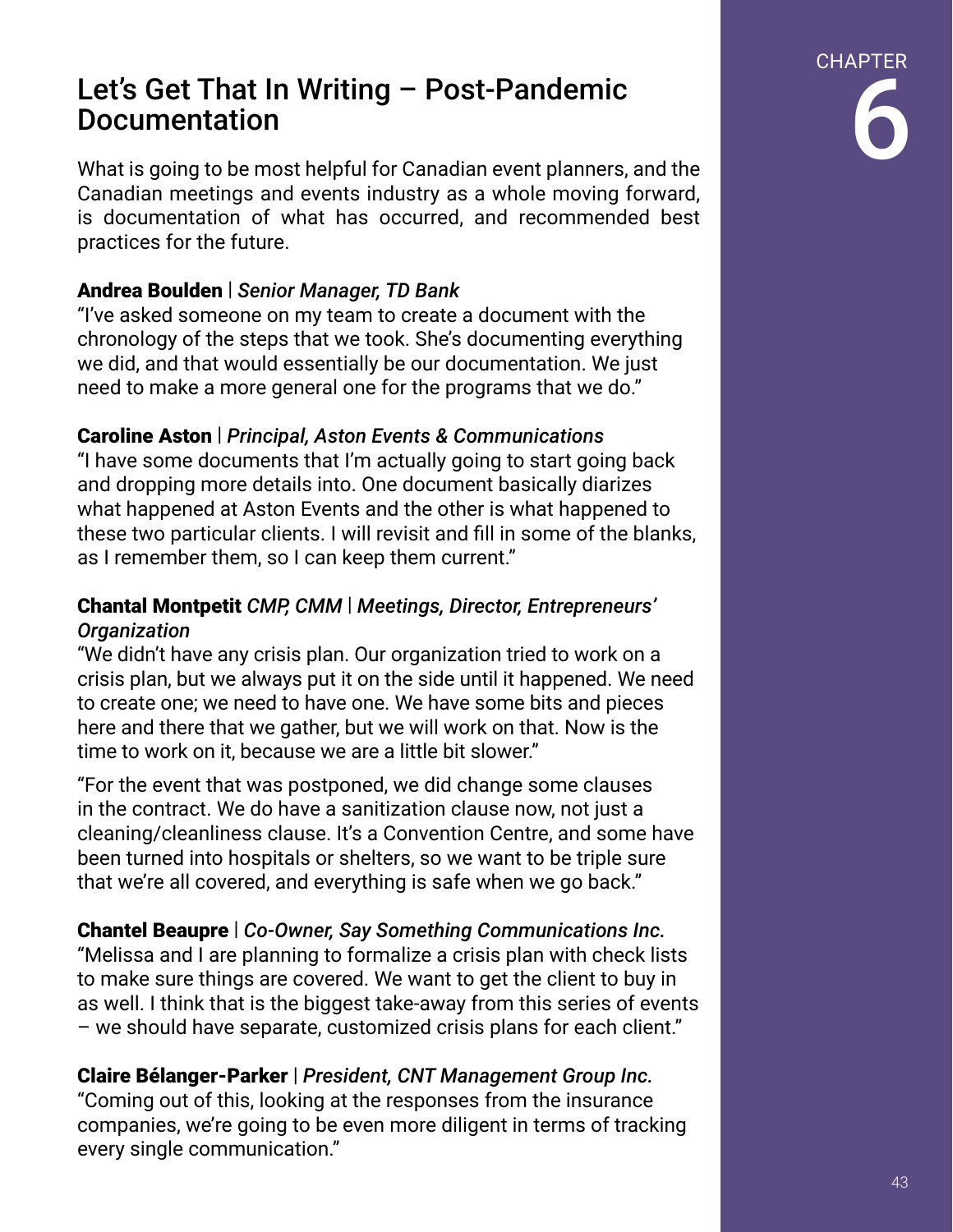#### Constance Wrigley-Thomas *CAE* | *Owner/CEO, Essentient Association Management*

"There's a lot to be learned from this experience that we can take and apply it in the future. We are starting to document these things now. We many never go through something like this ever again, but you still need to be prepared."

"We'll have a board package, with an executive report in it of what has happened. Then the board package becomes institutionalized in all of our documents."

#### Harpreet Atwal *Special Event Management Diploma* | *Senior Events Coordinator, Executive Platforms*

"The new future trend will be implementing a pandemic clause in contracts, that is a subset of the Force Majeure. This should be for any pandemic-related disease, or any restrictions that don't allow us to fulfill the needs of our event."

#### Hélène Kenny *CMP* | *Acting Senior Program Manager, National Judicial Institute*

"I think there'll be some lessons learned. We need to do a senior management team debrief. God forbid that should ever happen to us again. We should have plans in place ready to go. We've documented a checklist, so that you know step one is this, step two is this, step three is this. It's a sequential, very organized methodical approach within our checklists. We have a very strong portal that has templates for everything. We need to create a template binder so that we can do a walk-through with anyone new, or if we bring in an external planner."

#### Jamie Lamont | *Director, Special Events & Sponsorship, SickKids Foundation*

"We're definitely looking at putting together a debrief file  $-$  taking our learnings and putting it into some kind of process documentation or electronic file, so that it's available when we need it again."

#### Jessica White *CMP* | *Director of Operations, KCI Management Inc.*

"We're having a whole team dedicated to what the future of events looks like, and all these pieces that need to change. So often when we're planning these events, we're so focused on what is happening right now. Risk management, which is so important, often gets pushed to the side, and not thoughtfully considered until the 11th hour. Now people are going to ask what your 'rainy day plan' is, what's your Plan B, even before you go to contract. You're going to have to know what your Plan B is.

## **"**

*There's a lot to be learned from this experience that we can take and apply it in the future.*

> — Constance Wrigley-Thomas *CAE*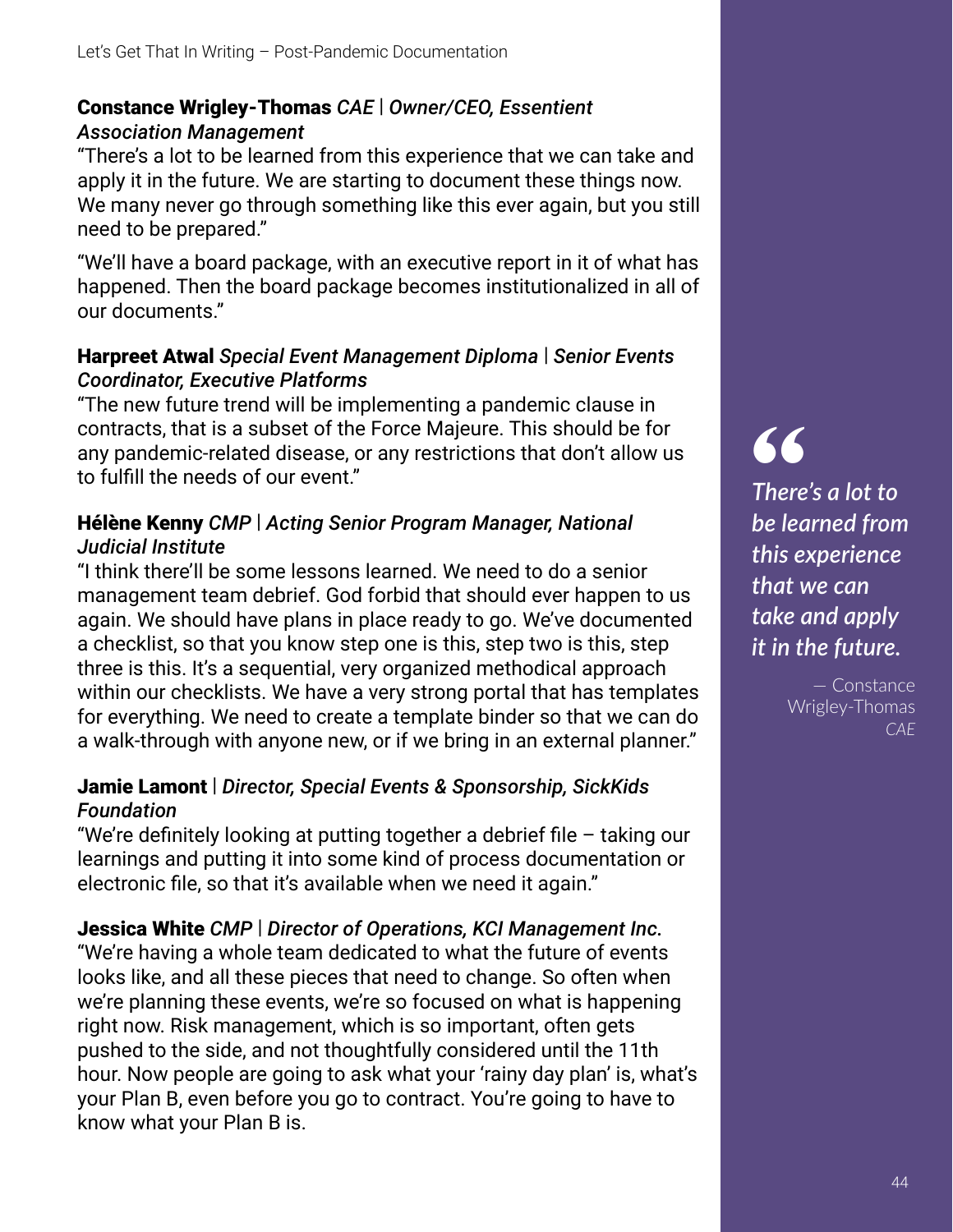#### Jessica White *(cont'd)*

How do we now take everything that we've learned and start planning for this, and apply it to all of the other areas of the planning piece?"

"When we start revamping these Force Majeure clauses, we're putting in as many conditions on the venue as possible from the planner side. My thing is to also think about what they are going to come back with to cover themselves. How do we meet in the middle and find a fair outcome? As much as I do want my client to get the most out of this by enacting a Force Majeure clause, it really does impact the hotel. We want these partners to exist when we start getting back to life as well."

#### Karen Norris *CMP* | *Conference Manager, Canadian Association of General Surgeons*

"I really want to take the rest of this year to put together all the lessons learned and put forward what I suggest we should do."

#### Krista Benoit | *President & CEO, iSPARK Consulting Inc.*

"Guaranteed, what's coming out of this is a tool and a template – there's no question. These resources, tools and templates will exist so that people will have the checklist."

#### Lynda Hoff *CMP, CMM* | *Manager, Membership Education & Events, Ontario Nurses' Association*

"Our chief legal analyst is really good about looking at our contract language, etc. She and I worked together a year and a half ago to ensure that our Force Majeure clause was what it could be or should be. Is it perfect? Absolutely not. We'll learn again from this."

"We need to review our contract language and make sure that it is not only in the present tense, but in the future tense, because the next bad thing is going to happen, and we just need to be ready for the next bad thing, whatever that is going to be."

#### Malak Sidky *MHA, DES, HMCC* | *President, Health Care Event Planning*

"It would be great if we could have a document of best practices for cancellation of events, whether it's COVID-19 or anything else. That should be something that has to be integrated into your emergency plan."

## **"**

*We need to review our contract language and make sure that it is not only in the present tense, but in the future tense.*

> — Lynda Hoff *CMP, CMM*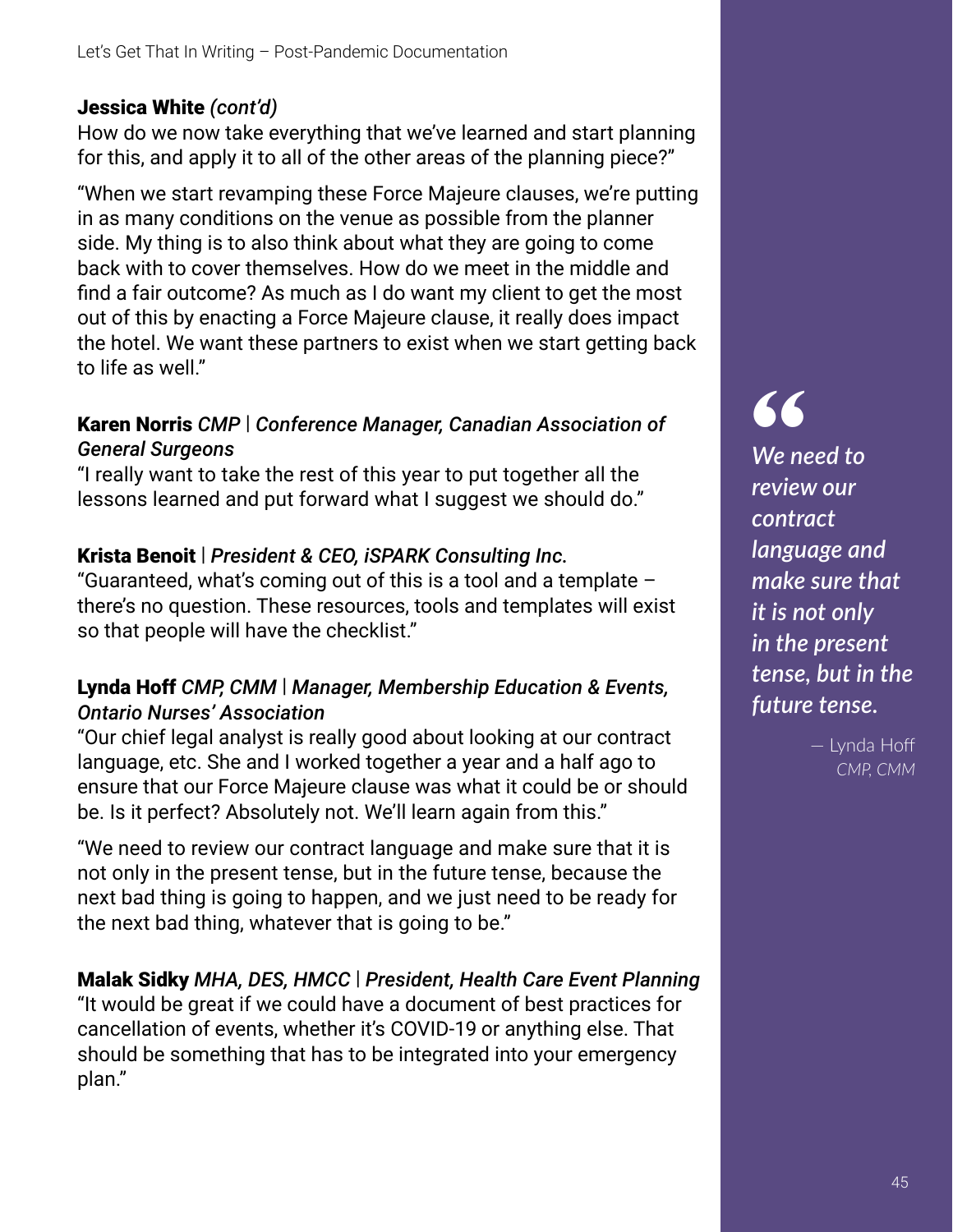#### Marie Lou Coupal *CMP* | *Business Events Strategist, Marie Lou Coupal & Associates*

"There are lessons learned on both sides. Whenever we're at the end of a project, we always orchestrate a post-evaluation, and we also do an internal one, because that is a different discussion."

Mireille Faucon | *CEO & Principal Planner, Events Par Excellence Inc.* "We haven't done a post-event debrief. I don't know that the client is very interested in doing it  $-$  they're not event planners, and they may not do this again. If they had a hint that a pandemic would be coming, they wouldn't even touch it with a 10-foot pole, because they volunteered for this."

#### Nowshad Ali *CFRE, CPBA, CPVA* | *President & CEO, On Purpose Leadership Inc.*

"We actually convened the last meeting of the committee to give them an update that we've done this, and we've done that. We have that meeting to share  $-$  is there anything that people feel we should have done differently, could do better, or learn from?"

#### Patricia Simpson | *Manager, Marketing and Events, Canadian Council of Motor Transport Administrators*

"So now when we're going through the process of negotiating those contracts for subsequent years, there will be nuances and changes. Everyone is taking a really fine-tooth comb to those now, and really making an effort to make sure those pieces are corrected in there, as they should be. I find that we're using legal counsel a little bit more to make sure things are where they should be."

"I think it's going to be important to have those pieces in place in a cancellation plan. We will document that as a process now. All of the folks that were engaged on different levels from communications right through to finance and governance  $-$  the cancellation plan really does impact everyone. There has to be that process in place."

#### Rita Plaskett *CMP, CMM, VEMM* | *President, Agendum Inc.*

"I'm going to do a full documentation of the process. I'm doing it now, outlining the steps taken, who and when to reach out to, and when to start the plan. Also, in this plan are other alternatives such as virtual conferences, hybrid conferences, relocation of destinations, other ways to celebrate, educate, and bring people together, should this, or something like this, keep people apart again."

**"** *If they had a hint that a pandemic would be coming, they wouldn't even touch it with a 10-foot pole, because they volunteered for this.*

— Mireille Faucon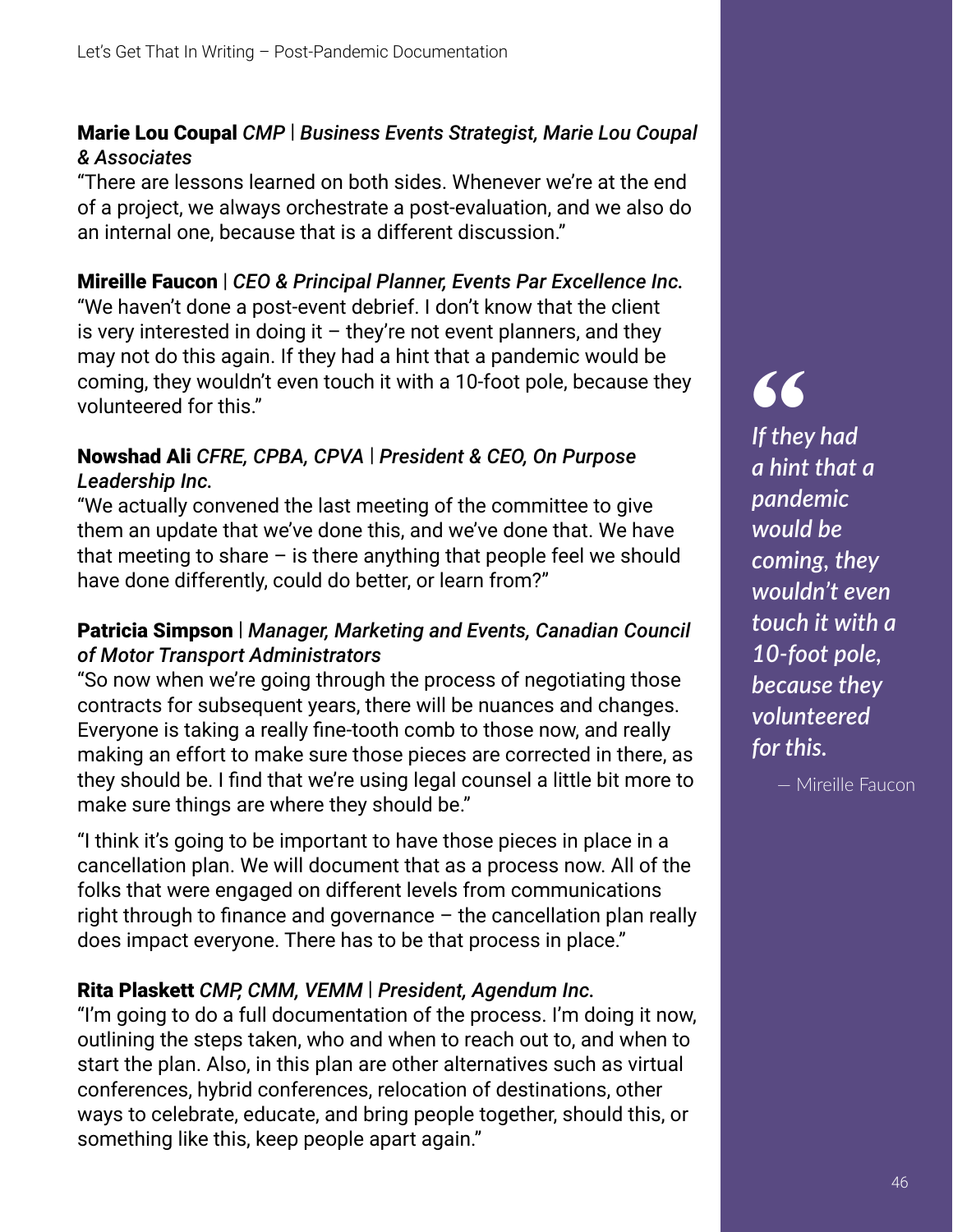Ruth Abrahamson | *CEO, Base Consulting and Management Inc.* "We've been documenting the process as it goes along. We are currently rewriting everyone's budget. As a part of that budget and operational process, we are documenting new procedures and processes."

#### Tuesday Johnson-MacDonald *CMP, CMM* | *Founder and President, TAP Resources*

"We have a broad emergency plan, but we're going to have to add something in there about this kind of a situation, in case another Coronavirus outbreak happens, or something like that. In all the discussions that are out there right now, there is a sense that the meetings industry is going to change. We don't know how much, but I do think that meetings and conferences are never going to go away."

**"** *As a part of that budget and operaࢼ onal process, we are documenting new procedures and processes.*

*— Ruth Abrahamson*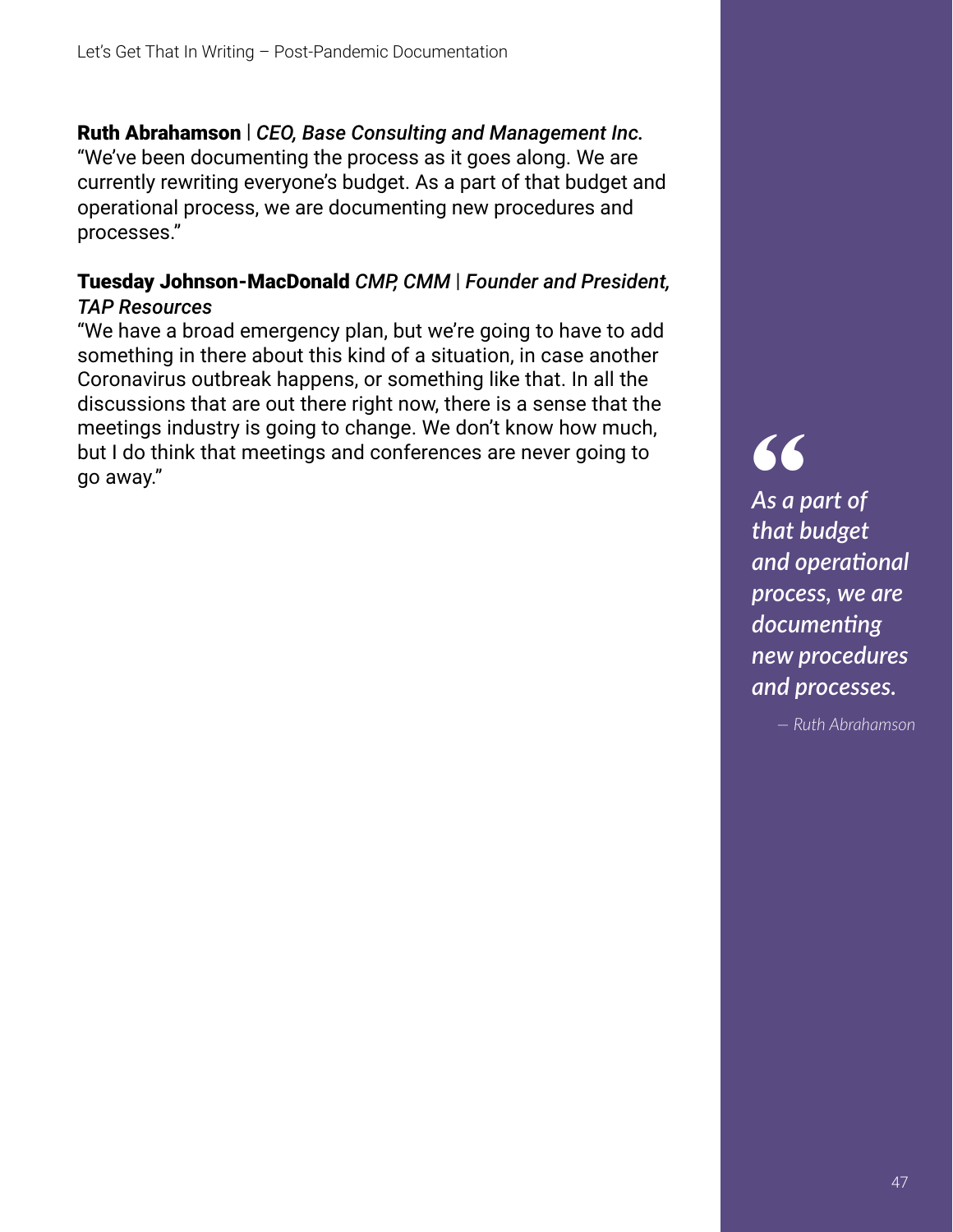CHAPTER 7

#### Points of Distinction – Interesting Aspects Specific to Some Interviewees

- $\blacktriangleright$  One corporate planner told us that her company confirmed that no employee would lose their job during the COVID-19 pandemic; this provided a huge amount of reassurance and less pressure for their team.
- Several planners' clients had awards ceremonies and presentations as a component of the events that were being cancelled. This was a difficult situation to deal with when simply shifting to another year did not provide the award recipients with the full recognition or benefits that were owed them, nor did it maintain the prestige of the awards event.
- A couple of planners, whose client events were being postponed/ shifted to another year, mentioned that some venues wanted to either keep large deposits, or asked for large amounts upfront in order to have cashflow to 'float' their business. This is not acceptable. It also highlights the need for clearer language in contracts.
- $\blacktriangleright$  Site selection for future years may need to consider profit generation in cities where the attendance may lessen.
- $\blacktriangleright$  Some planners, although they constructed the communications, did not have control over it being sent out to stakeholders. This became problematic when the client was tardy in sending the communications out.
- ◆ Cancelling or postponing events to another time became an issue if presenters' topics or research within the education component, may have been specific to this point in time, and not relevant at a future date.
- Sponsors and exhibitors relying on face-to-face opportunities with attendees could be impacted, not only financially within their business, but in regards to their careers.
- When rescheduling events, some planners' clients had to deal with governance issues of their by-laws if they had specific timelines for their Annual General Meeting, or rotational specifics around geographical locations of their events.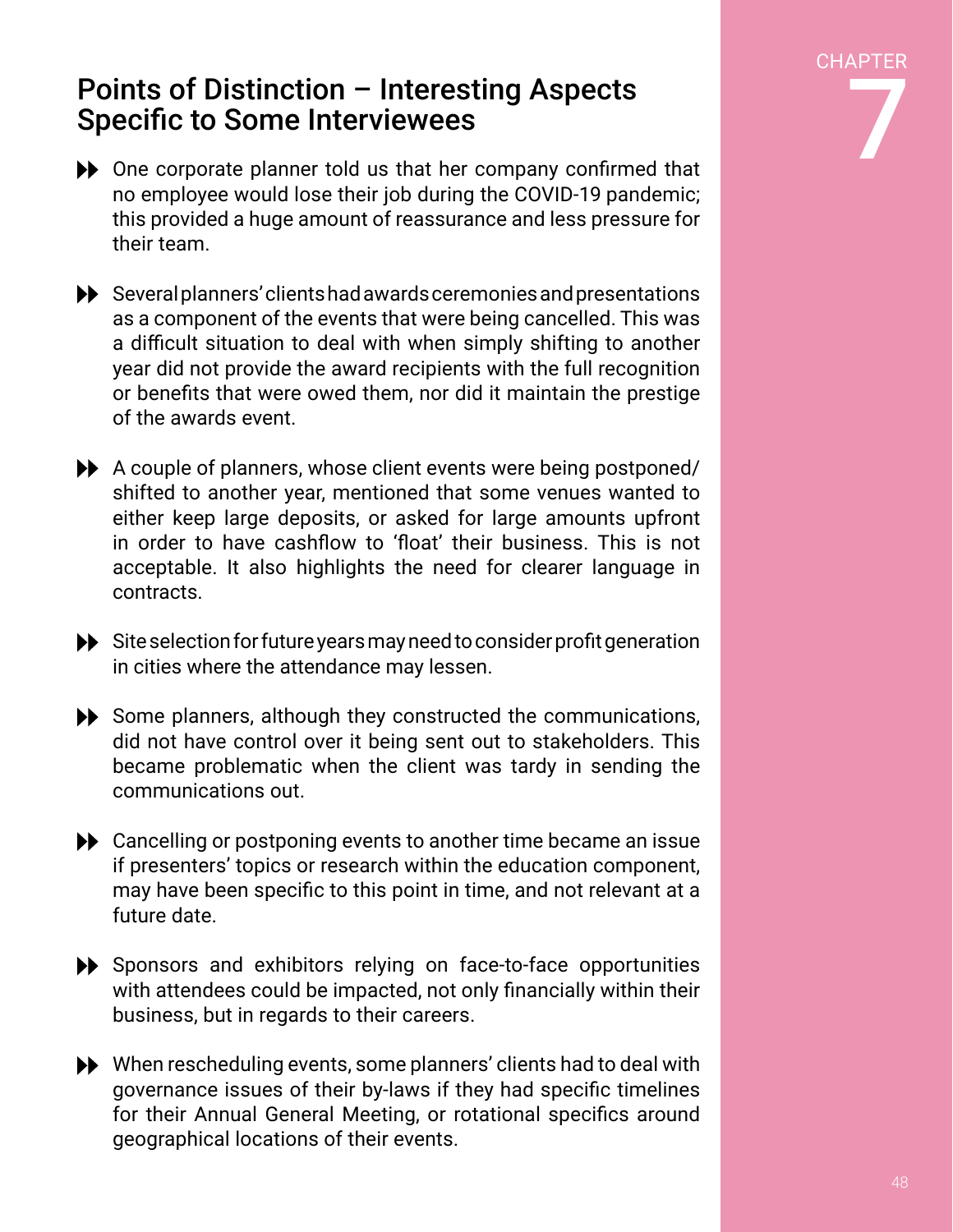### Notable Nuggets – Capturing Planners' **Brilliance**

All of our interviewees provided a treasure trove of insights.

Here are some of the moments of brilliance and helpful tips that we were able to capture:



It is very important to be aware of the news, through a TRUSTED news source

#### Andrea Boulden | *Senior Manager, TD Bank*

"Watching the news, not obsessively, but watching because the news impacts us more than ever. It's now part of the job requirement that you watch the news every day, because so much is changing."

#### Carly Silberstein *DES, CED* | *CEO, Redstone Agency Inc.*

"It was balancing all of that and trying to keep ahead of the curve as much as we could. I feel you just have to listen to Prime Minister Trudeau's address at two o'clock and act right away because details of the fiscal tools and instruments were changing by the minute."

Claire Bélanger-Parker | *President, CNT Management Group Inc.*

"I have two sons who live on Reddit and in the Twitter world  $-$  they had been watching COVID-19 since the beginning of the outbreak in Wuhan, China. They were sending me photos and content that we were not seeing anywhere in Canada or the U.S. So, I started being aware as early as December."

"To those who were not aware yet, I would send a link to either the World Health Organization, or the BBC, because the BBC was covering worldwide stories."

"I was researching every possible angle. Everyone has their preferred media outlets. Between CTV, Global, CBC, CNN and Fox News, the story coverage was done through different lenses. I was also watching APTN to better understand the Indigenous news coverage. I also went online and looked at foreign media coverage. I wanted to have the best understanding of the issues at stake before I would speak about it."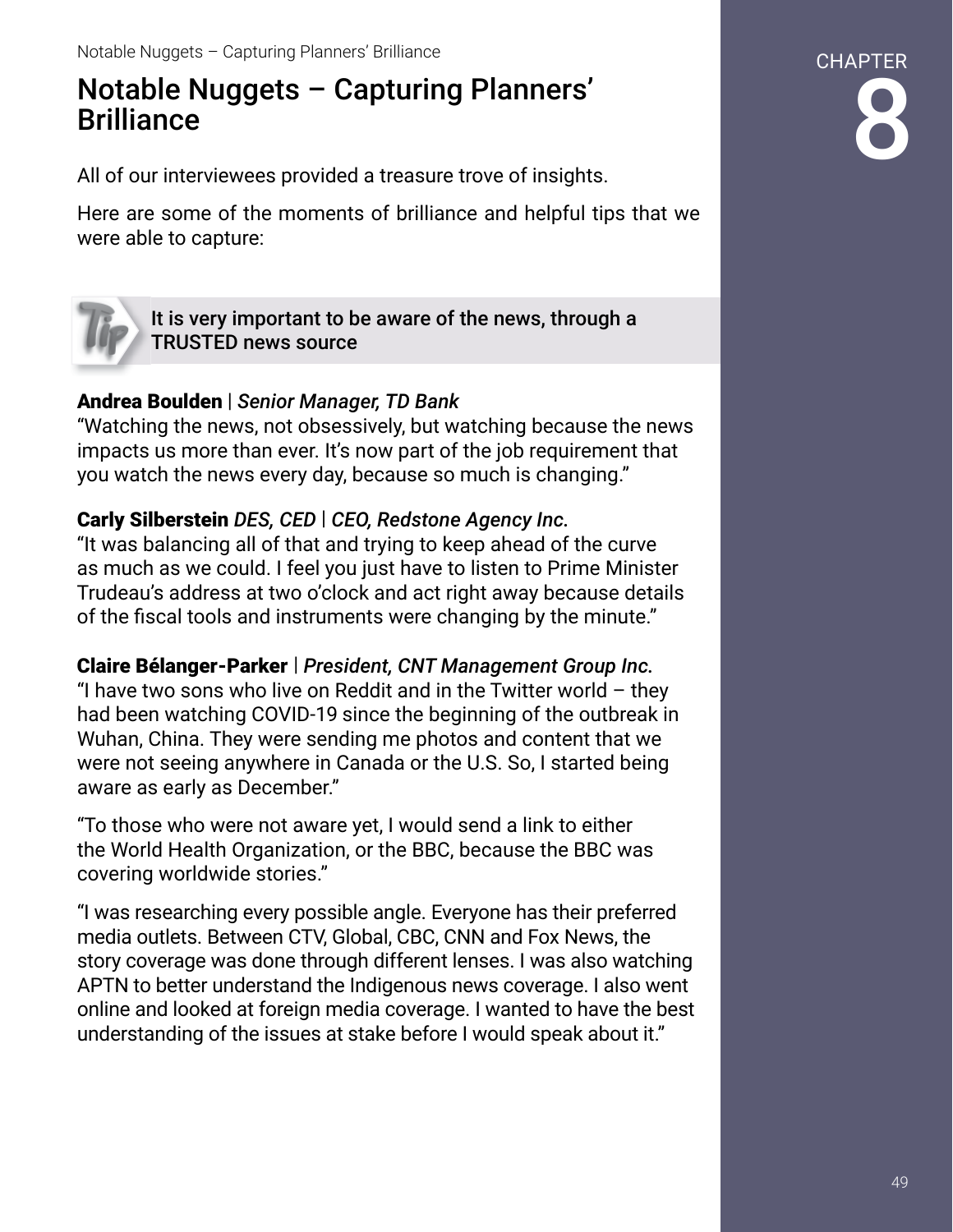Stay up to date in your industry through a variety of trusted and pertinent sources

#### Andrea Boulden | *Senior Manager, TD Bank*

"I read a lot of industry articles, going on webcasts, and trying to distill it down to what's important, what's happening, and how that will affect the future."

#### Anita Carlyle *B.Comm., CMP, CMM* | *Managing Partner, MCC Events*

"We do follow all CIC (Convention Industry Council) documents. We have crisis plans and emergency plans, and follow the same procedures for any of our events. They are very strict, so no matter what the program, we follow the exact same rules. A lot of our event planners do take St. John's Ambulance courses every couple of years."

"I went to school for hospitality. I've taken every course under the sun. I'm a member of three different associations and take all their learning. I'm a sponge."

#### Bobbi Hoffman *CMP, CMM* | *Director of Operations/Meeting Planner, The Bayley Group*

"If you're unsure, reach out to someone in our industry. During one of the first webinars that I took, other people were sharing their stories. Reach out to whatever groups you belong to and look for support."

#### Karen Norris *CMP* | *Conference Manager, Canadian Association of General Surgeons*

"The information that was pushed out to us by Professional Convention Management Association (PCMA) and by Meeting Professionals International (MPI) was incredibly crucial at this time. I absorbed every piece of information that I could."

#### Kate Kelly *CMP, CMM* | *Queen Bee & Owner, ConventionALL Management Inc.*

"I hope that planners have surrounded themselves with colleagues that will support them, colleagues that they can work with in a group like the Canadian Society of Professional Event Planners (CanSPEP), that is a resource."

#### Krista Benoit | *President & CEO, iSPARK Consulting Inc.*

"Even if you are a solopreneur, and you don't have a team – DO NOT attempt to do this alone. Reach out to other colleagues and get their advice and opinions, or bring some other people into the mix, at least for the short term. It is very overwhelming, and you can second guess yourself a lot."

#### **"** *I went to school for hospitality. I've taken every course under the sun. I'm a member of three diff erent associaࢼ ons and take all their learning. I'm a sponge.*

— Anita Carlyle *B.Comm., CMP, CMM*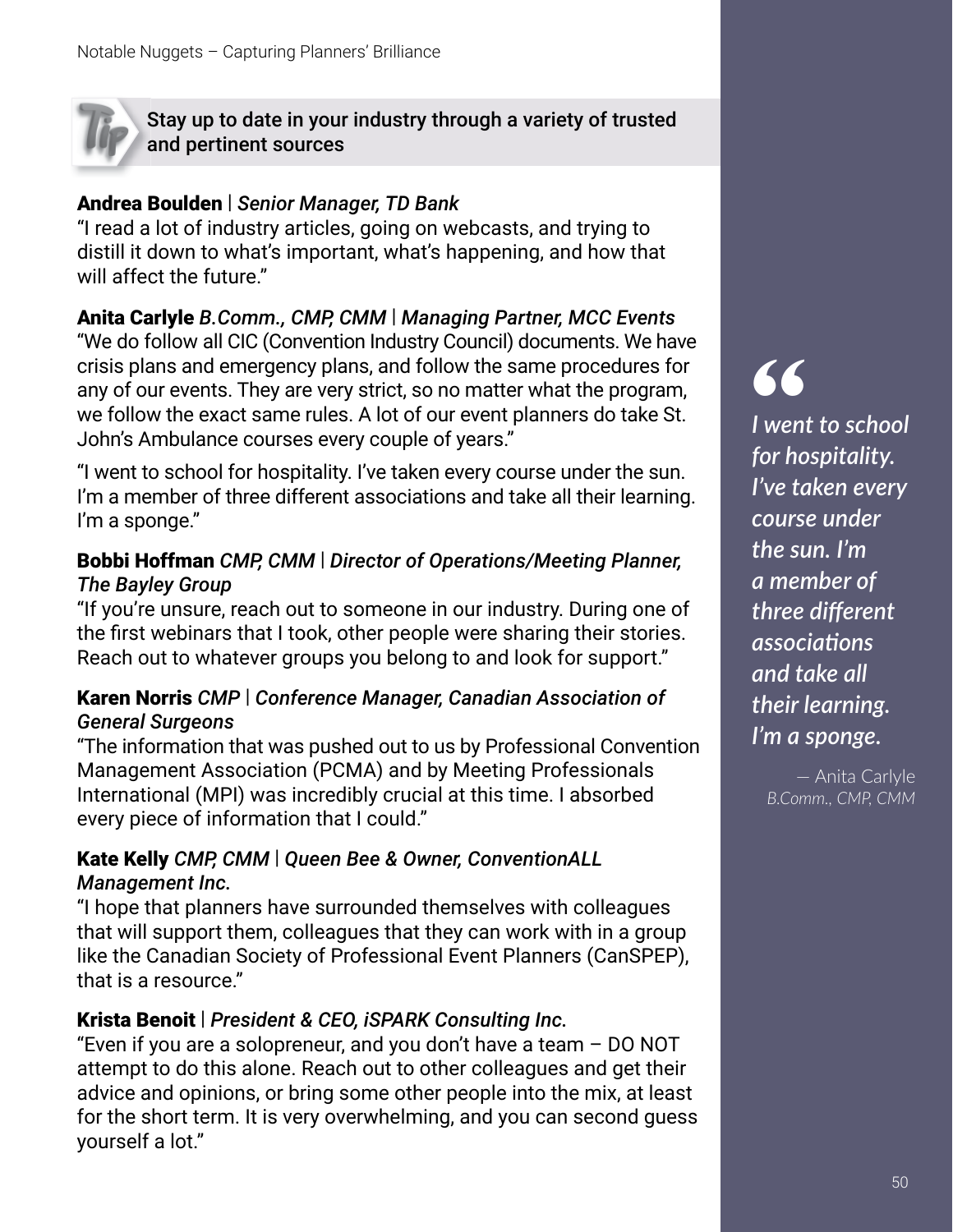#### Marie Lou Coupal *CMP* | *Business Events Strategist, Marie Lou Coupal & Associates*

"Do your homework! Business intelligence is reaching out to your contacts, your industry experts – you need to reach out at every level. People are more than willing to help you paint the picture that you need for that particular client. We cannot assume, and we cannot generalize – every single one is unique. It's hard to resist the temptation to just label something. So, we need to balance all of that. The challenge is to orchestrate the right solution."

Nikki Sayers *CMP* | *Senior Program Planner, KCI Management Inc.* "My advice would be to reach out to other planners to see what they are doing. I also reached out to four or five sales directors from different properties that I felt comfortable having candid conversations with, to ask what they are seeing, and what was happening. I wanted to try and get the lay of the land before cancelling. I was trying to see what their position was, and how they were handling it."

#### Nowshad Ali *CFRE, CPBA, CPVA* | *President & CEO, On Purpose Leadership Inc.*

"Recognize where you have knowledge, capability and expertise, and where you don't. Have the courage to reach out to colleagues, other experts, people with good counsel, and who you trust."

Ruth Abrahamson | *CEO, Base Consulting and Management Inc.* "I think the best thing we have is a family  $-$  a network of industry colleagues in the meetings industry and in the association industry, who are willing to share. I was so thankful for the sharing and best practices that our industry colleagues made available to us."



Keep an up to date, detailed record of work done, so that you know what has been done for clients at any given time

Anita Carlyle *B.Comm., CMP, CMM* | *Managing Partner, MCC Events* "We are on retainer (with our client). They said, 'should we decrease our compensation? We have to keep paying when you're not doing as much'. We responded 'We're actually doing more – you saw the results'."

"I think communications moving forward about our services leading up to an event, and how to monetize that will be a little bit more specific on what we do every day leading up to the event, so that we don't have to back track and justify what we did versus what we do. That is a big learning forward. Luckily, we do have a pretty good system, and a lot of it's tracked. It has to be an ongoing exercise, so that we know what we have done for our clients at any time, and we don't have to go back and look it up."

## **"**

*My advice would be to reach out to other planners to see what they are doing."*

> — Nikki Sayers *CMP*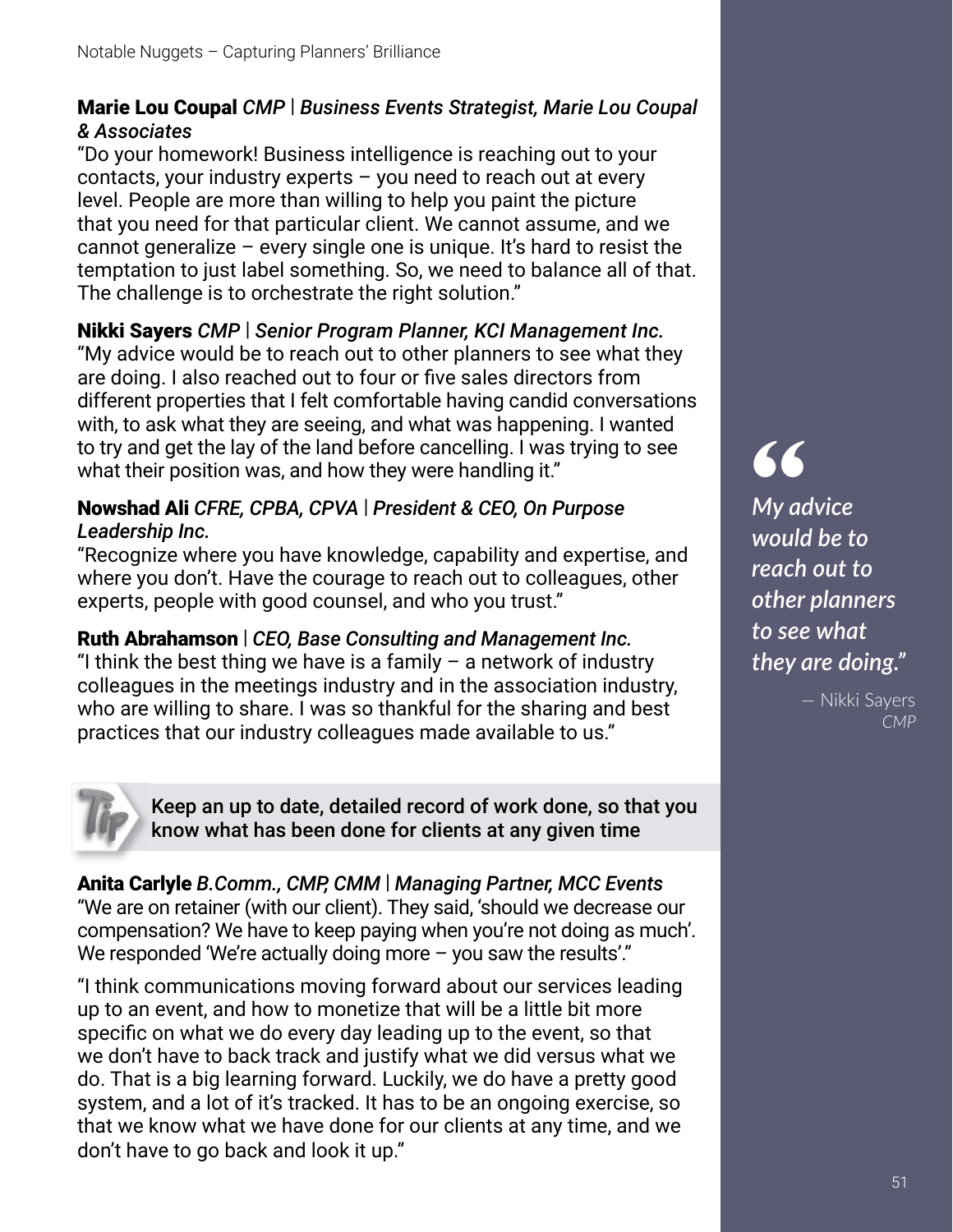

Use kindness, empathy, respect and honesty with those you are dealing with  $-$  it's all about relationship capital!

#### Bobbi Hoffman *CMP, CMM* | *Director of Operations/Meeting Planner, The Bayley Group*

"Be kind to those you are dealing with, and know that they are going through the same thing."

#### Kate Kelly *CMP, CMM* | *Queen Bee & Owner, ConventionALL Management Inc.*

"How you treat people in a time like this, I think really says a lot about your business model, and how you treat your staff."

#### Lauren Stewart | *Director, Conferences & Operations, BookNet Canada*

"People care is so important when this is happening. Your staff team is not just there for this event. We are together for previous events, and those that are coming in the future. We have very little turnover. We have some people that have been with us for 15, almost 20 years. The strength of our organization is for that reason."

#### Marie Zimmerman *PhD* | *Executive Director, Hillside Festival*

"Proceed with your heart and your head, not forgetting to be grateful for the people who are helping you, and not to go overboard when you're not getting an answer. Throw yourself in like you need to save your organization. It's not because it's an organization – it's people, it's a bunch of people, and they're an industry. If you're not advocating for them, there aren't other people who are going to do it for you."

#### Nowshad Ali *CFRE, CPBA, CPVA* | *President & CEO, On Purpose Leadership Inc.*

"Whatever decisions we have to make, I want that when we see each other walking down the street in the community, neither one of us drops our eyes. I want to come through this so that we can look each other in the eye with joy and pride."

#### Pearleen Mofford *CIS* | *Former Managing Director, Downeast DMC*

"Just be honest. Traditional modes of communication like picking up the phone and having a conversation for me just reconfirmed how important is that human connection."

## **"** *Whatever*

*decisions we have to make, I want that when we see each other walking down the street in the community, neither one of us drops our eyes. I want to come through this so that we can look each other in the eye with joy and pride.*

> — Nowshad Ali *CRFE, CPBA, CPVA*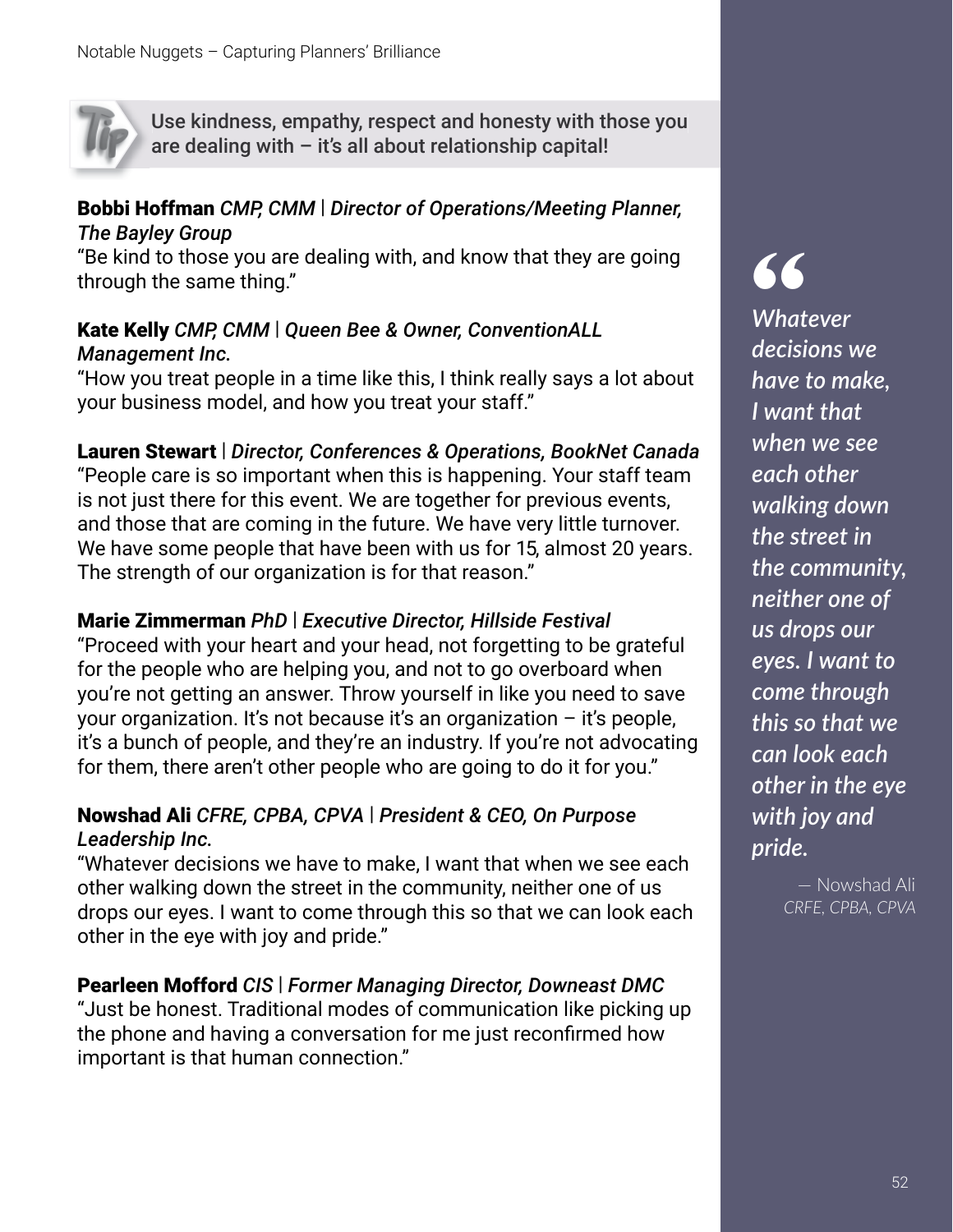Sue Mercer | *President, Step In Marketing & Event Solutions* "We truly are all in it together, regardless of where you're coming from. So, whether you're a supplier, the venue, the clients, the planner – we all have the same objective, which is to cancel, postpone, whatever that decision is. We want to approach our decisions so that we're all getting the best out of the decision."

Tracy Scanks | *Owner/Executive Director, ProConference Advantage* "People are recognizing that we not only have to be there for our clients, but we have to be there for each other."



Virtual events – not necessarily an easy 'pivot'

#### Bobbi Hoffman *CMP, CMM* | *Director of Operations/Meeting Planner, The Bayley Group*

"I was excited when we were starting to plan the online meetings, because I was feeling like a planner again, instead of cancelling and postponing, and redoing contracts."

"For this particular event, the sponsors are keen to be involved in this, because their (medical) machines are going to be shown. With the online meeting, we'll be able to brand the site, and show their logos, so they'll still be recognized – they didn't balk at making any changes. We've actually looked into virtual trade shows for two of our clients. We're building a website that you attach to your current conference website. It allows you to go into a virtual tradeshow, clicking into the company. They can put a video or a commercial – basically they can put whatever they want in their room. We've redeveloped the sponsorship packages to reflect that new option."

#### Dustin Rivers | *Partner, Verney Conference Management*

"Many of the events that we've been doing on virtual camp has taught us a number of things. I would not deliver a virtual session for any more than 45 minutes. 30 minutes is ideal,so that you can actually get something accomplished in a session, while also retaining the individual's attention. Typical in-person events were generally over one, two or three days, and the agenda was jammed packed. We know in a virtual environment, that won't happen because people just will not have the capacity to sit and watch a computer screen, especially with the thousands of distractions that we have in the way we're living right now. You just don't have the ability to do that."

## **"**

*People just will not have the capacity to sit and watch a computer screen, especially with the thousands of distracࢼ ons that we have in the way we're living right now.*

— Dustin Rivers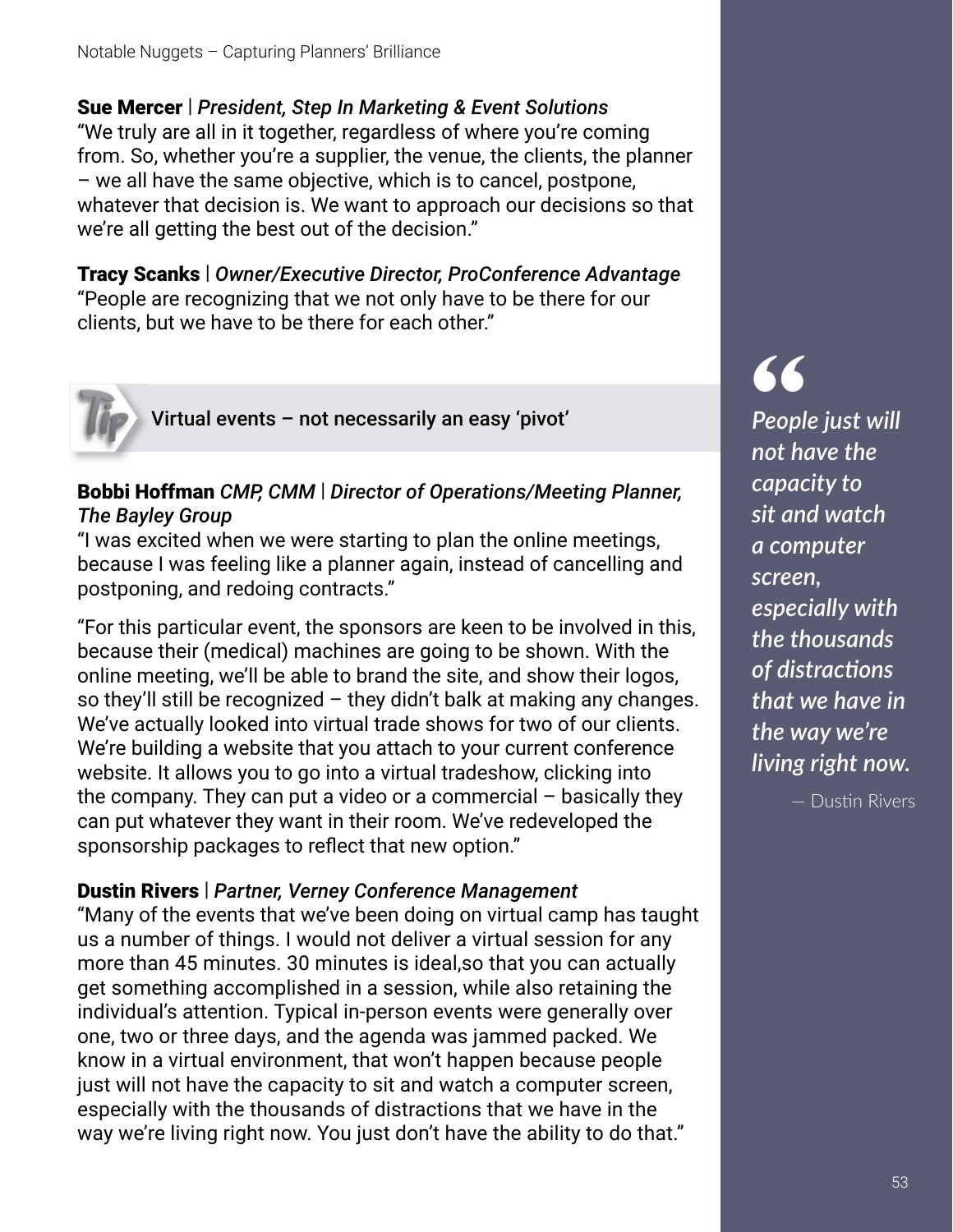#### Jamie Lamont | *Director, Special Events & Sponsorship, SickKids Foundation*

"One of our largest events, 'SickKids Get Loud', is a march and music festival celebration for families. We're going to look at taking that virtual. There's lots of interesting discussions around that, because virtual doesn't necessarily mean successful."



Looking after your own staff's health means they can then look after clients

#### Carly Silberstein *DES, CED* | *CEO, Redstone Agency Inc.*

"We were pretty immediate to send out a note to our client saying that we have our pulse on the situation. We're monitoring it from an internal perspective in terms of what we're doing as an office, with our staff working from home. What we are doing to support our staff to keep them safe. Then we were timely in letting them know how we were going to help their organization through this."



Consider geographic location of the client to understand how the pandemic is being perceived, managed and communicated

#### Carly Silberstein *DES, CED* | *CEO, Redstone Agency Inc.*

"We have a lot of people to wrangle and different clients with different timelines. Some are international vs regional or provincial vs Canadian nationals. We have a few in the US, but then you have everything coming out of 'Trumpland' – no judgment, just it's a different pace than what we're in, and a different tone to what Canadians are hearing."

#### Chantal Montpetit *CMP, CMM* | *Meetings, Director, Entrepreneurs' Organization*

"We have chapters in 191 countries. When we cancelled, we heard a little bit of rumbling from Asia, since COVID-19 was already there. Italy was having a high level of cases. We were a little ahead of the curve in our cancellation timing, so counterparts in Canada were saying, 'Why are you cancelling? We have no COVID cases (which they didn't at that time)."

**"** *We're monitoring it from an internal perspective* in *terms of what we're doing as an offi ce ... to support our staff to keep them safe.*

> — Carly Silberstein *DES, CED*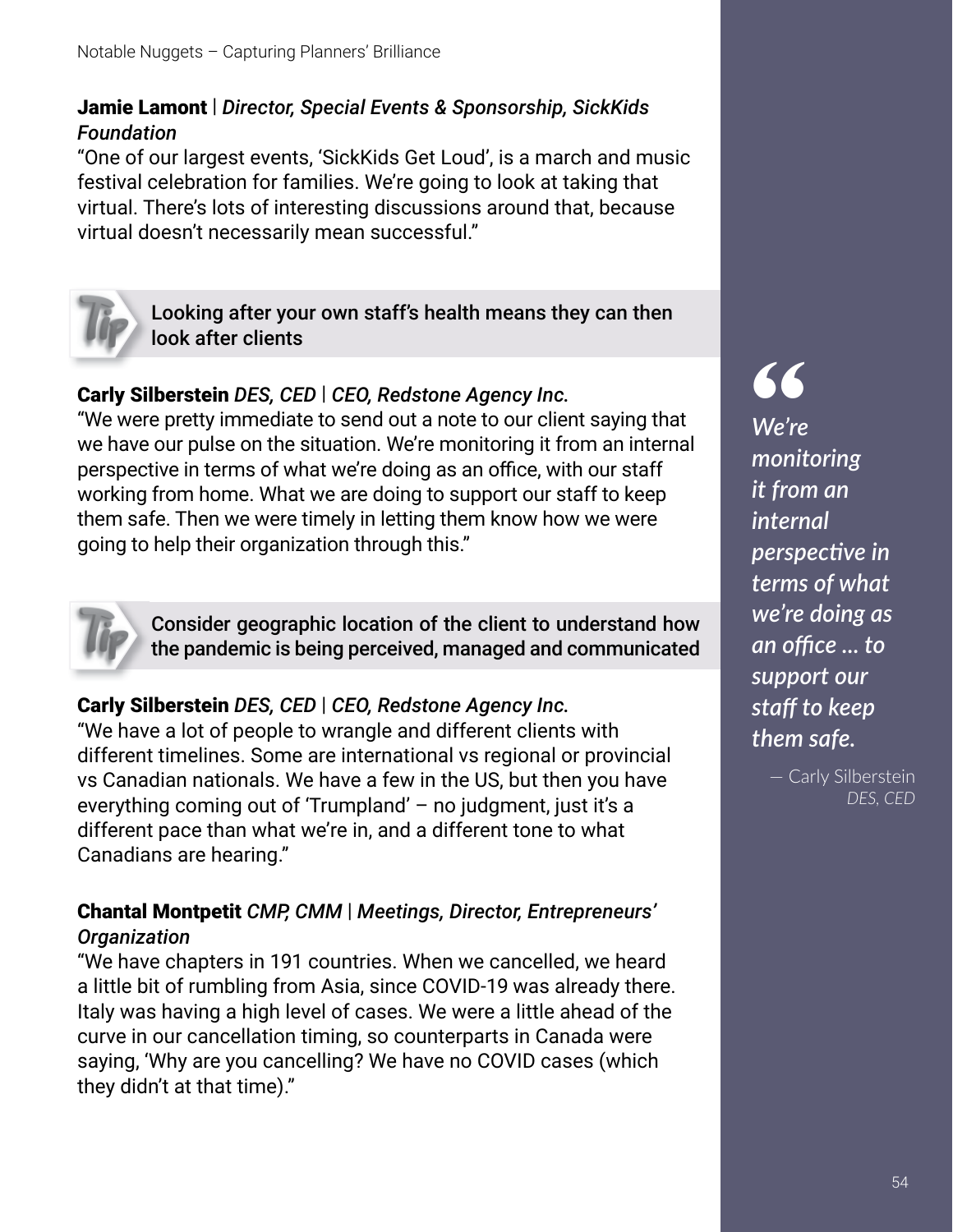Chantel Beaupre | *Co-Owner, Say Something Communications Inc.* "We were planning an international conference in Beijing, China. It involved 2 international associations with people from 65 to 70 countries. We cancelled on January 30th – 2 months before the conference. We'd actually been getting some questions from delegates. There was no surprise that we might have to cancel it."



Treat the financials of your employer's or your client's event as if the money was your own; think of other aspects of decision-making like an owner or stakeholder in the business or organization

#### Chris Lutz | *Partner/VP Program Development, Verney Conference Management*

"I would say a piece of advice that I've picked up over the years would be regardless of how or who you're running a conference for, always negotiate on your client's behalf, as though you were negotiating for yourself. Don't ever allow your client to sign something, or engage in something that you wouldn't be comfortable engaging in when it's your own money on the line."

#### Constance Wrigley-Thomas *CAE* | *Owner/CEO, Essentient Association Management*

"We look at our staff as stakeholders in our business. We ask them to think of yourself as if you are an owner of the business, or think with an owner's mindset. When we share information, we share it with them as if they are an owner  $-$  that makes a difference."

#### Dustin Rivers | *Partner, Verney Conference Management*

"When we start an event, we always look at the worst-case scenario first, and what's our exposure. Whether it be a pandemic, or something like '911', we're in a position where we can react and have very little financial repercussions to us from a money going out the door perspective."

Lauren Stewart | *Director, Conferences & Operations, BookNet Canada* "Think of everything – like if we don't get this money back, we're

laying someone off. I could not deal with that unless I'd tried my hardest to get it back."

#### Melissa Cole | *Co-Owner, Say Something Communications Inc.*

"Imposing liability on the client is our main concern, because any liability on them flows to the delegates. The burden is placed on the client and on the delegates in additional costs that are incurred."

## **"**

*I would say a piece of advice that I've picked up over the years, always negotiate on your client's behalf as though you were negotiating for yourself.*

— Chris Lutz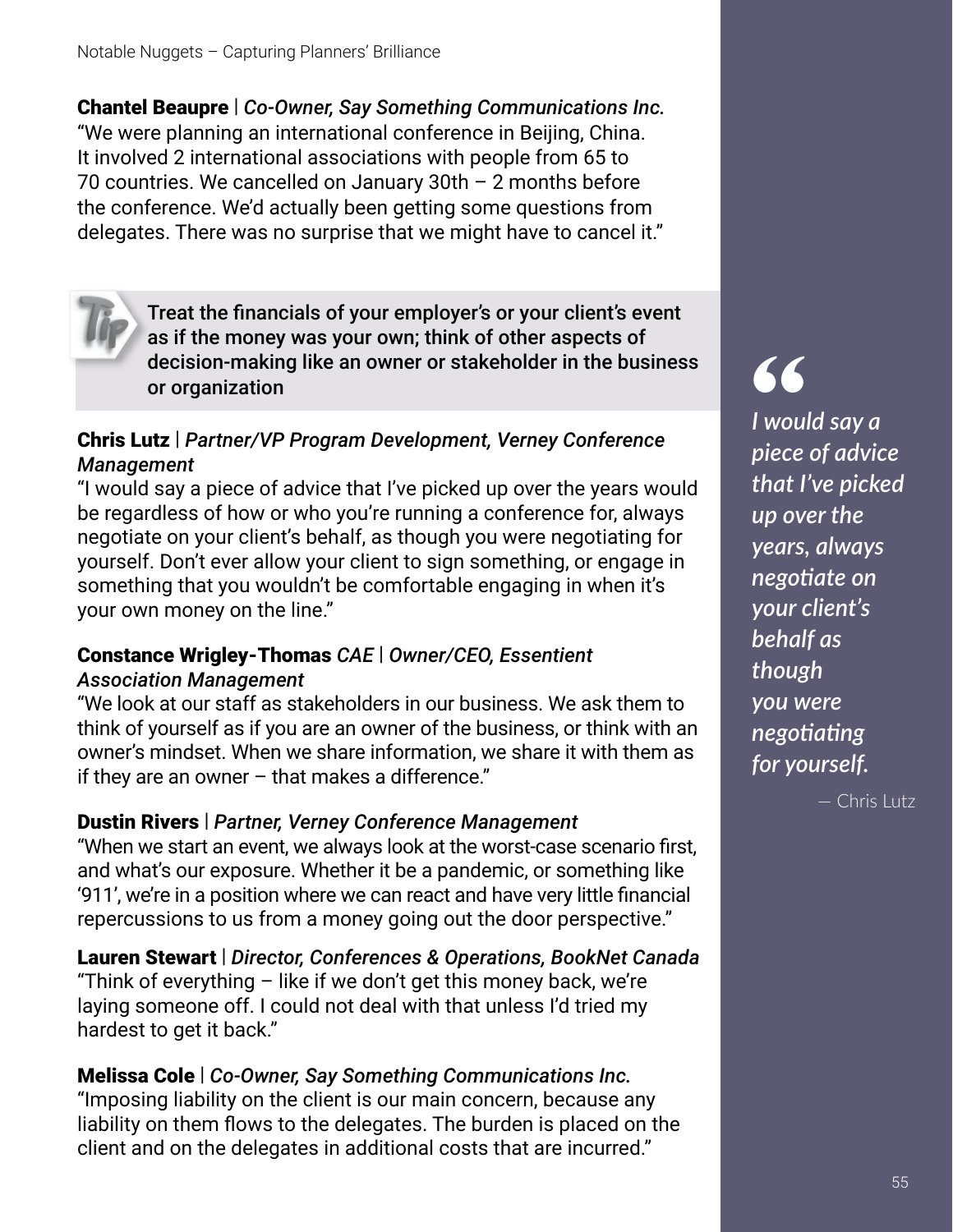#### Experience is what helps you deal with crisis

#### Carly Silberstein *DES, CED* | *CEO, Redstone Agency Inc.*

"We were a little bit more prepared for the pandemic just as it came upon us because of a client event in November where the client had a bomb threat. From that, we struck a health and safety task force within our Redstone team. We had policies developed, basic things, but we learn from all of these experiences."

"Believe in yourself – you have the tools, you have the skills, and you have the experience to lean on, to get you through this."

#### Constance Wrigley-Thomas *CAE* | *Owner/CEO, Essentient Association Management*

"Risk management is really about having those experiences that you can reach into your toolkit, pull them out and say, 'I've been through this before. I know I will get through that'. I always use the analogy of the toolkit, and the more tools you have, the good useful tools, you can reach in and pull them out. So, as much as you may not have the preparation for that specific situation, you have the toolkit that will help you through it, or know how to manage your response to it."

#### Harpreet Atwal *Special Event Management Diploma* | *Senior Events Coordinator, Executive Platforms*

"If you thoroughly understand how to construct it, you should be able to deconstruct it as well, because it's a puzzle that you're putting together and taking apart."

#### Hélène Kenny *CMP* | *Acting Senior Program Manager, National*

*Judicial Institute*

"I think I had enough life perspective to say we'll get through this."

#### Jamie Lamont | *Director, Special Events & Sponsorship, SickKids Foundation*

"I've learned to trust my judgment, and my experience around this world of events, and use that judgment to help others as well."

#### Jessica White *CMP* | *Director of Operations, KCI Management Inc.* "Let's take our learnings – this is going to make us better planners in the end."

**"** *Let's take our learnings – this is going to*  make us better *planners in the end.*

> — Jessica White *CMP*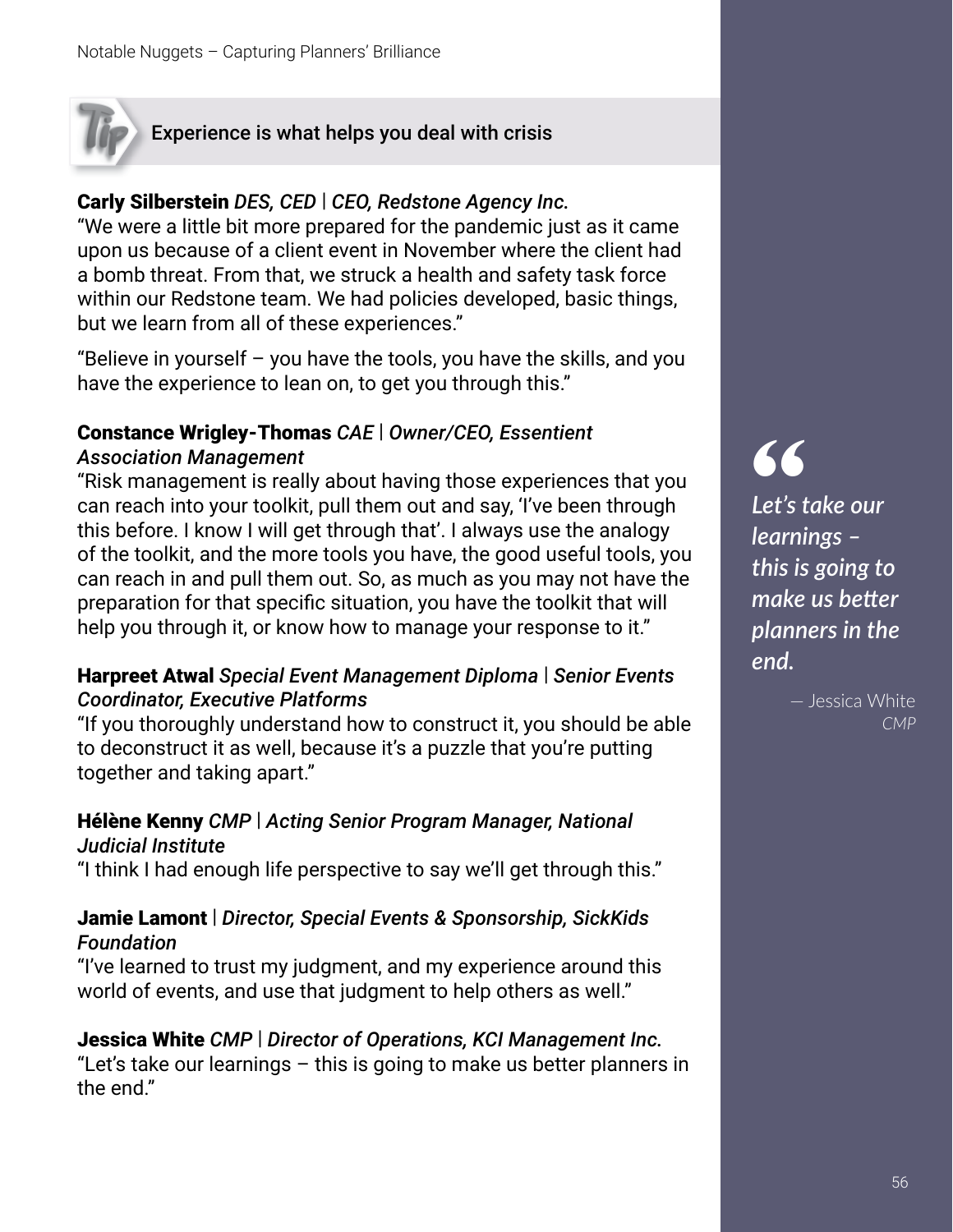#### Karen Norris *CMP* | *Conference Manager, Canadian Association of General Surgeons*

"As cliché as it sounds, trust yourself, trust your gut, and trust your training. You sink to the level of your training, and your confidence. Those who have good training and great confidence will rise to the top. So, have confidence in yourself; you were born to do this, and you're good at this."

#### Marie Lou Coupal *CMP* | *Business Events Strategist, Marie Lou Coupal & Associates*

"I think that life prepares you when you've got enough experience"

#### Patricia Simpson | *Manager, Marketing and Events, Canadian Council of Motor Transport Administrators*

"Life experience has provided me with the most insight and ability to adapt."



Know who is on your team and your client's team, and what experiences they have had with crises

#### Caroline Aston | *Principal, Aston Events & Communications*

"Both of these particular clients had staff who had been involved during SARS. The new executive director at one of my clients used to work in a Cabinet Office, so he has a background in government  $-$  we watched the daily government briefings together."

#### Jamie Lamont | *Director, Special Events & Sponsorship, SickKids Foundation*

"Communications was managed in collaboration with our hospital partners. They're part of the TAHSN group of Toronto hospitals that deal with crisis communication. They're fairly well-versed in their process and procedure. We were able to learn from them. We do have an in-house counsel for the SickKids Foundation, which is an awesome resource to have, both from a liability standpoint, and within our contract management process."

## **"**

*So, have confi dence in yourself; you were born to do this, and you're good at this.*

> — Karen Norris *CMP*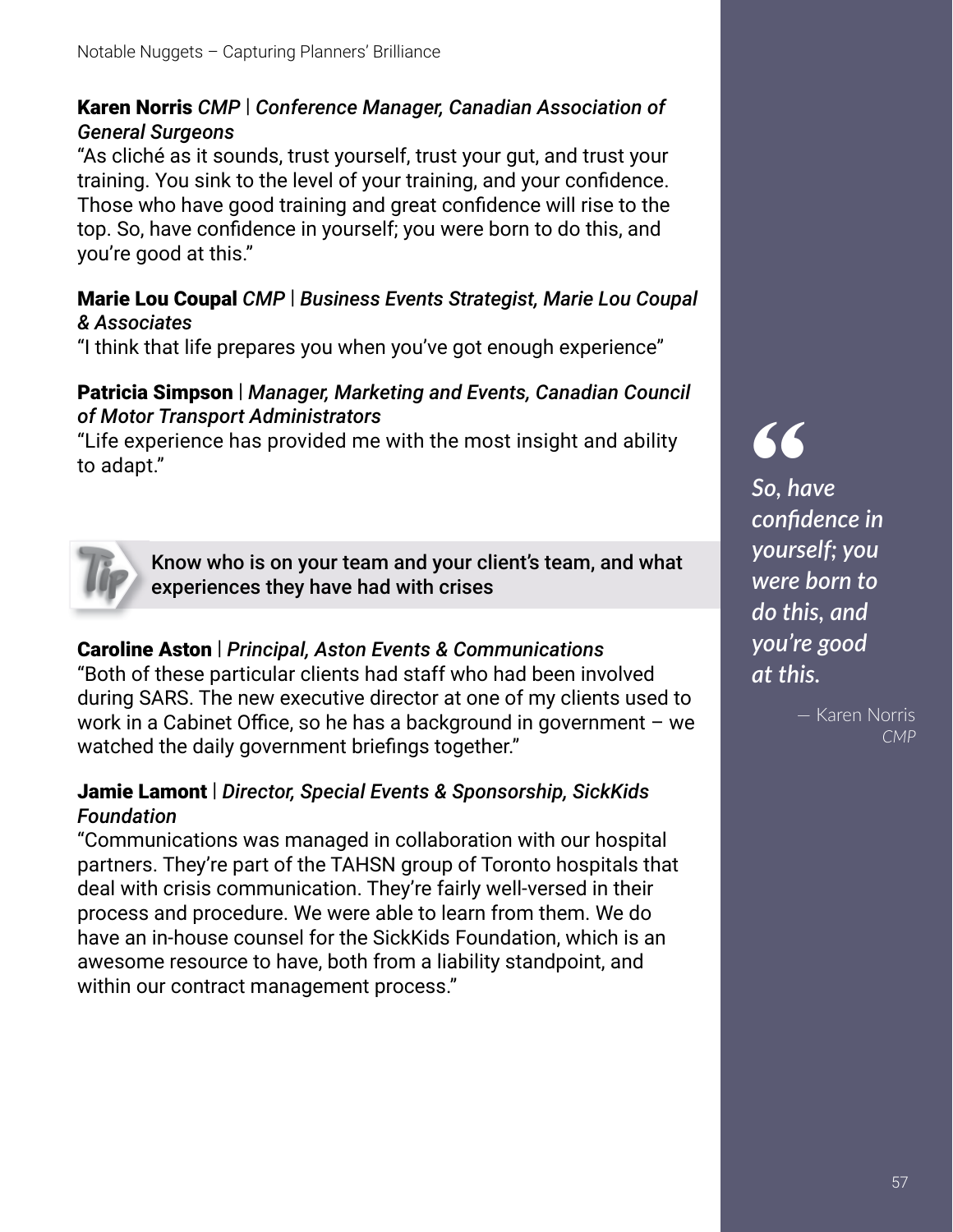

#### Event cancellation insurance will be very important in the future

#### Caroline Aston | *Principal, Aston Events & Communications*

"Many clients don't have event cancellation insurance. You would have this discussion with them as to 'What do we need event cancellation insurance for?' You would try to explain to them why it would be important. Now, we have the perfect example! Never again will I let clients try and walk away from cancellation insurance. Now we have a myriad of stories to tell them why it's important to have it."

#### Karen Norris *CMP* | *Conference Manager, Canadian Association of General Surgeons*

"I heard a great piece of business advice recently. It was in regards to event insurance, perhaps pre-COVID. I was shocked at how many planners don't have event insurance. We've always had it. The individual who was speaking said, 'Your annual general meeting, or your conference, is a revenue line item  $-$  a big one. You need to think of it as a business. You insure your house, your car, your business, you insure anything that has value to you. So, why would you not insure your AGM?"



Take a step back and assess, before taking action

#### Chantal Montpetit *CMP, CMM* | *Meetings, Director, Entrepreneurs' Organization*

"The challenge right now is we don't know if we won't be faced with the same situation again – in a month, in two months, in a year – we really don't know. Before jumping in, step back  $-$  it's the key part."

#### Hélène Kenny *CMP* | *Acting Senior Program Manager, National Judicial Institute*

"Remember to breathe – and it will be OK."

#### Jamie Lamont | *Director, Special Events & Sponsorship, SickKids Foundation*

"We took a very slow and methodical approach to get there. I was really happy that we didn't have to do it in the spur of the moment, because that's a tough call."

**"** *Remember to breathe – and it will be OK.*

> — Hélène Kenny *CMP*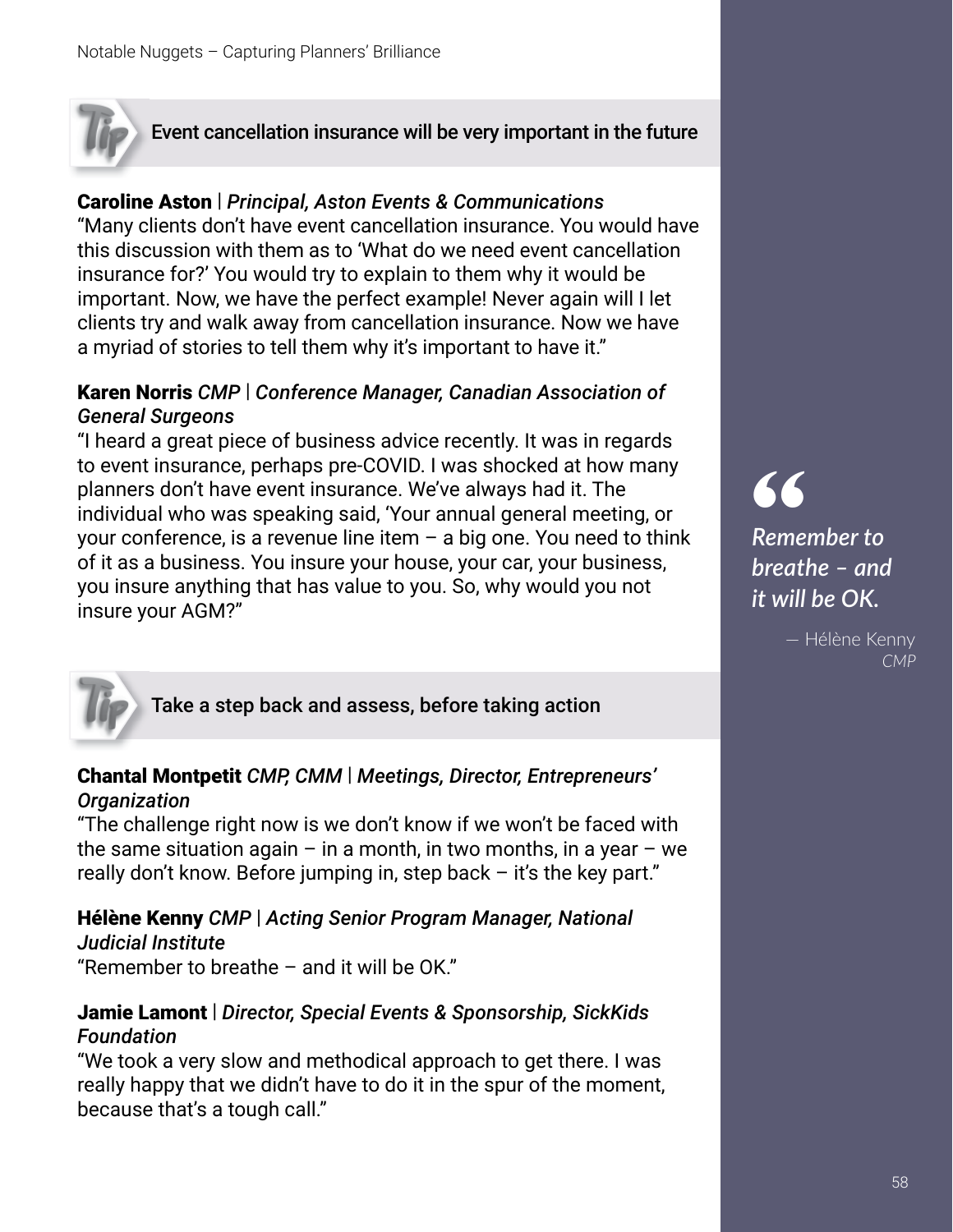#### Lynda Hoff *CMP, CMM* | *Manager, Membership Education & Events, Ontario Nurses' Association*

"Take the space to think, because somebody is going to be coming at you, and they want an answer right away. If we take a breath, and think about what the whole process looks like, you'll be able to work through a checklist, whether it's written or in your head. We need to be very intentional about how we do things, and what the outcome is going to be moving forward. You really need to take the time to step back and say, 'OK, here's the process that I'm going to go through. Here's what my responsibilities are to each of those groups', and really put that plan in place."

#### Michelle Planche *CMP* | *President, Paradigm Events*

"The advice that I would give is pause for a minute. Breathe!"

#### Tuesday Johnson-MacDonald *CMP, CMM* | *Founder and President, TAP Resources*

"Breathing and deep breathing to help clear your emotions about whatever is going on has helped me. Clear your head so that you can think strategically. You need to look at a lot of different pieces, and at the health of the people coming into the event."



Be aware that things can change very quickly in a time of crisis

#### Caroline Aston | *Principal, Aston Events & Communications*

"The world became completely different. You would find that what was the right decision in the morning needed to have a new approach in the afternoon. It just evolved like any true crisis. You would make a plan in the moment, which seemed like a good strategy to carry you through the next little while, but very quickly, you would have to adapt that plan. Sometimes you'd write an email, press send, and the minute you'd pressed send, it was out of date."

## **"**

*Clear your head so that you can think strategically. You need to look at a lot of diff erent pieces.*

— Tuesday Johnson-MacDonald *CMP, CMM*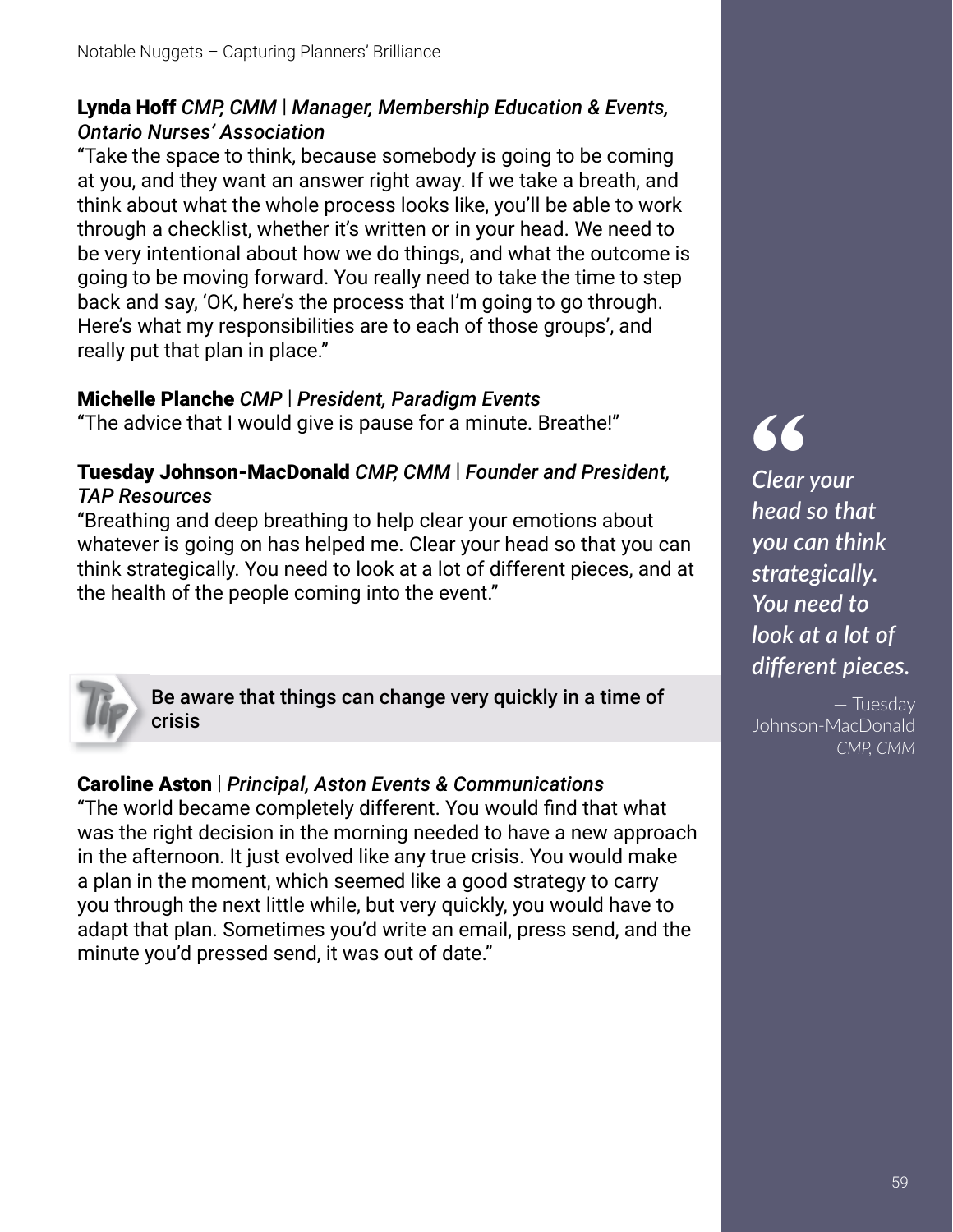

Know the "financial cliff" of your event, business or organization to ensure financial stability

#### Karen Norris *CMP* | *Conference Manager, Canadian Association of General Surgeons*

"My work in regards to risk management broke everything down to the dollar that I would be paying by month. We were able to see how I would start spending more money on the event if we didn't make a decision. Knowing what you're spending at any given time in the year is important to know. The most important aspect of your job is the financial aspect, and knowing that you have the funds to put on this conference, but you can also protect it financially, should anything go wrong."

#### Pearleen Mofford *CIS* | *Former Managing Director, Downeast DMC*

"Look at engaging a business coach who could help you better understand what the financial cliff is. Really understanding how long you could actually survive."

#### Tuesday Johnson-MacDonald *CMP, CMM* | *Founder and President, TAP Resources*

"I built this company with the knowledge that 'consultants/entrepreneurs' live with the reality of feast or famine. So, in the back of my mind, I was thinking that would mean a few months of having no contracts, and that we would need a safety net to keep the company and staff secure and safe. I wasn't really thinking a pandemic…"



Know your audience/demographics to communicate properly in a crisis situation

#### Hélène Kenny *CMP* | *Acting Senior Program Manager, National Judicial Institute*

"It wouldn't have made sense for us to bring in an external party."

Lauren Stewart | *Director, Conferences & Operations, BookNet Canada* "Our stakeholder groups were the Board, attendees and potential attendees, speakers, and our suppliers. We knew that these four stakeholder groups would have slightly different kinds of information going out to them. Also, we would be getting different forms of information coming to us."

**"** *Knowing what you're spending at any given ࢼ me in the year is important to know.*

> — Karen Norris *CMP*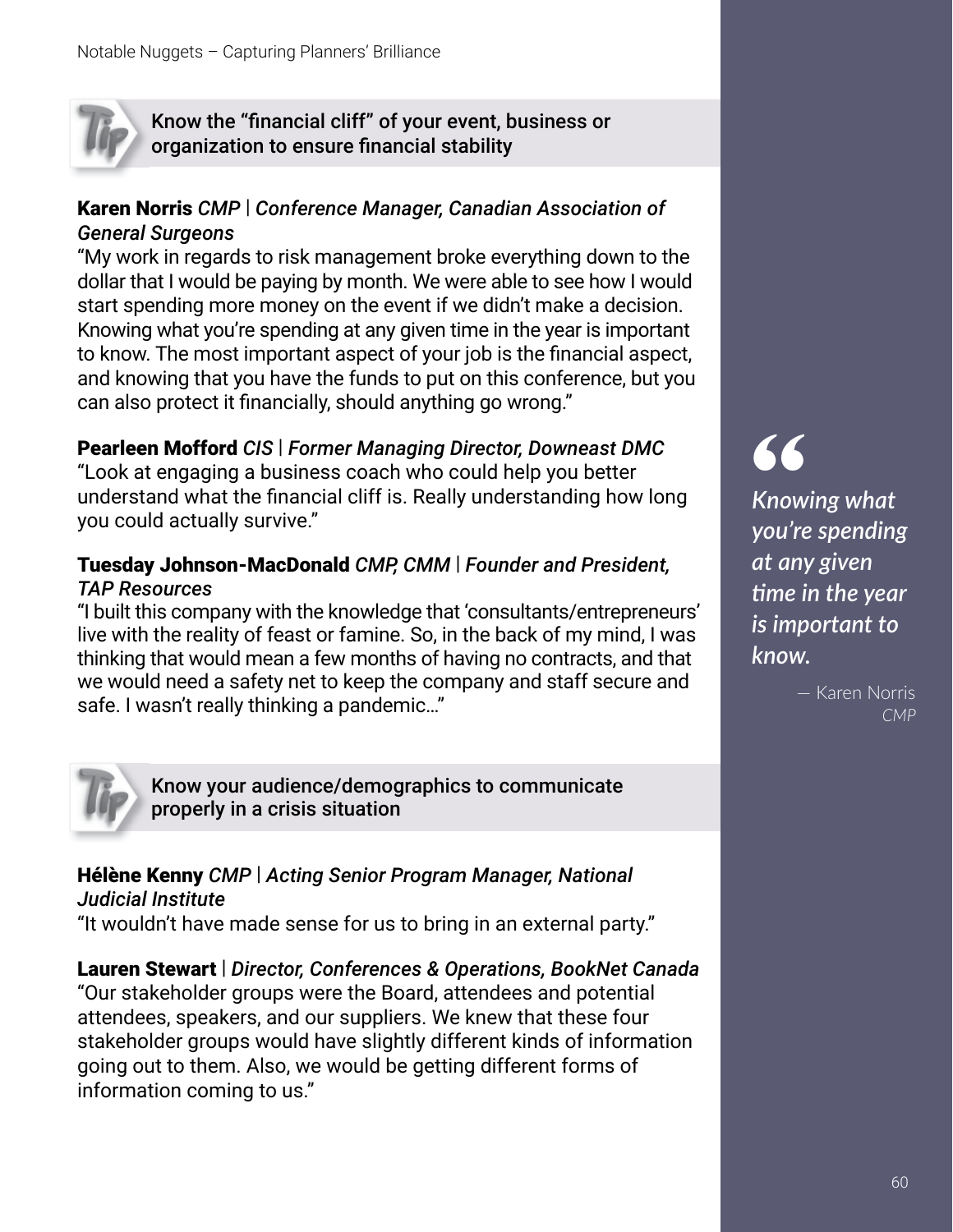

Date important communication so that people know that the data or pertinent information is current

#### Lauren Stewart | *Director, Conferences & Operations, BookNet Canada*

"We were following the advice of the trusted organizations  $-$ Toronto Public Health, World Health Federation, and the federal government. We would always point to original sources. So, if there was something on their website, we would quote it, then we would link to it, and put the date when it was put there. Any communication that we were sending or posting (website, Twitter, emails) always had a date. That way, there would be fewer questions regarding 'Is this dated information? Is this what they're thinking, currently?'"



In advocating for your event sector, connect with political representatives

Marie Zimmerman *PhD* | *Executive Director, Hillside Festival* "What I've learned is that if you need to advocate for your sector, have a channel to a Member of Parliament or a Member of Provincial Parliament. What I was advocating for ultimately funneled down to one thing, which was to give us a mandated cancellation for festivals in Ontario."



For an event with history, use metrics to create a defense for decision-making

Malak Sidky *MHA, DES, HMCC* | *President, Health Care Event Planning* "All of our sponsors have either backed out, or not committing. We have received less abstracts than usual, and the quality of the abstracts was not stellar. Several of our speakers have indicated that they're unable to attend, which would mean that the quality of the program wouldn't be good. This would impact the delegates who might not be as interested to attend the leadership summit. So, it was a vicious circle."

**"** *We were following the advice of the trusted organizaࢼ ons – Toronto Public Health, World Health Federation. and the federal government.*

— Lauren Stewart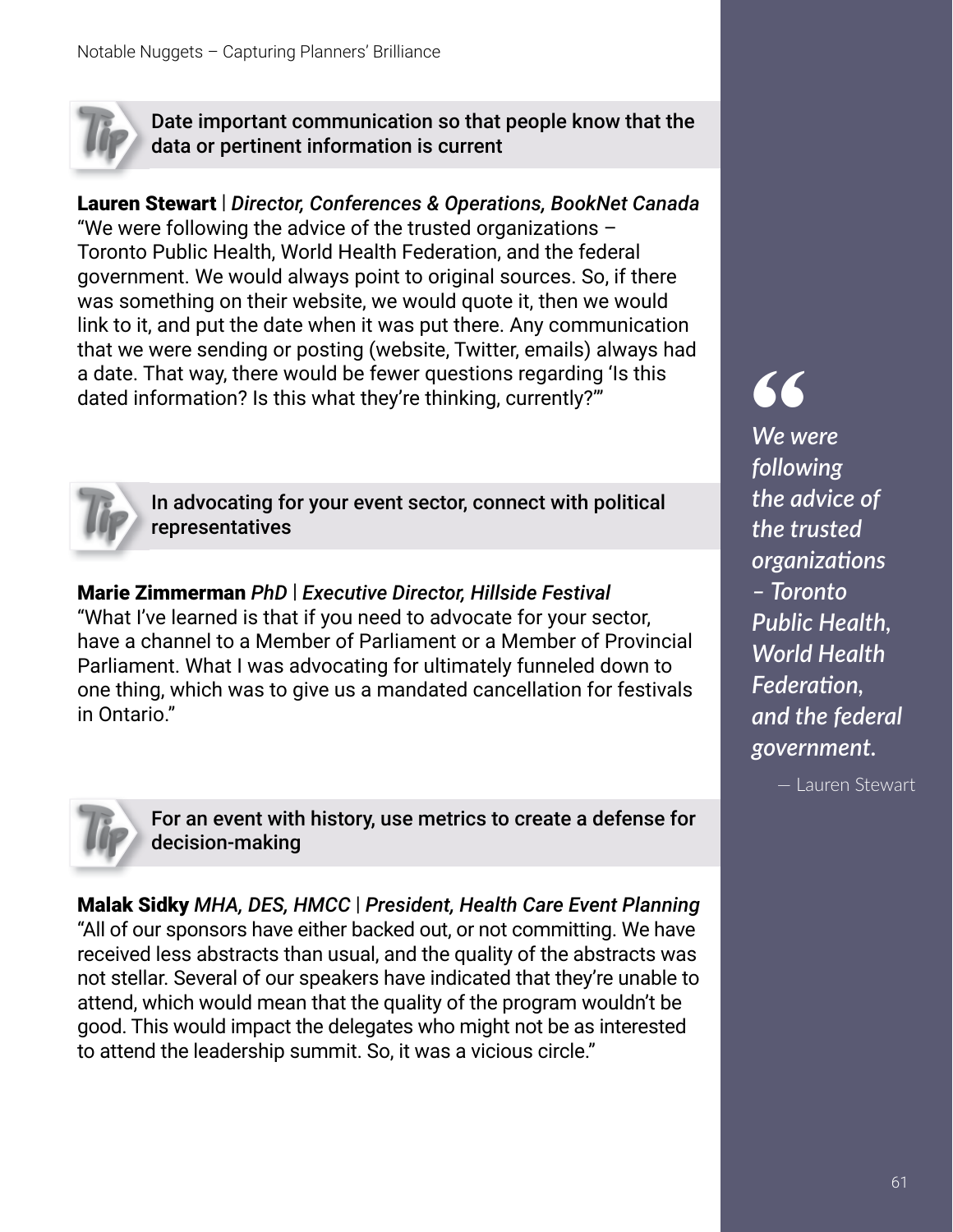

Stating in client contracts the chain of command for decisions in crisis management is important

#### Marie Lou Coupal *CMP* | *Business Events Strategist, Marie Lou Coupal & Associates*

"Business intelligence on the evolving market situation was important in order to make recommendations. The chain of command for both sides needs to be clear. It's in our contracts. We need to know from the start: 'Who's the lead? Who has the last word? Who should we validate with? Who should be in copy to somebody?' Try to have no grey area. That clear chain of command is really important."

#### Chantel Beaupre | *Co-Owner, Say Something Communications Inc.*

"We've never had any risk or concern about where the chain of command lives. We're always really, really clear – super clear in contracts. I don't think there's ever been a situation where we weren't sure who to go to, or who was going to do what."



After a proactive or difficult phone call, following up with an email creates something that may support legal action

Tracy Scanks | *Owner/Executive Director, ProConference Advantage* "I'm picking up the phone first for those difficult conversations. It's admissible when put in an email, but your tone and really trying to work together happens a little bit more when you're having a conversation vs an email."



Don't move forward with any work without a signed contract

#### Chantal Montpetit *CMP, CMM* | *Meetings, Director, Entrepreneurs' Organization*

"Some contracts were not signed. Often, we know the person, and perhaps they hadn't signed, or we hadn't signed. I think this will change in our industry moving forward."

**"** *I'm picking up the phone*  first for those *diffi cult conversaࢼ ons.*

— Tracey Scanks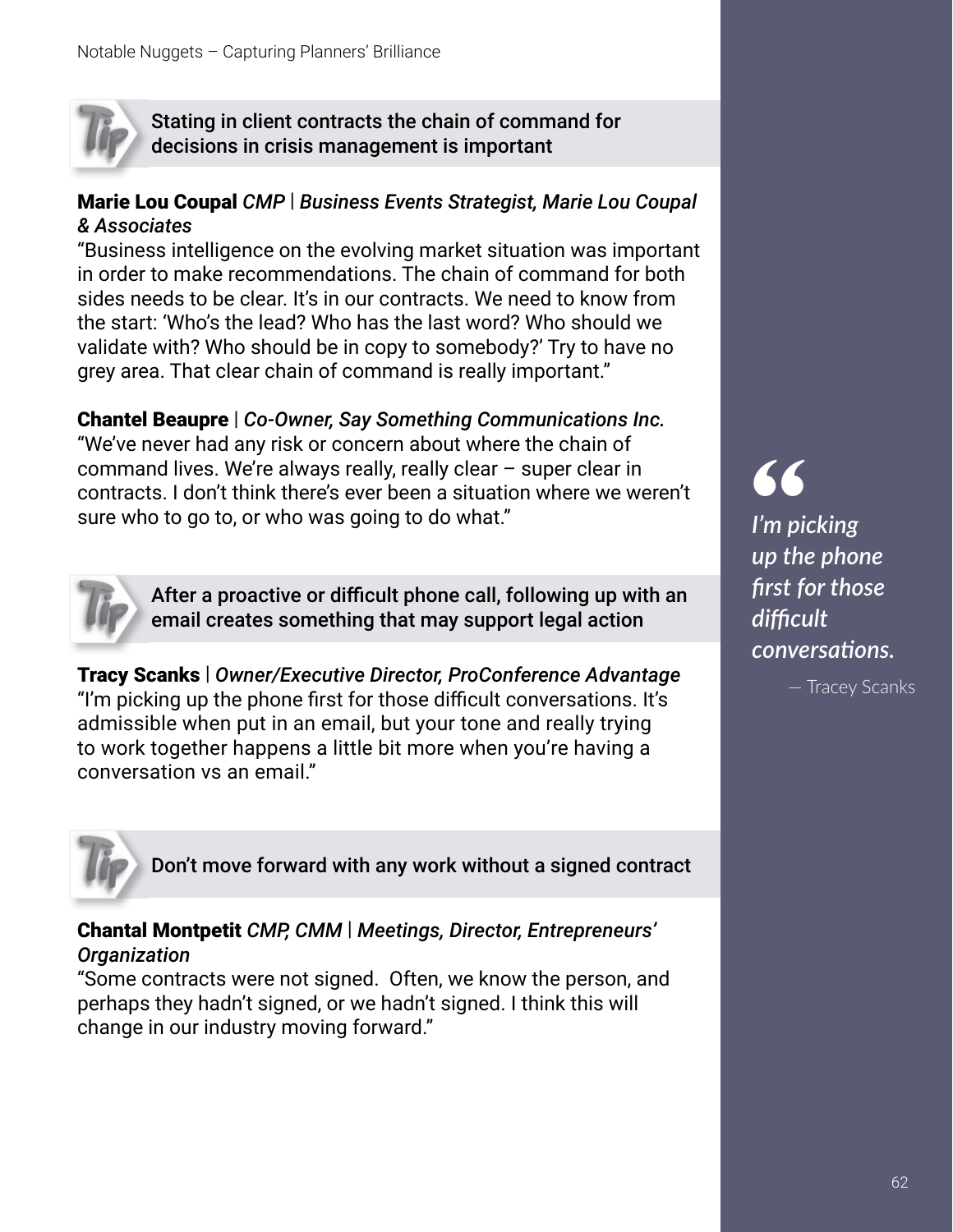Pearleen Mofford *CIS* | *Former Managing Director, Downeast DMC* "We still have clients that feel that they're not going to pay for the planning services because our contracts are still sitting on their desks. We weren't thinking that COVID was going to be that big of a deal in Eastern Canada, to be honest. We didn't drop the hammer to say, 'send us the contract or we're going to release everything."



Customized Force Majeure clauses in contracts will be important moving forward

#### Chantal Montpetit *CMP, CMM* | *Meetings, Director, Entrepreneurs' Organization*

"We knew that because the Force Majeure clause was not too detailed, but detailed enough that we could be out of it. The legal team was very sure about it."

#### Karen Norris *CMP* | *Conference Manager, Canadian Association of General Surgeons*

"I would highly recommend that you source legal counsel yourself, if you don't have it. This is not a decision that should lie on the shoulders of any executive director, or conference manager at all."

Chantel Beaupre | *Co-Owner, Say Something Communications Inc.* "Don't always accept what is in the standard contracts that venues provide. If I had to teach somebody new in the industry, I think the most important thing is that you don't have to accept those contracts, that they are subject to negotiation. I wish I had known that when I was young."



Contracts with venues and suppliers are going to change – know how and what to negotiate moving forward

Chantel Beaupre | *Co-Owner, Say Something Communications Inc.* "I think contracts are going to be hugely important moving forward. It's essential to have a solid, balanced contract in place that allows you to recognize where your weaknesses are, where your strengths are, allows you flexibility, and allows you to build relationships. So, if you have a really solid contract, and a really good relationship with somebody at a venue, or a Destination Management Organization or Convention & Visitor Bureau, those things should be able to carry you through."

**"** *Don't always accept what is in the standard contracts that venues provide.*

— Chantel Beaupre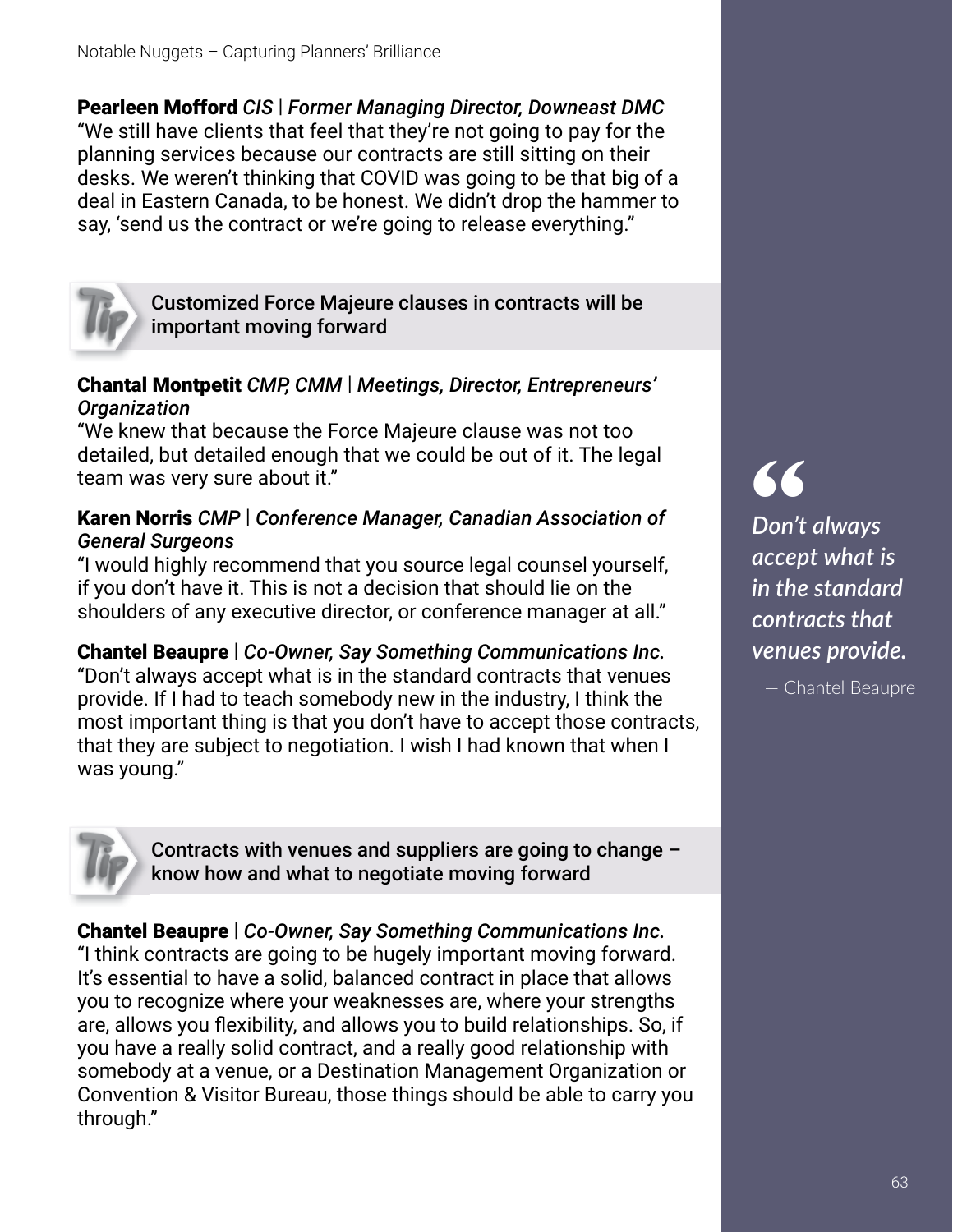Jessica White *CMP* | *Director of Operations, KCI Management Inc.* "When we start revamping these Force Majeure clauses, we're putting in as many conditions on the venue as possible from the planner side. My thing is to also think about what they are going to come back with to cover themselves. How do we meet in the middle and find a fair outcome? As much as I do want my client to get the most out of this, by enacting a Force Majeure clause, it really does impact the hotel. We want these partners to still exist when we start getting back to life."

Leanne Calderwood *CMP* | *VP Global Accounts, ConferenceDirect* "For all of our clients, this is an extremely stressful situation. Without knowing what's on the other side, we need to soften the messaging between both parties, and find a win-win that is the best fit for both parties."

#### Lynda Hoff *CMP, CMM* | *Manager, Membership Education & Events, Ontario Nurses' Association*

"It's going to be really interesting to see where we can go from here. Sometimes you feel that the contract is given to you, and you don't have the power to negotiate terms, or change terms, depending on what sector you're in. We're going to have to figure out what that looks like from a planner point of view, and work with the people that do this on a regular basis, and are good at it. Making sure that our organizations are healthy, strong, and being responsible to our partners and ourselves in our fiduciary duties."

#### Ruth Abrahamson | *CEO, Base Consulting and Management Inc.*

"We planners have to have that conversation with the hotel representatives. It's going to be painful. Some people have some clients who have had to pay heavily for being on the pointy end of difficult contracts that were designed only with the hotel's best interest in mind. Some of us had to wait until the very last minute with our hearts in our mouths, so that we could invoke Force Majeure or Impossibility. There has to be a better way. I think hotels and planners need to rethink and work together for change."

## **"**

*We need to so[ en the messaging between both parties, and find a win-win that is the best fit for both parties.* 

— Leanne Calderwood *CMP*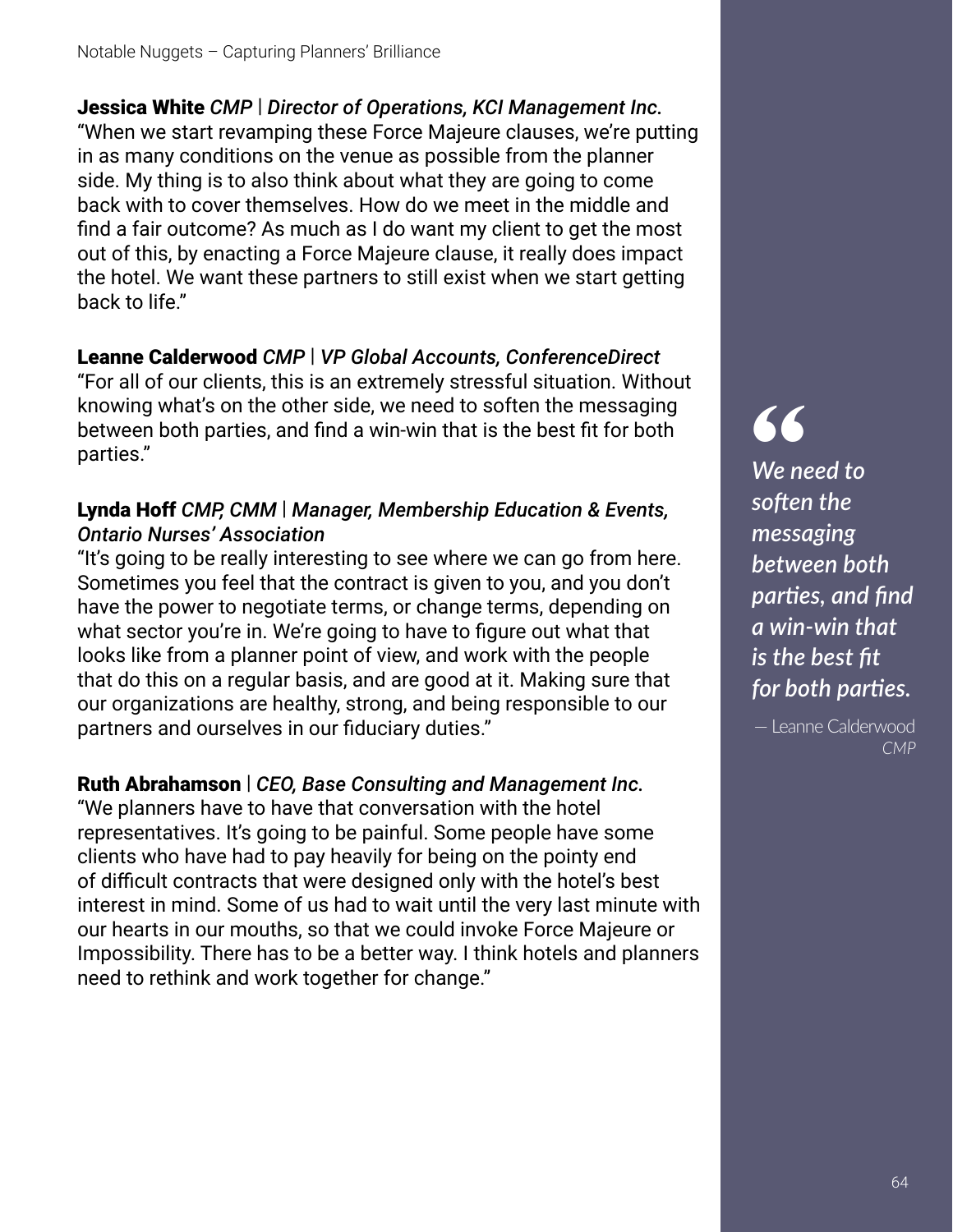Tracy Scanks | *Owner/Executive Director, ProConference Advantage* "One of the main messages that I am keeping in mind is that we're all in this together. I want to book future business. We don't want to have all this adversarial stuff between us. At the same time, people need to be very reasonable and look at what's happening. What can we do? Where can we go with this? How can we best support each other?



Communicating in times of crisis is of utmost importance – consider a communications professional

#### Heather Reid *ARCT, MSc and* Heidi Wilker *B.Comm., CMP Emeritus Report Co-Authors*

If you are working independently (i.e., no team), or if the client doesn't have a communications department, include a reliable communications professional in your toolbox.

**"** *One of the main messages that I am keeping in mind is that we're all in this together.*

— Tracey Scanks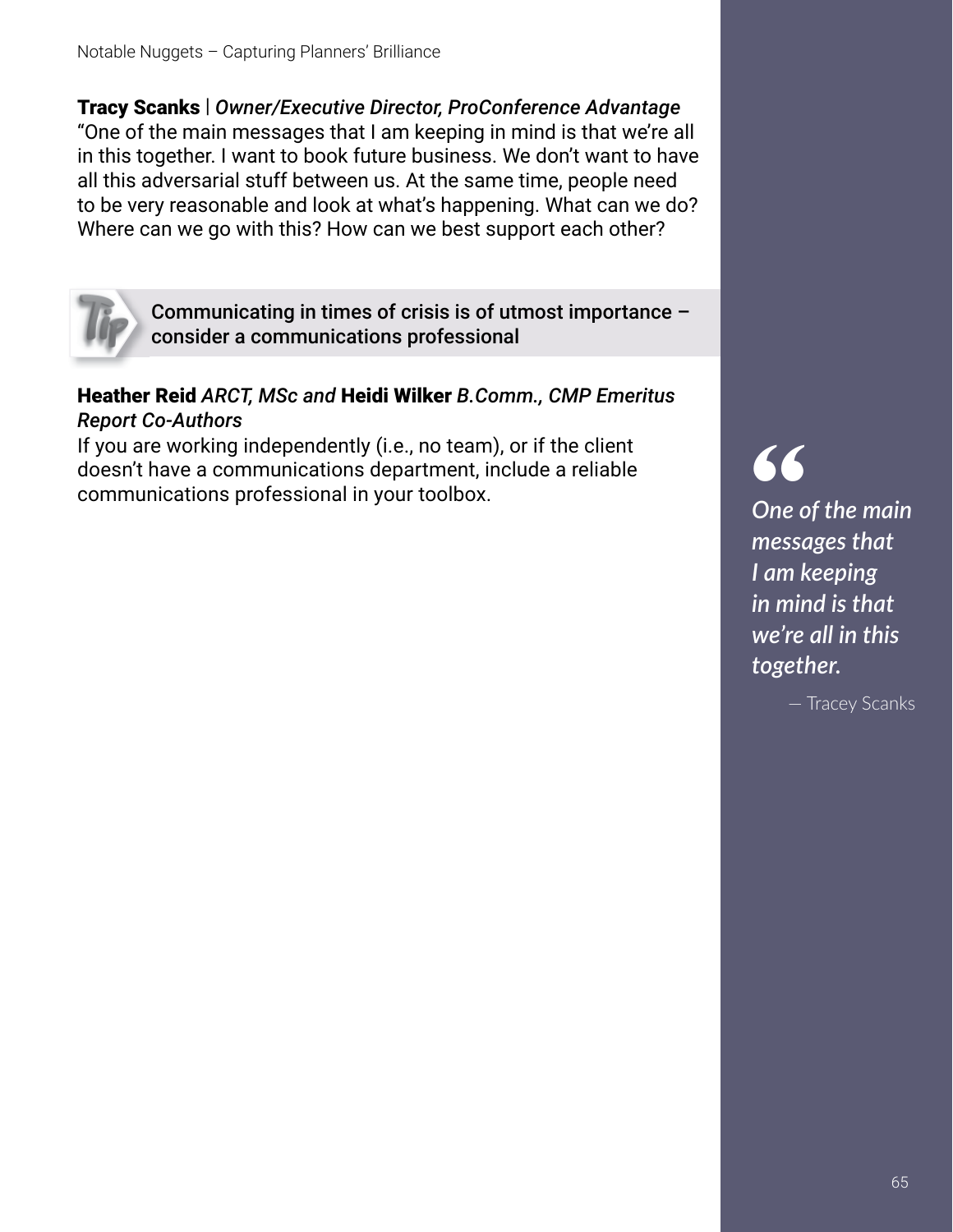### Mental Health – Recognizing Its Importance

Incredible stress came from handling the massive responsibility of things like timelines, health and well-being personally and/or staff, finances, loss of work, self-isolation, setting up a home office, homeschooling children, and not knowing what the future holds. These influences very much affected peoples' mental health, and continues to do so as we write this report.

Here are reflections from the planners in regards to mental health:

#### Carly Silberstein *DES, CED* | *CEO, Redstone Agency Inc.*

"I think for anyone who finds themselves in this situation, you need to take a quiet moment, or five, or a day or two. I think it's time to check yourself – that is really key."

Claire Bélanger-Parker | *President, CNT Management Group Inc.* "I've received a thank you for showing my vulnerability, for sharing how I'm dealing with my own personal stress. I've taken steps to handle my own personal concerns over what's happening. Things as simple as getting my papers in order, doing my will, communicating with five friends every day, or colleagues, or family members. Organizing a virtual family reunion every Friday night. By sharing my internal approach to my personal journeys through COVID-19, I've given them (the membership) permission to be vulnerable with me, and seeking out my help."

#### Constance Wrigley-Thomas *CAE* | *Owner/CEO, Essentient Association Management*

"The other thing I think I learned is that you cannot underestimate your own mental health through this. Our inner dialogue is going on and it's like 'holy cow, what am I going to do?' 'What about my family?' When trying to understand what is happening in the world, your mental health has to be protected and considered. Cut yourself a little bit of slack – if you can't figure it all out on day one, you'll get through it."

"Have conversations with people, too  $-$  what is everybody going through? Share with us. We're in isolation, but you have to reach out to people and have conversations."

# CHAPTER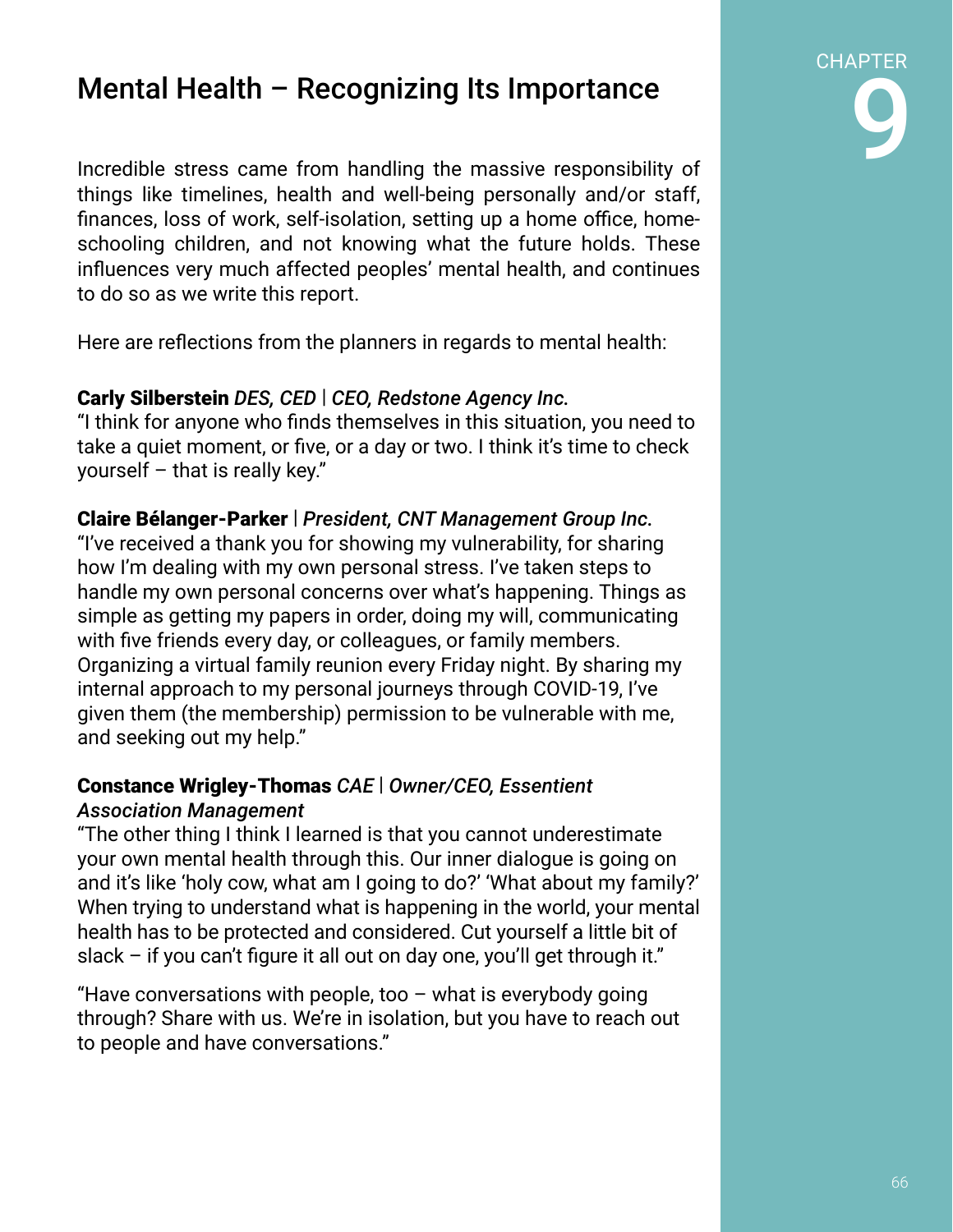#### Malak Sidky *MHA, DES, HMCC* | *President, Health Care Event Planning* "I learned how to temper my disappointment. I was pretty devastated."

Marie Zimmerman *PhD* | *Executive Director, Hillside Festival* "Advocacy turns you into someone that isn't necessarily you. I was either begging, or I was angry. The person I had become was somebody exhibiting a sort of temperamental exaggeration that I wasn't really comfortable with. I did learn that people respond to stress differently. We've never been tested this way  $-$  a pandemic, the isolation, the almost apocalyptic vision of things. One staff member really surprised me with the effect it had on them."

#### Nowshad Ali *CFRE, CPBA, CPVA* | *President & CEO, On Purpose Leadership Inc.*

"We had some people who were definitely experiencing sadness, or bordering on depression. If you are struggling, please reach out to someone who you trust and care about, who cares about you, more importantly."

#### Sue Mercer | *President, Step In Marketing & Event Solutions*

"It's the mental health of the association's membership. I went to the incoming president and said, 'I think we should have Peter do an 'in the weeds' webinar about how to deal with being overloaded too much', because mental health is the most important thing right now. Whether their restaurant is shut down, or they've had to move to take-out and they're overwhelmed, or how do they social distance – all of those sorts of things. It was the best attended session. All these people were asking questions in the chat box about what app to use to meditate."

#### Tracy Scanks | *Owner/Executive Director, ProConference Advantage* "I really found after a while that I needed to have a non-social media weekend, and not look at my Twitter, or my inbox. It was overwhelming to see so much disruption, destruction and panic, and to see how difficult it was for the people and industries dealing with it."

"My mental health – I have to say, I was scared. I felt scared because I thought, 'What am I going to do?'. The thing that keeps me going is all my travel. It helps me do the home office thing. With personal travel, site visits, and conferences, I'm often on a plane. This is the longest I've ever gone not travelling. That kind of hit me – there's just these four walls. I did struggle for a while  $-$  it was the fact of feeling depressed. Now I'm starting to drag myself up, but I had to do some mental health things for myself."

**66**<br>
I learn<br>
to ten<br>
.. *I learned how to temper my disappointment. I* was pretty *devastated.*

> — Malak Sidky *MHA, DES, HMCC*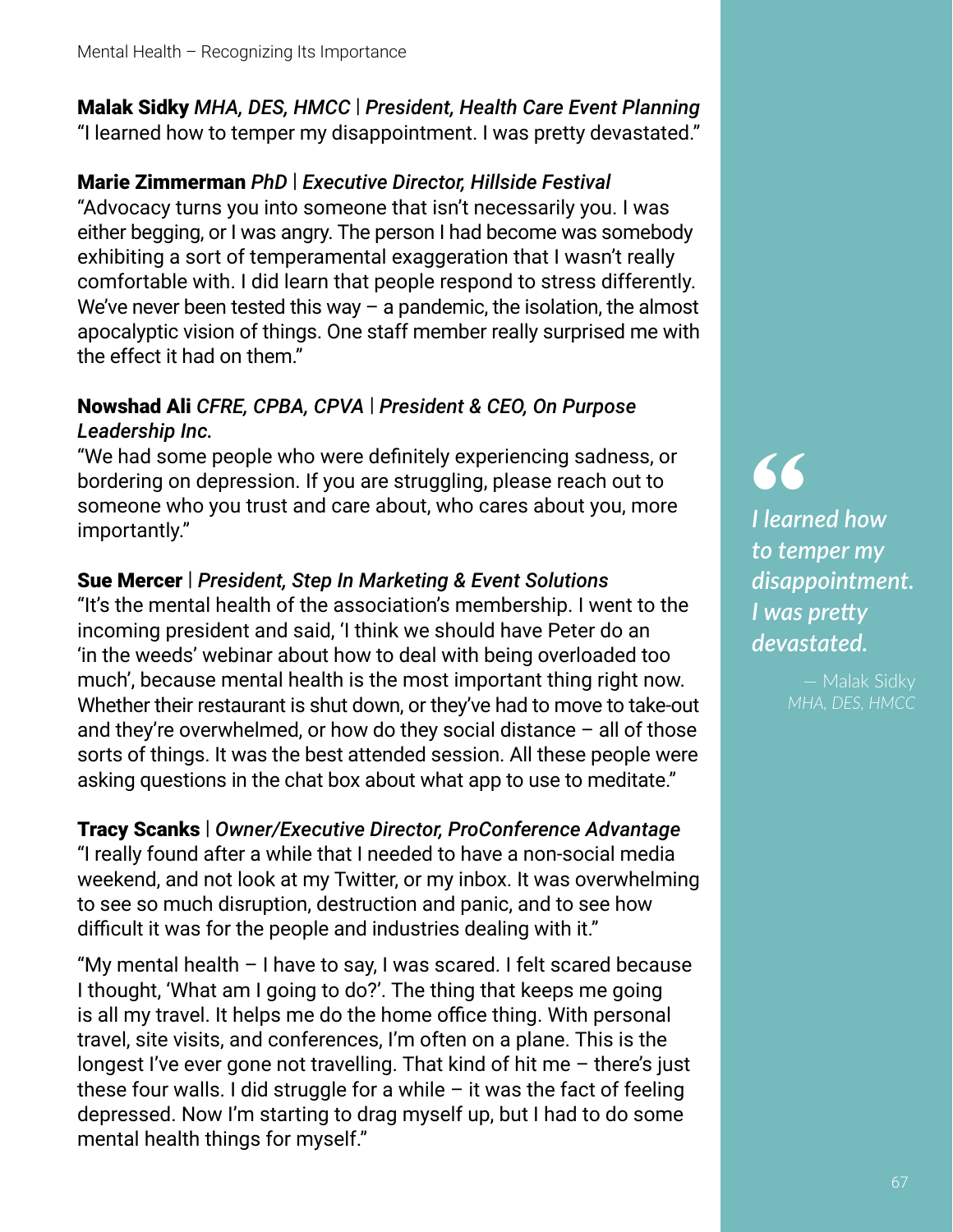Event Planners Are Awesome!<br>
We have been so amazed by all of the event planners that we interviewed. Our interviewees had lots to share about "being planners" as a whole, and about themselves going through this pandemic situation.

#### Chantel Beaupre | *Co-Owner, Say Something Communications Inc.*

"The amount of things we have to think about in terms of trying to protect delegates from undue hardship... That's something that constantly plays in our minds."

#### Jessica White *CMP* | *Director of Operations, KCI Management Inc.*

"Learn from your mistakes  $-$  figure out how to take this situation and grow from it. There are so many learnings that we can have to be more prepared. Start thinking about doing a deeper dive as to what could come up, as opposed to just living in the moment. As planners, we go, go, go, and don't necessarily take the time to stop. Let's pause and really start thinking about everything that could happen, could go wrong, and how we would jump in and rectify it. That's how to make this pandemic a positive experience."

#### Lauren Stewart | *Director, Conferences & Operations, BookNet Canada*

"This is the most incredible education I've had in years. I have never been so challenged every single day. I love that as a planner!"

#### Marie Lou Coupal *CMP* | *Business Events Strategist, Marie Lou Coupal & Associates*

"I've always said that my second in command, the whole team, and my floor team needed to be aware of what was happening. I was not holding everything in my head. That's the hardest thing to do as an event professional – sometimes, it can't be in your head. It needs to be known. If people have access to it, they have to feel comfortable, and step up for different roles."

#### Marie Zimmerman *PhD* | *Executive Director, Hillside Festival*

"Planners are weird people  $-$  we're hybrid people. We are very imaginative, but that means we can imagine the worst like nobody else!"

# CHAPTER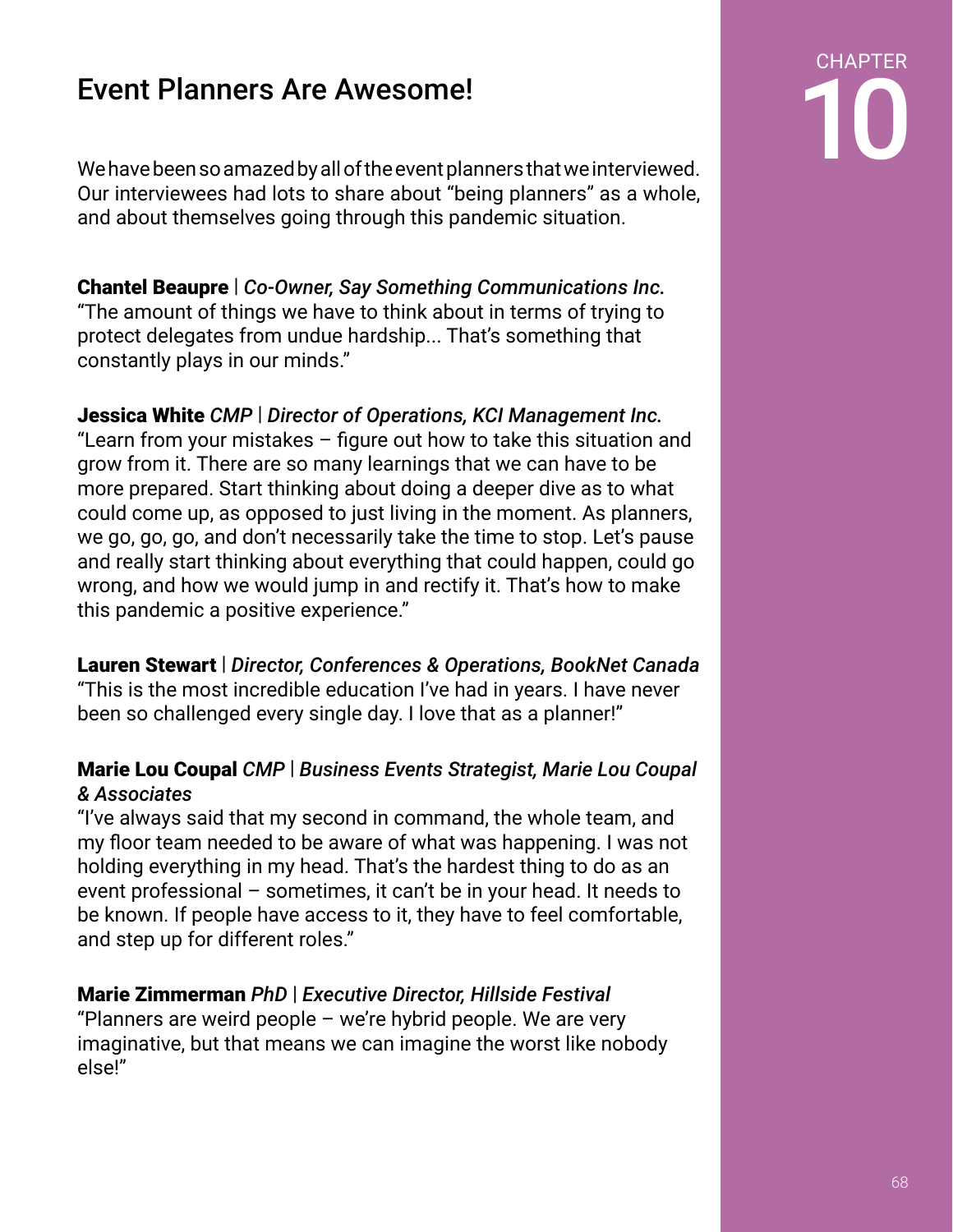#### Michelle Planche *CMP* | *President, Paradigm Events*

"We can teach anyone how to plan, but what truly makes a good planner is moments like this. It's when you have to take a plan that you've been working on for a year – and rip it up!"

"I think my instincts as a planner are decent. Ultimately, my intentions are always good. I will always put my clients first  $-$  definitely in front of myself."

#### Mireille Faucon | *CEO & Principal Planner, Events Par Excellence Inc.*

"I always make the best decision for the client when it comes to what's better financially, and what they need."

"The way I approach my events is 'this is my client's event, not mine'. I'm behind the scenes, so if I make them look good, I've done my job. People are shaking their hands at the end of the event saying this was a great event  $-$  can't wait to come to the next one. That's when I've done my job."

#### Nowshad Ali *CFRE, CPBA, CPVA* | *President & CEO, On Purpose Leadership Inc.*

"In our work that we do as event planners and managers, we are guided by our values, and our ability to connect people, look at what they need us to do, unify, and certainly to demonstrate abundance thinking."

"We are the experts. We tell people that we're the experts. So, if we're going to do that, we have to behave like experts. We have to give them good advice."

"Come back to your sense of values. What are the things that ground you as a person and that when you started your event planning business that you wanted to achieve? What was going to guide you in your service commitment? Come back to that, and make sure you can honour that."

#### Patricia Simpson | *Manager, Marketing and Events, Canadian Council of Motor Transport Administrators*

"As a planner, you plan out everything. You have a spreadsheet, or tracking mechanism for everything. We always look at every event and possibility. You're prepared for whatever might come at you."

"Trust your gut. There's a reason why you do what you do. Trust your gut if it feels right."

#### **"** *We can teach anyone how to plan, but what truly makes a good planner is moments like this. It's when you have to take a plan that you've been working on for a year – and rip it up!*

— Michelle Planche *CMP*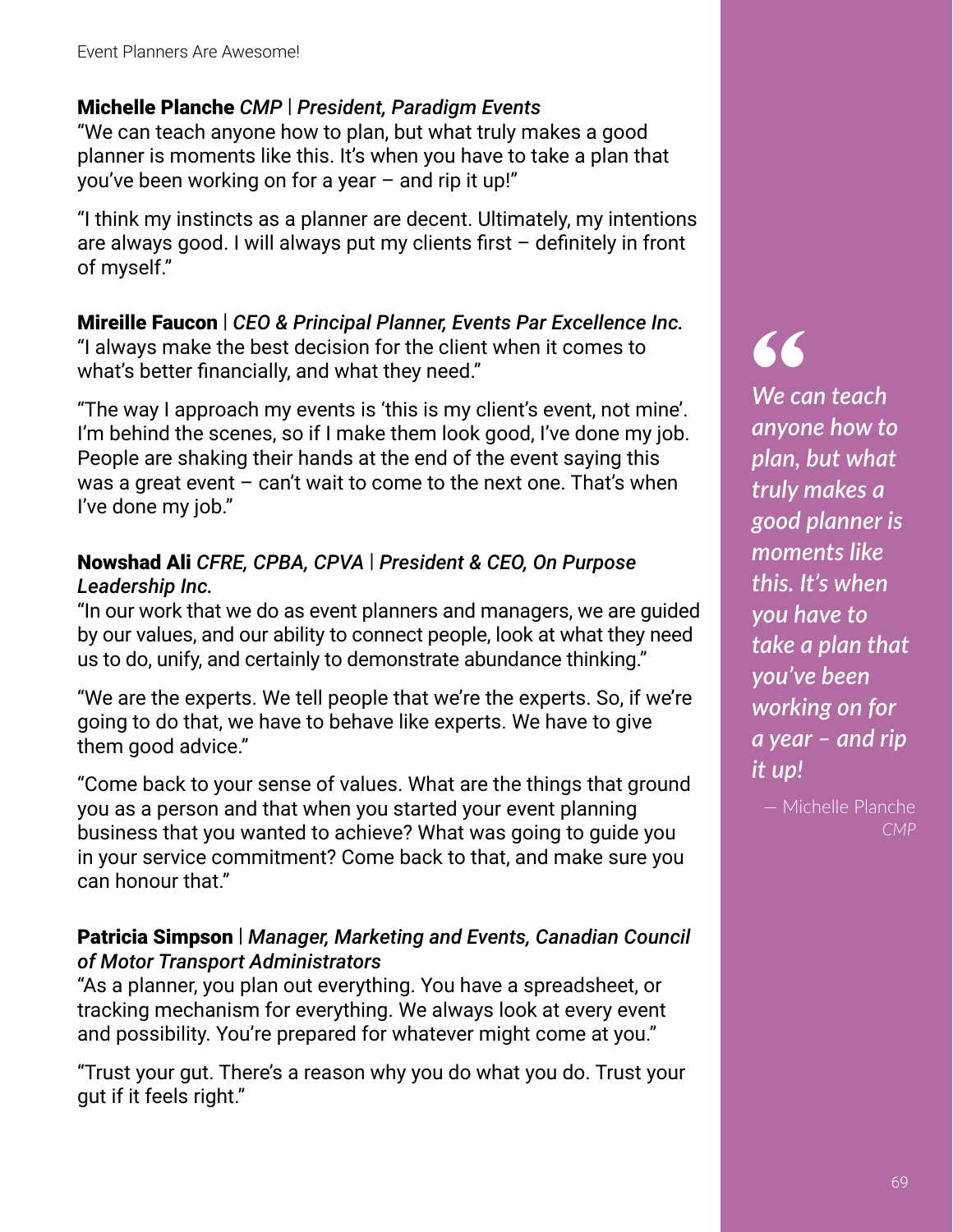#### Rita Plaskett *CMP, CMM, VEMM* | *President, Agendum Inc.*

"It's interesting – you're never prepared for this. But you learn that you don't realize what kind of leadership skills you have until you're put to the test. You put everything else aside and somehow, you are able to maneuver through."

#### Tuesday Johnson-MacDonald *CMP, CMM* | *Founder and President, TAP Resources*

"As planners, it's that sense that we go to problem solving right away."

.......................................................

We noticed a number of themes that were repeated during the interviews. Here is a list of them:

- Calm
- Empathy
- Experience
- Leadership
- Patience
- Reaching Out to Others
- Relationships
- Resilience
- Working Together

We have posted video clips from our interviewees within each of these themes on our project website, plus other exceptional statements. Check them out at www.chroniclinglessonslearned.ca

We'll round up this report with wonderful insights and silver linings from some of our interviewees:

#### Caroline Aston | *Principal, Aston Events & Communications*

"We're all vulnerable in these situations, so very much. It does expose another layer of behavior and emotion. Where I see a benefit of that is with my clients. You get to understand them, individually, even more so – then you know more about how to work with them in the future, because you really understand a little bit more about what makes them tick. That's what I love about clients – they're all unique and have different needs. So, the more that I know about them, the more I can tailor my support of them, my experience, and my services to meet their particular needs."

## **"**

*It's interesting – you're never prepared for this. But you learn that you don't realize what kind of leadership skills you have until you're put to the test. You put everything else aside and somehow, you are able to maneuver through.*

> — Rita Plaske *CMP, CMM, VEMM*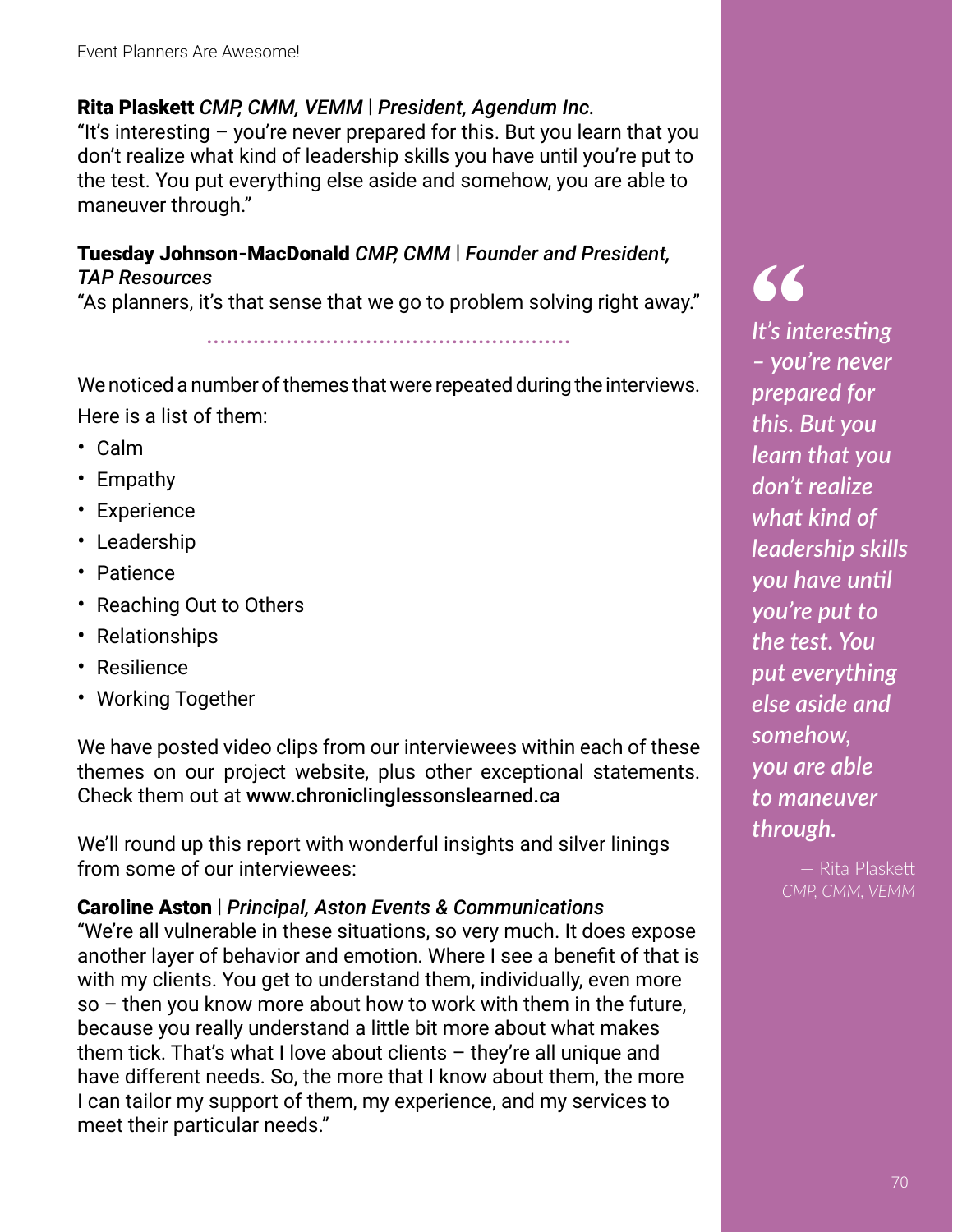#### Chantal Montpetit *CMP, CMM* | *Meetings, Director, Entrepreneurs' Organization*

"I have a coordinator who works in the main international headquarter, and we do a coffee talk virtually on Zoom. I asked her if when we go back to normal, do you want to keep this going? She said, 'Oh, yeah'. It's more personal and it's sometimes difficult as a manager to establish those relationships. I really think that COVID helped us create this relationship that otherwise might not have happened."

#### Constance Wrigley-Thomas *CAE* | *Owner/CEO, Essentient*

*Association Management* "Hope is NOT a strategy."

#### Leanne Calderwood *CMP* | *VP Global Accounts, ConferenceDirect*

"I think, overall, the hotel industry has done an incredible job of managing this situation – the amount of things that they've had to learn has been more than I've had to learn."

#### Nowshad Ali *CFRE, CPBA, CPVA | President & CEO, On Purpose Leadership Inc.*

"Keep your head up  $-$  it's the only way to see the horizon and know for sure that it's there, especially when you're too close to recognize it."

"Be mindful of your emotions. Whether it's times of calm or times of chaos, we have two major human emotions that are at play  $-$  fear and hope. You need to recognize and respect fear, but what you need to do with it is allow it to drive your caution and preparedness. How do I know that I can have sure-footedness when I step? That's caution and preparedness. But you also need to have that hope, and allow hope to drive you to the future that you desire."

"Don't become immobilized by fear and anxiety. Be the bright light  $$ the high frequency, not the low frequency!"

"Whatever your belief system is, you need to be able to go back to those belief principles, because they will definitely support and guide you. Especially during the more tumultuous and chaotic times – we have to have those foundational elements, as they are critically important."

## **"**

*Keep your head up – it's the only way to see the horizon and know for sure that it's there, especially when you're too close to recognize it.*

> — Nowshad Ali *CFRE, CPBA, CPVA*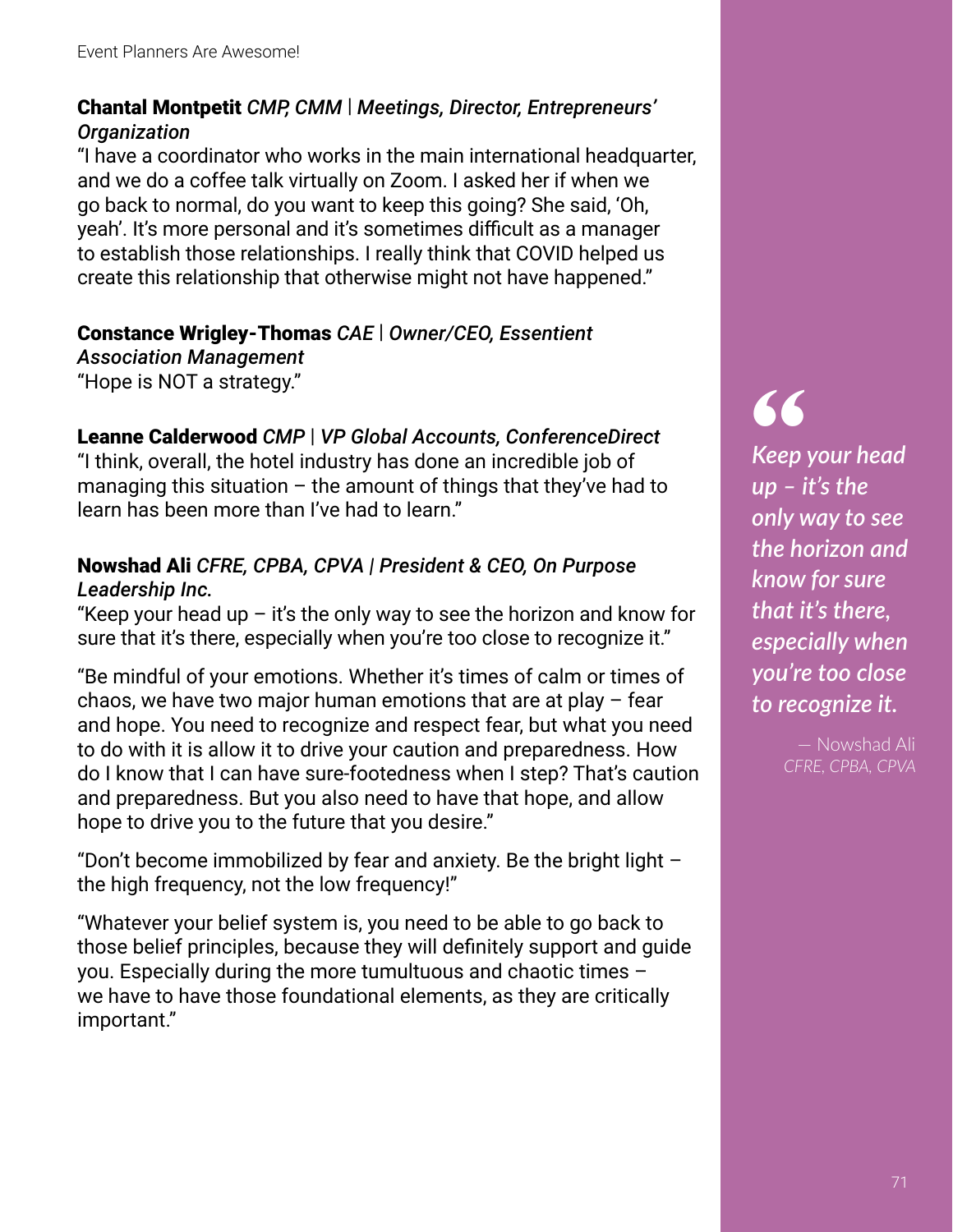#### Rita Plaskett *CMP, CMM, VEMM* | *President, Agendum Inc.*

"Organizations, people, don't realize the value of a third-party planner until you end up in a situation like this. There's a lot of value for what we bring to the table."

#### Stewart Hall | *President, Rock the Stars*

"Professional means to me being timely, honest, warm and compassionate. All of those things."

"As bad as things may look, they're not as bad as you think they are. You have to take that attitude into a situation like this. There's so much worse elsewhere in the world."

.........................................................

We were extremely impressed with the number of people who, through their professional integrity, were helping others with no financial compensation – now that's going above and beyond!

.........................................................

What a privilege it has been for us to have spent the time listening and learning from these 38 event professionals! We truly hope that this report will be of assistance to the Canadian events industry for future situations.

**66**<br>Profes<br>mean *Professional means to me being ࢼ mely, honest, warm and compassionate. All of those things.*

— Stewart Hall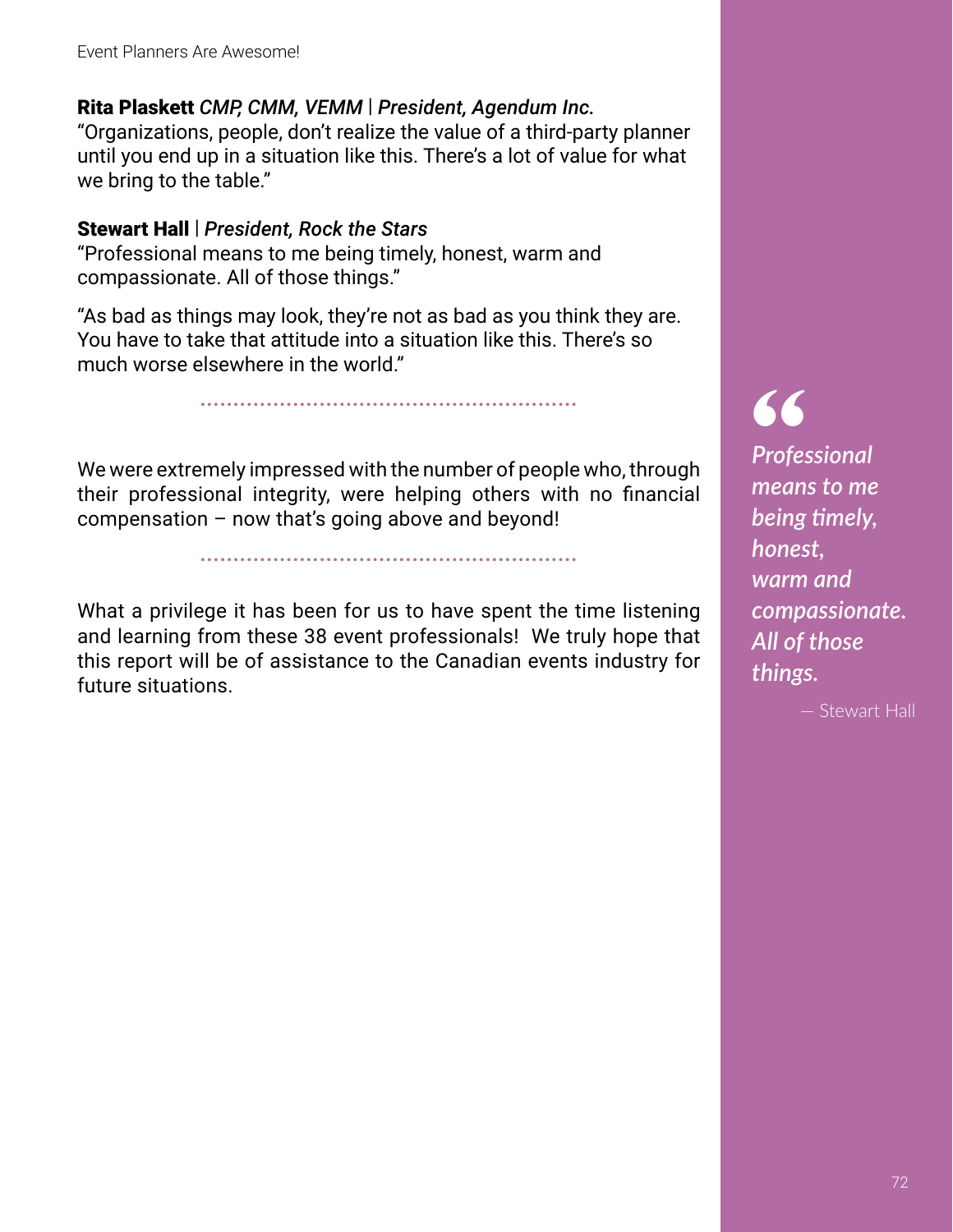## Resources

These are specific resources referenced by some of the interviewees:

Canadian Association of Counsel to Employers (COVID updates for each province) www.counseltoemployers.ca *search under "Resources" tab*

Event Safety Guide www.eventsafetyalliance.org/the-event-safety-guide

Meeting Escrow www.meetingescrow.com

On Purpose Leadership – Achieving Success through VUCA

VUCA²

- V = vision and values
- U = understanding and unity
- C = clarity and connectedness
- A = agility and abundance

## VUCA<sup>3</sup>

- V = vision and values and volatility
- U = understanding and unity and uncertainty
- C = clarity and connectedness and complexity
- A = agility and abundance and ambiguity

https://onpurpose.ca/2020/04/25/achieving-success-in-avuca%C2%B2-environment-webinar-replay

Power Mill Corporate Event Solutions (for risk management) www.powermillsolutions.com